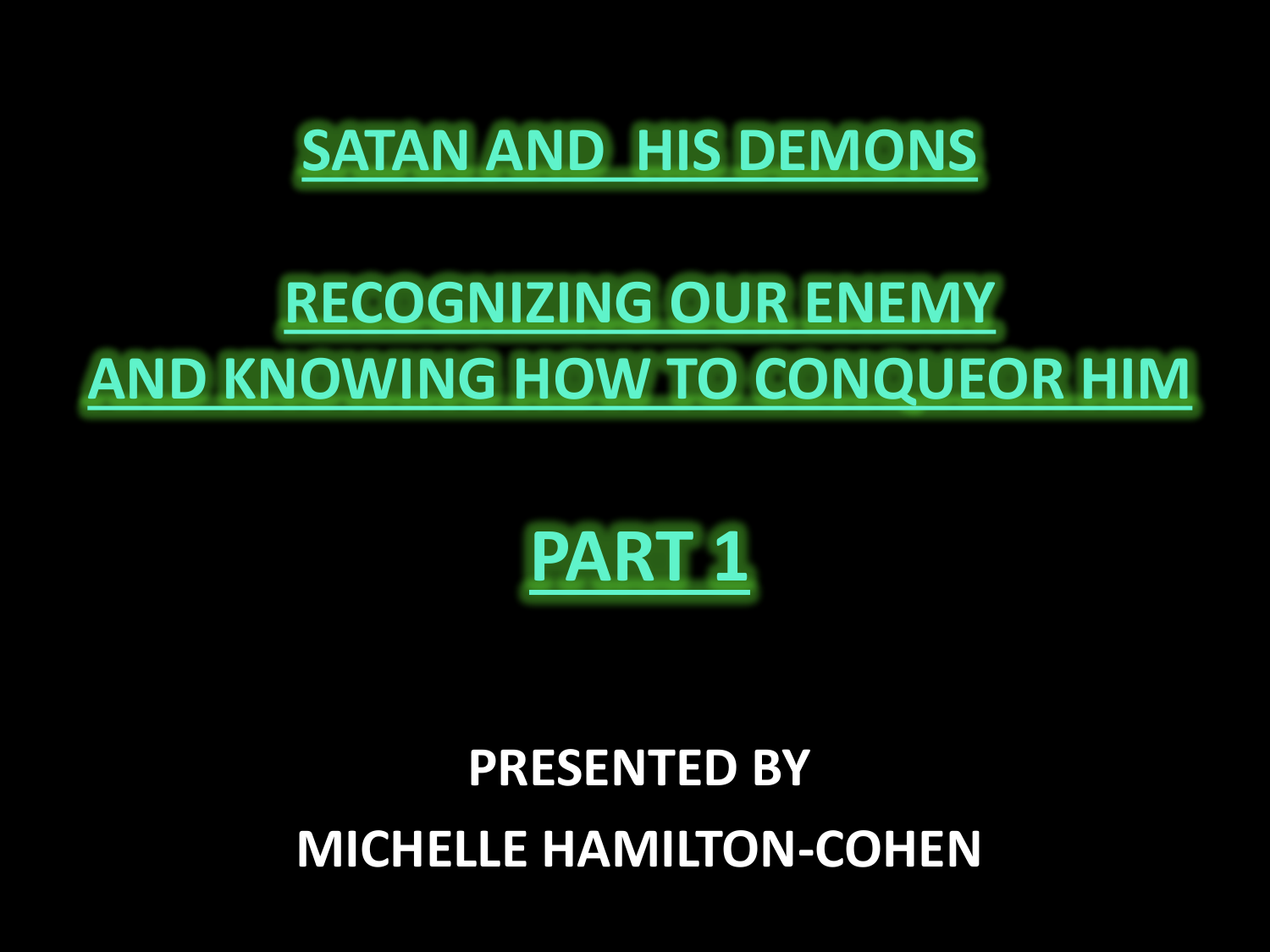Among those books of the Hebrew Scriptures written before 300 BCE, the term "satan" (root word "s'tn") appears often. The word is derived from the original Hebrew verb "satan" which means "to oppose." The Septuagint translation of the Hebrew Scriptures into Greek was widely used in the early Christian church. They translated "satan" as "diaboloc" from which we derive our English term "devil" and "diabolic."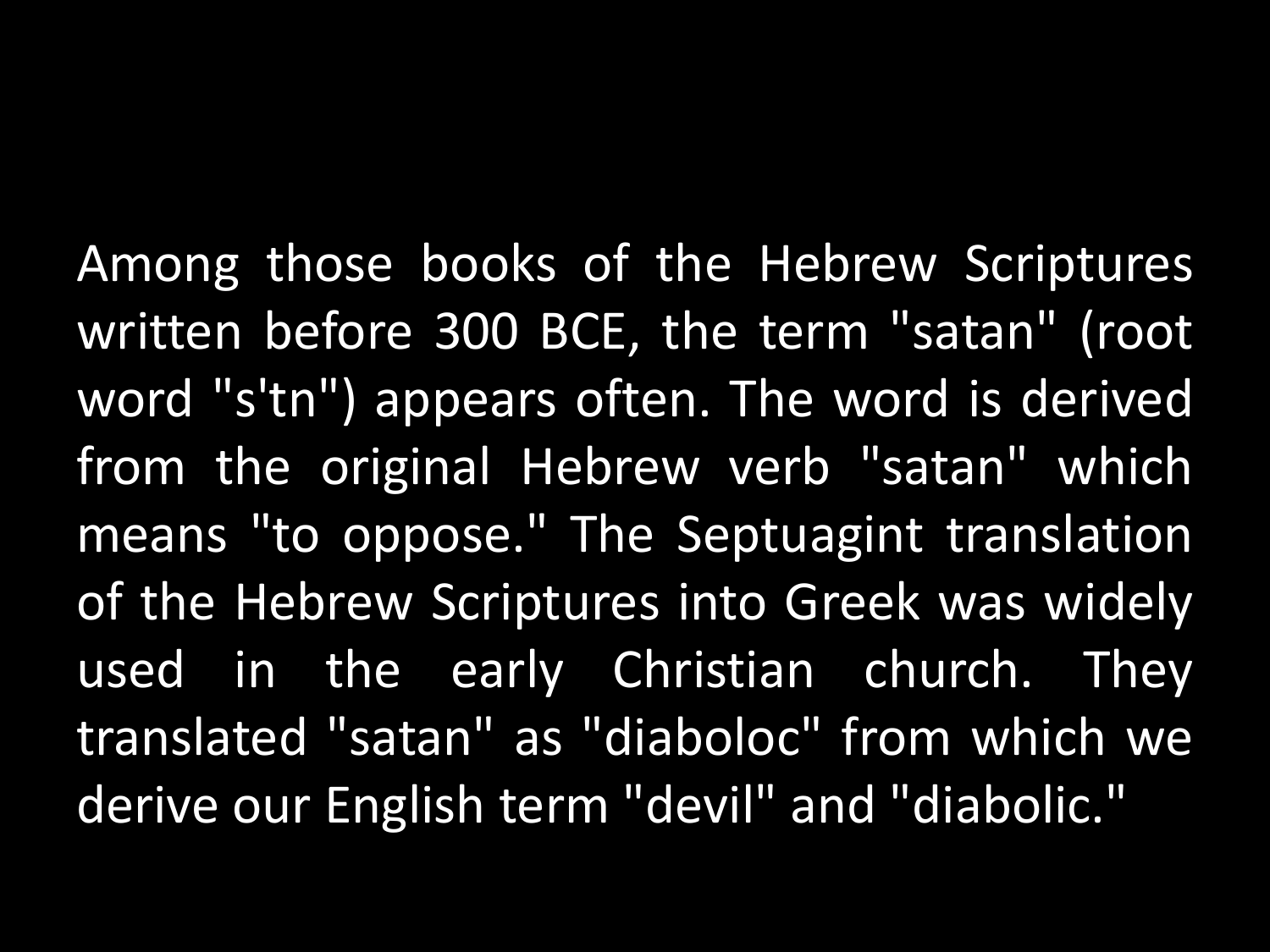## **WHY DID SATAN FALL?**

Sometime in eternity past YHWH gave all the angels the ability to make a choice concerning whom they would serve. YHWH does not desire to have robots but those who will love and serve Him willingly. Lucifer, the most powerful of all the angels that YHWH had created, became Satan by resisting YAHWEH'S will and choosing to rule his own life.

Some writers think that he began on earth as its prince or ruler, others believe that he ruled on other planets.

What we know for sure is that between the greatness of this power and the extreme beauty of his person, Lucifer chose to oppose YHWH. This resulted in his spiritual fall and the fall of one-third of the angels who chose to follow him.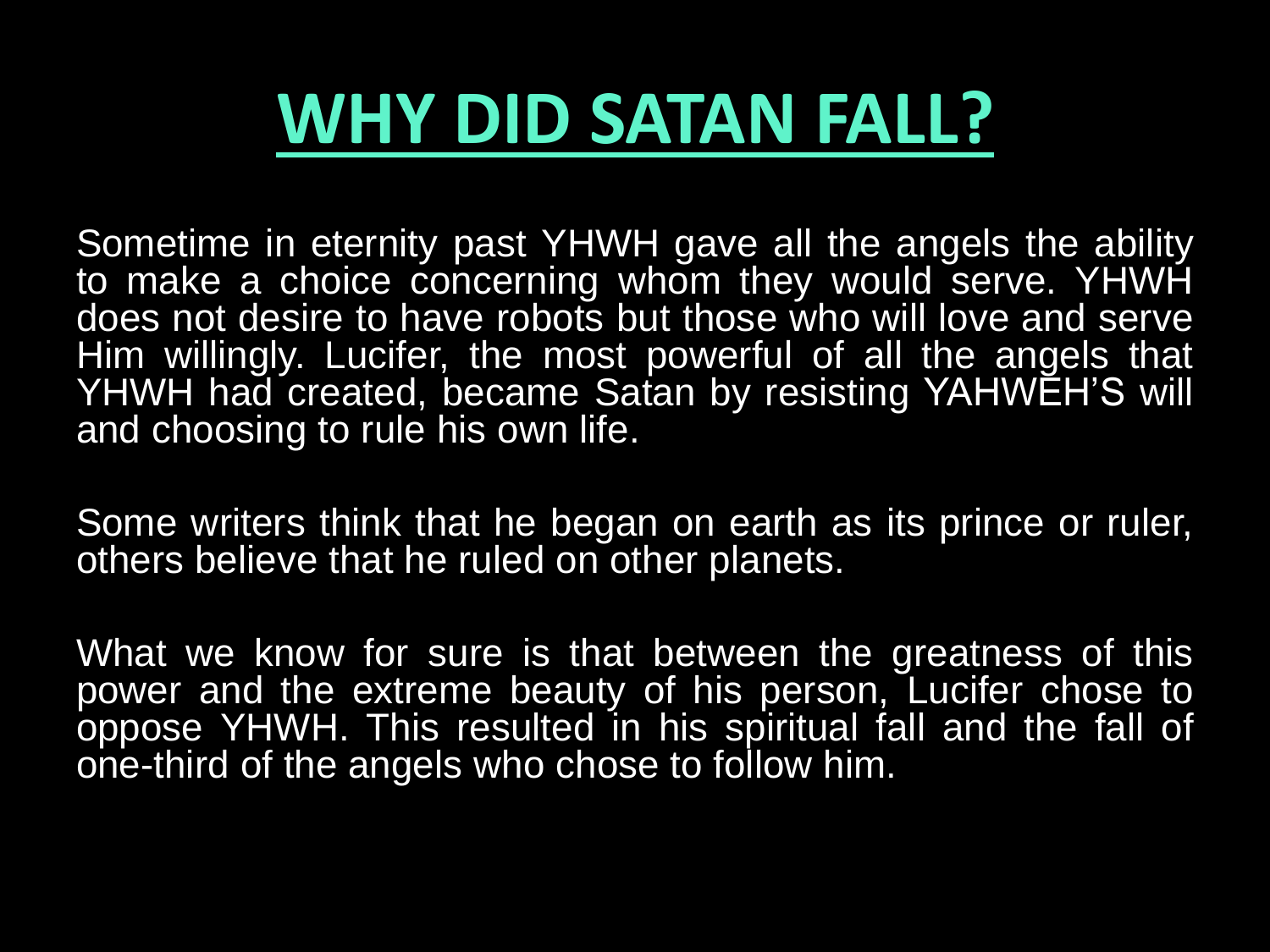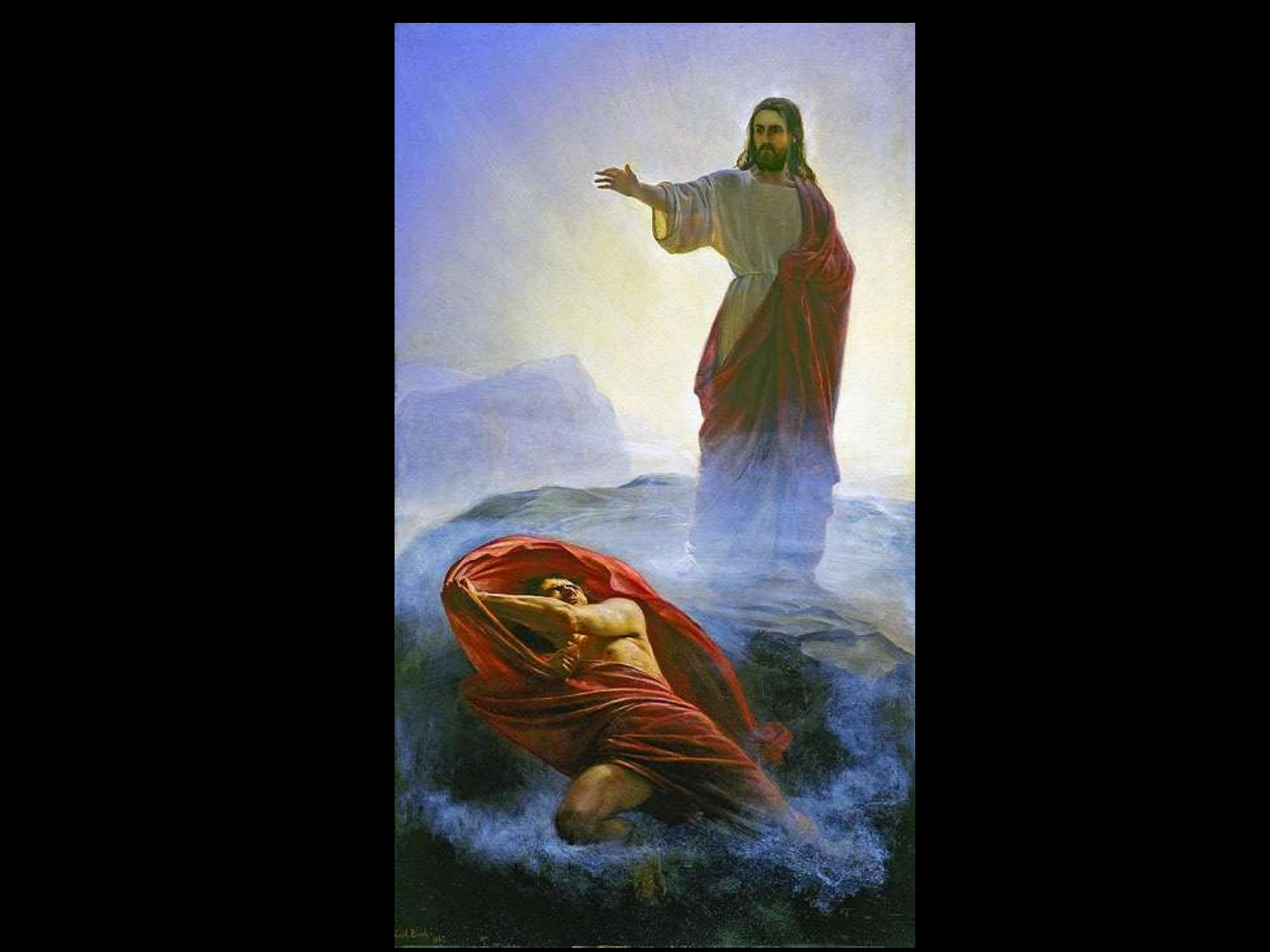# **YHWH QUESTION'S JOB**

"Where were you when I laid the foundation of the earth? Tell Me, if you have understanding, who set its measurements, since you know? Or who stretched the line on it? On what were its bases sunk? or who laid its cornerstone, when the morning stars sang together, and all the sons of God shouted for joy?" (Job 38:4-7).

Job was not present at creation. No man was, but the angels were. The serpent was created an adversary, an opponent, and an accuser, whereby the sons of God would be tried, even as the adversary tried the Son of God in the wilderness at the beginning of His ministry.

The Hebrew word for "serpent," as found in Genesis 3 (Strong's #H5175 – "naw-khawsh") is rooted in the word "naw khash," which means, among other things, "to learn by experience."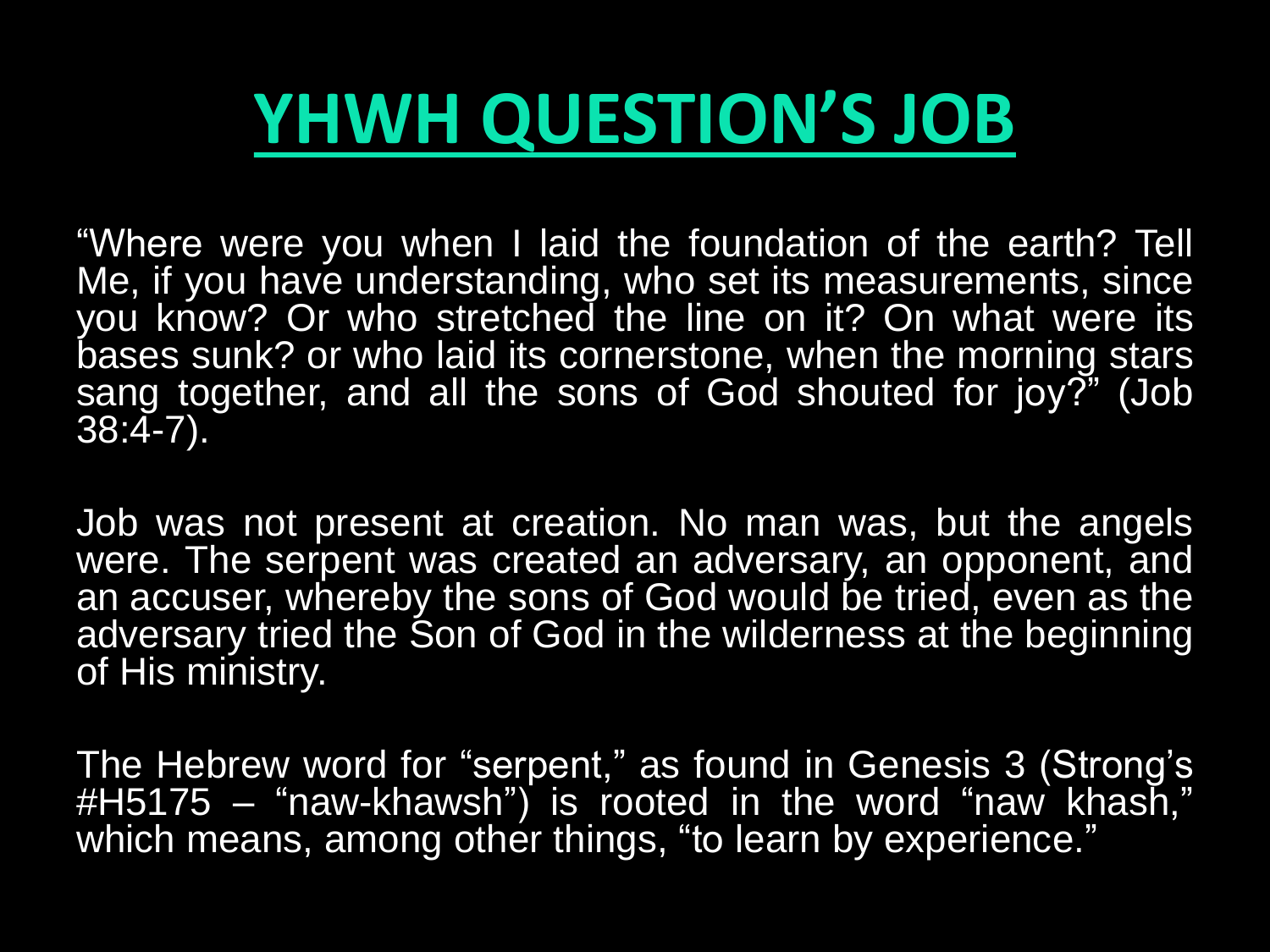While most nominal Christians believe Satan was cast out of Heaven before the creation of man, we find that Satan was in Heaven among the sons of YHWH in Job's day, as they presented themselves before YHWH, obviously at a time after creation of the earth and the fall of man. Was YHWH surprised to see him there in Heaven, among His sons? Not only was He not surprised, He even appointed him a task of power over Job, a man made in His image, who was perfect and upright, who feared YHWH and shunned evil.

The conclusion of the story is that Job was delivered from his bondage of self-righteousness. He had trusted in his powers of sacrifice and obedience to earn YHWH's favor, until Satan was done wreaking his havoc on him. In the end, Job declared to YHWH:

"I have heard of You by the hearing of the ear; but now my eye has seen You. Therefore I despise myself, and repent in dust and ashes" (Job 42:5-6 MKJV).

That isn't the only time we see Satan play this kind of role. The apostle Paul candidly declares that YHWH kept him humble through Satan: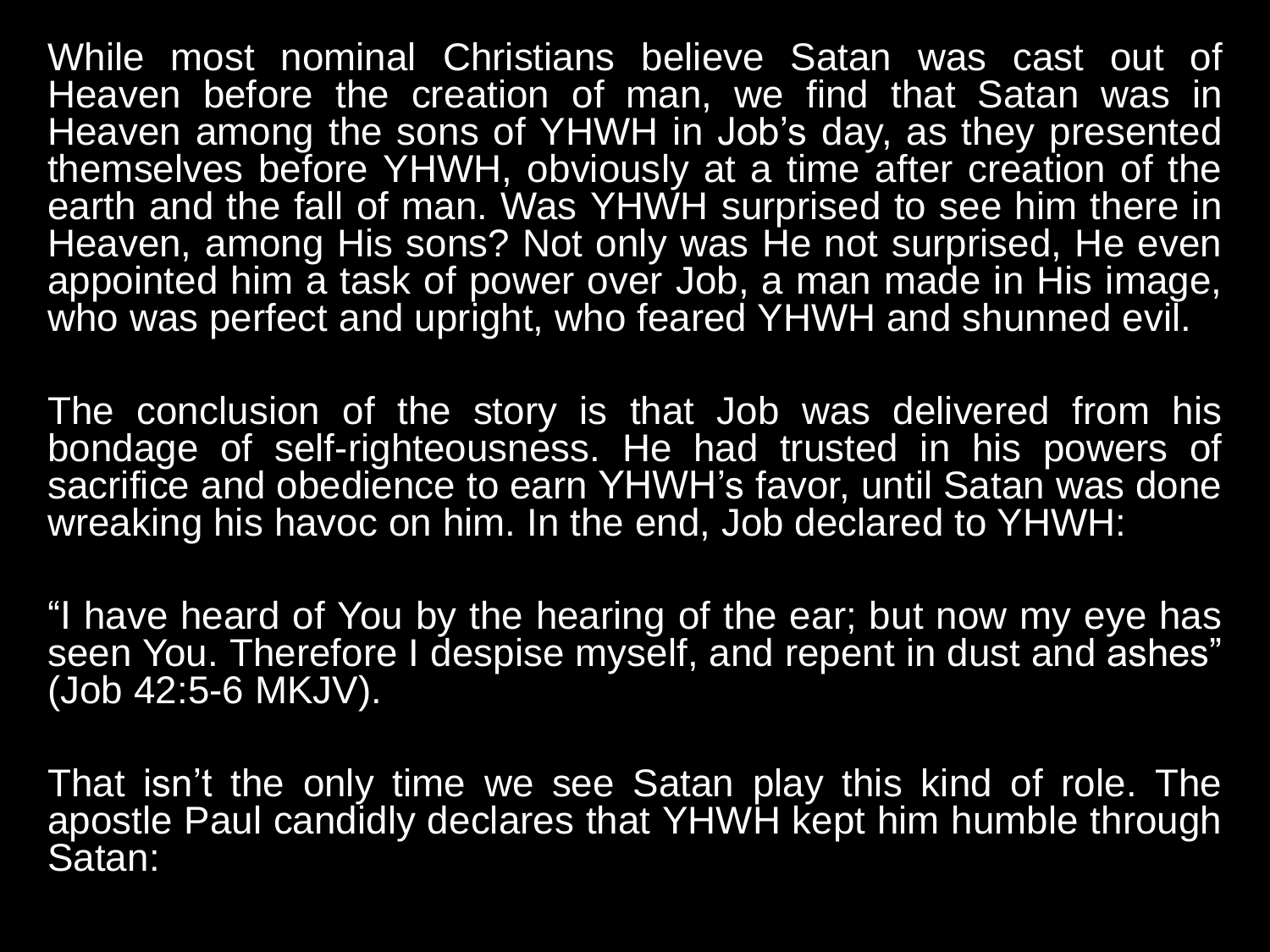## **HOW DOES YHWH EMPLOYEE HIS SERVANT SATAN?**

By imprisoning YHWH's chosen people (physically or spiritually), the Devil (or Satan) serves God's purposes:

"Do not at all fear what you are about to suffer. Behold, the Devil will cast some of you into prison, so that you may be tried. And you will have tribulation ten days. Be faithful to death, and I will give you the crown of life" (Revelation 2:10 MKJV).

So we see that Satan does much good for the saints, according to YHWH's will. HE uses Satan's adversarial nature to refine men in spirit and motive, bringing them to perfection. Only then will all things become subject to mankind, because men have returned to their rightful place of rulership with YHWH. That may not be Satan's intent, but it is YHWH's intent. "A man's heart devises his way but YAHUWAH directs his steps" (Proverbs 16:9).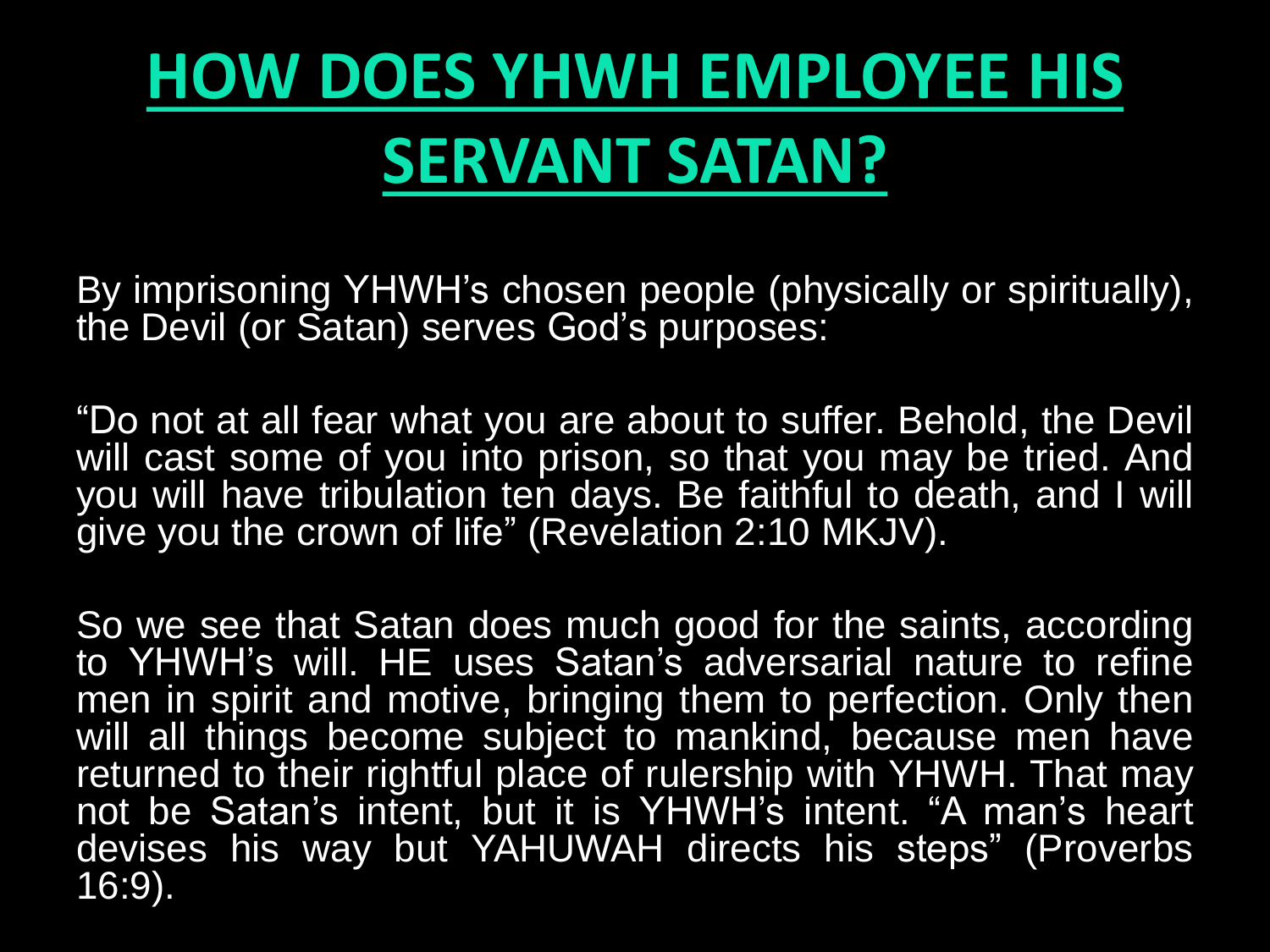

#### 2 Corinthians 12:6-9 MKJV

For if I desire to boast, I shall not be foolish. For I will speak the truth. But I spare, lest anyone should think of me as being beyond what he sees me, or hears of me; and by the surpassing revelations, lest I be made haughty, a thorn in the flesh was given to me, a messenger of Satan to buffet me, lest I be made haughty. For this thing I besought the Lord three times, that it might depart from me. And He said to me, My grace is sufficient for you, for My power is made perfect in weakness. Most gladly therefore I will rather glory in my weaknesses, that the power of Yahshua may overshadow me.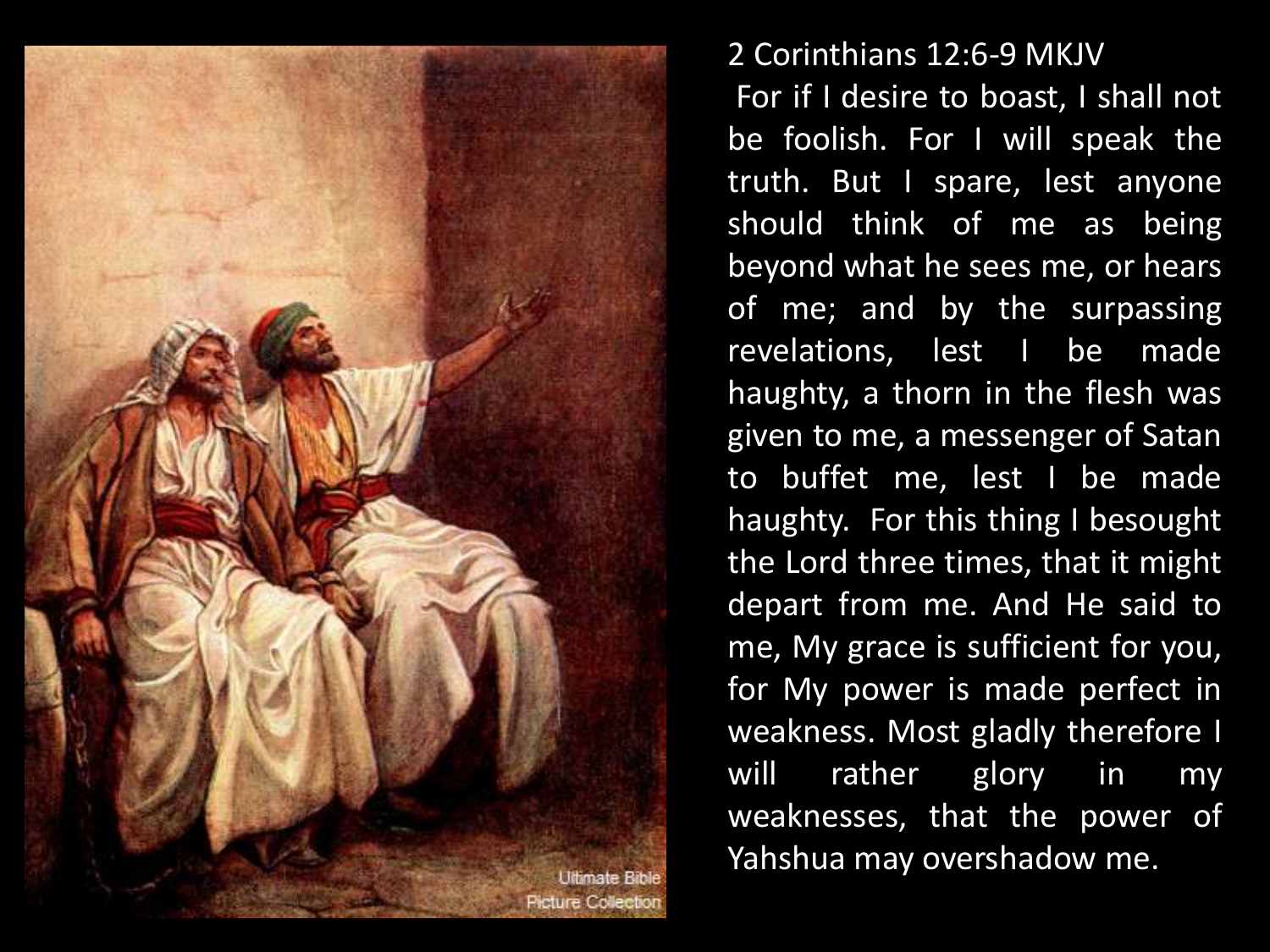## **ANGELS AND DEMONS**

Angels and Demons are eternal beings, like humanity. There are no more angels being created today, they were created once at the foundation of the earth. The same number exists today as existed at the beginning. The fallen angels will have their eternity in the lake of fire, tormented eternally. They will share their abode with the lost in the Lake of Fire.

"Then He will also say to those on the left hand, 'Depart from Me, you cursed, into the everlasting fire prepared for the devil and his angels: Matthew 25:41

10 The devil, who deceived them, was cast into the lake of fire and brimstone where the beast and the false prophet are. And they will be tormented day and night forever and ever. Revelation 20;10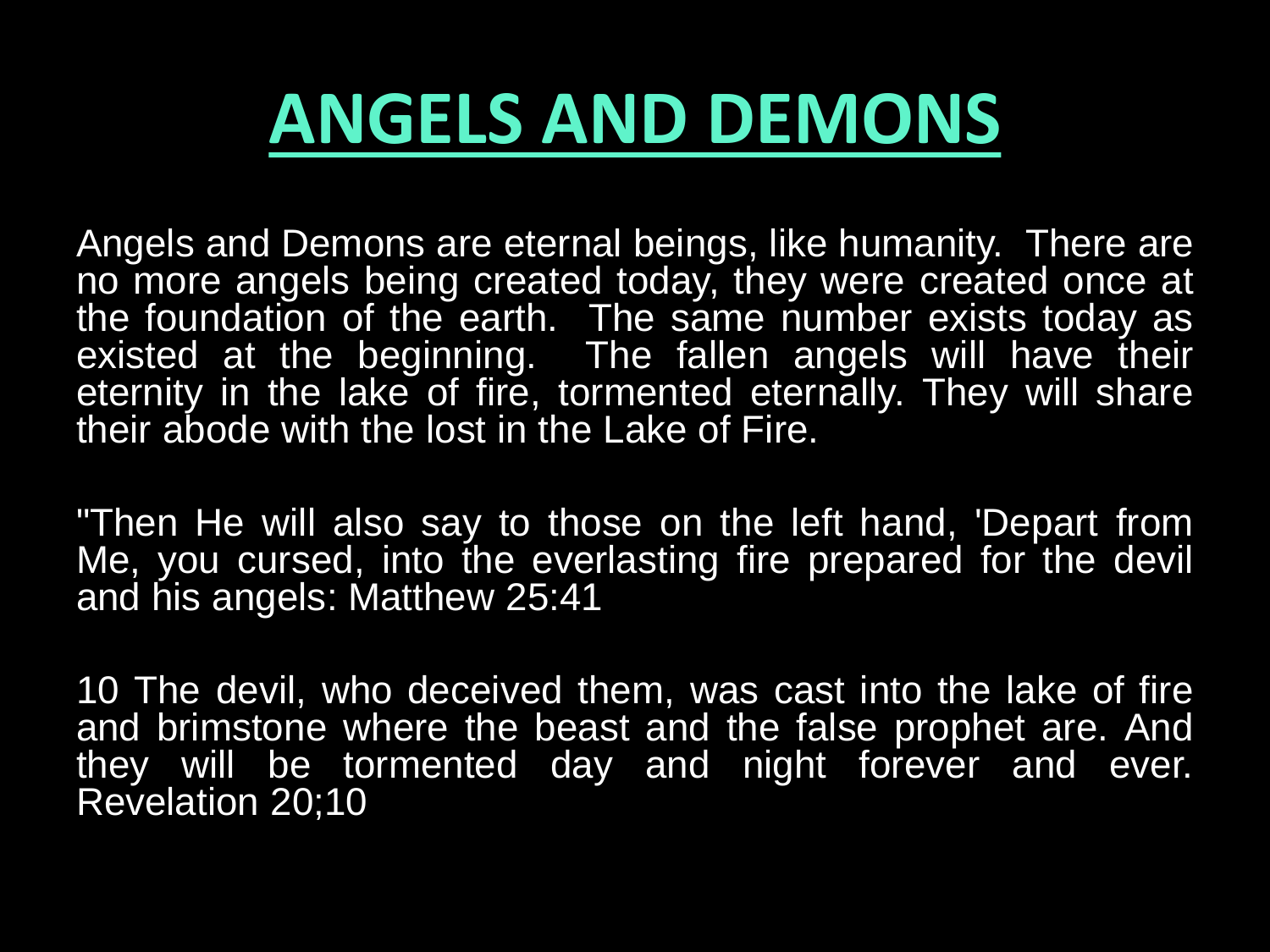### INTO THE EVERLASTING LAKE OF FIRE

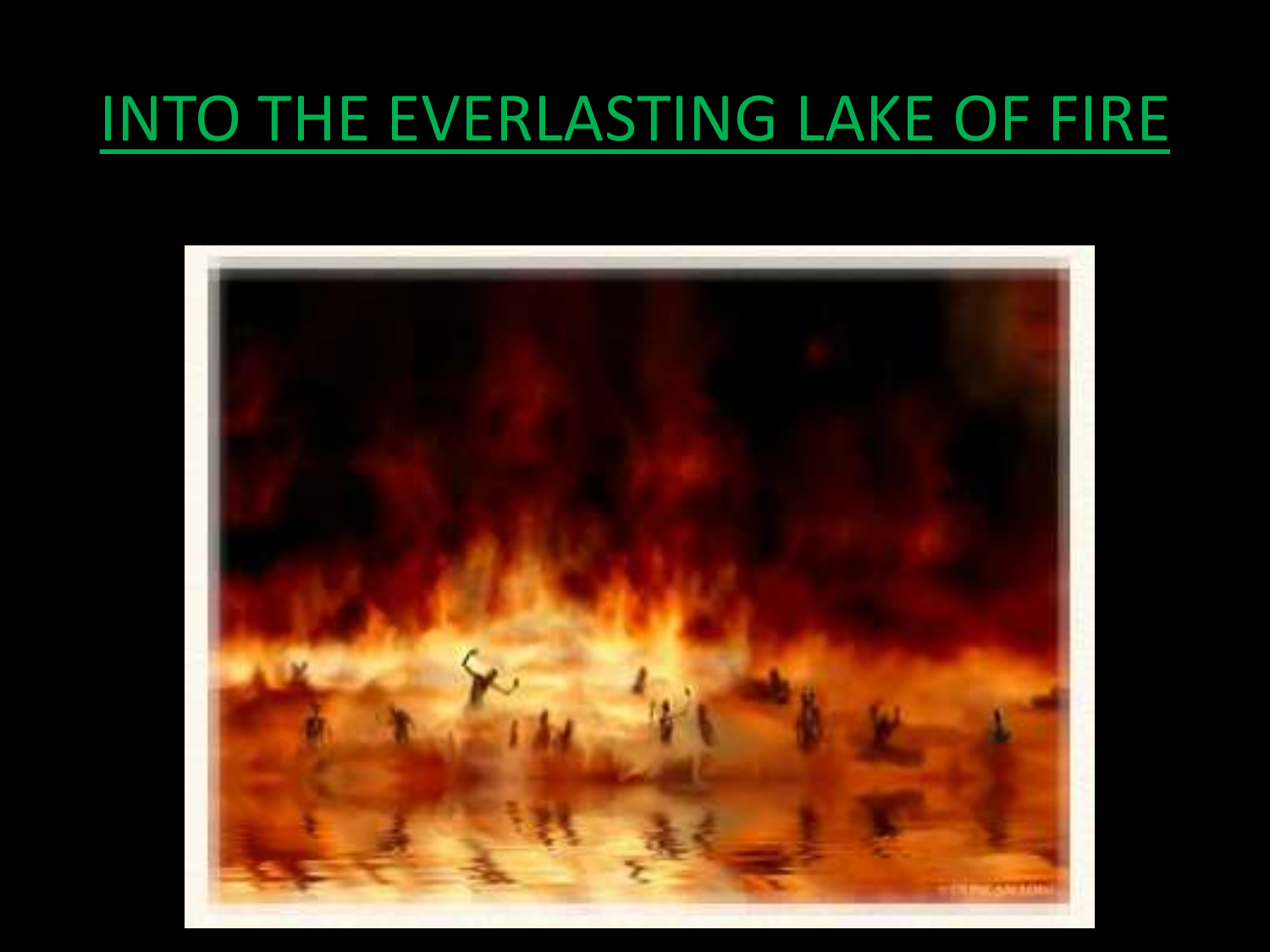

The angels, like humanity are also eternal; they along with the saints will inhabit Heaven rejoicing in the presence of YHWH, praising Him in glory. In the book of Revelation, John is escorted by an angel, at one point John is overwhelmed by what he sees, and falls down at the angel's feet to worship him. The angel rejects John's mistake, telling him to worship YHWH alone, the angel then informs John he is a fellow servant (Revelation 19:10).

Yahshua talking about our eternity says, we will be like the angels one day. For in the resurrection they neither marry nor are given in marriage, but are like angels of YHWH in heaven. Matthew 22:30

34 YAHSHUA answered and said to them, "The sons of this age marry and are given in marriage. 35 But those who are counted worthy to attain that age, and the resurrection from the dead, neither marry nor are given in marriage; 36 nor can they die anymore, for they are equal to the angels and are sons of YHWH, being sons of the resurrection. Luke 20:34-36

Therefore, we can see the destiny of humanity is linked to the angelic realms; the saved will dwell with the angels in eternity, while the lost will dwell with the fallen angels in eternal dwellings.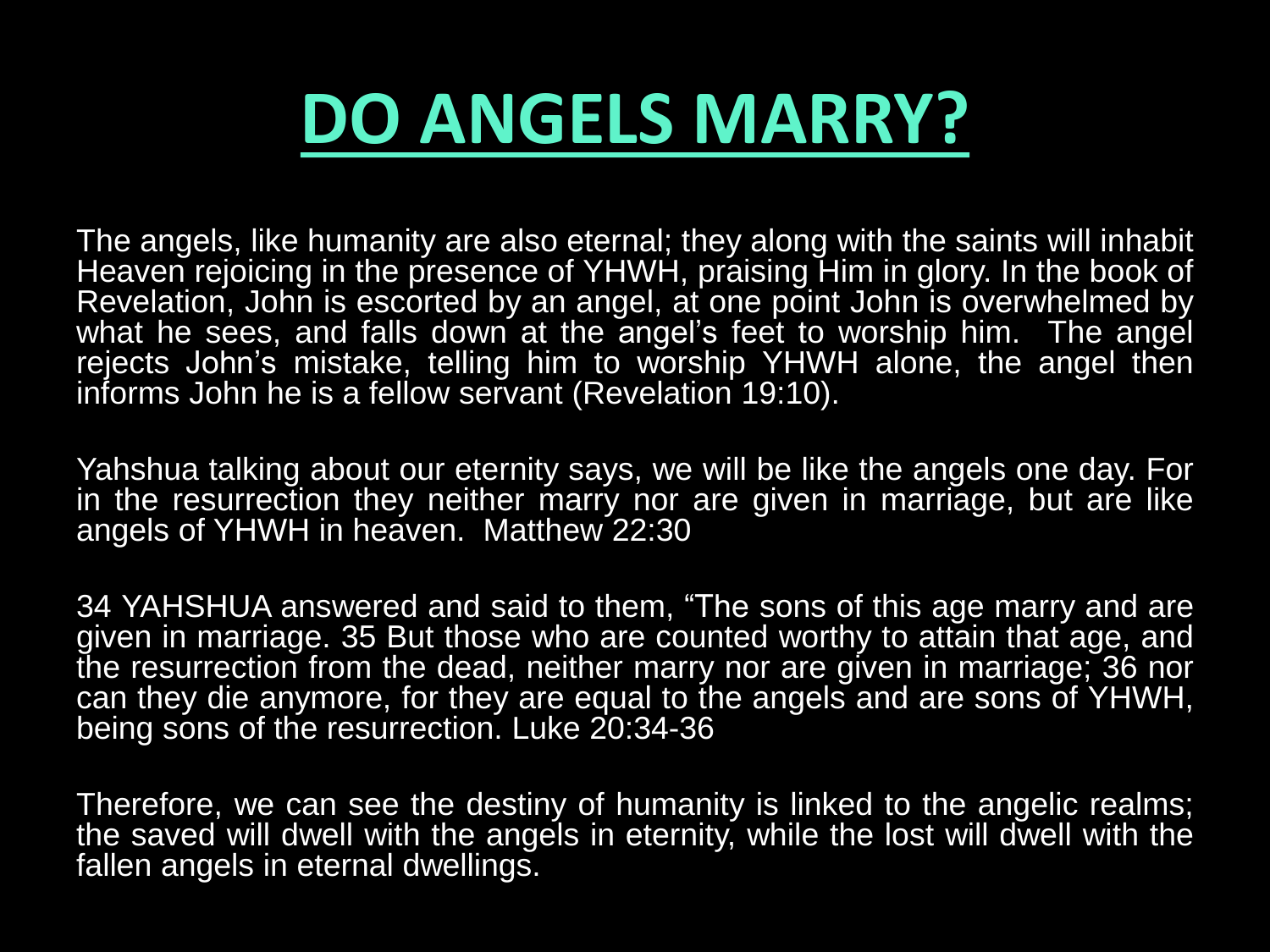### **THE JEWISH PERSPECTIVE ON SATAN**

Although it is common to find Christians speaking of the universe as a place divided between good and evil forces (YHWH and Satan respectively), this is not the picture of things in the Old Testament. As far as the writers of the Old Testament are concerned, everything that happened was an act of YHWH. When bad things happened to people in the Old Testament, they did not blame a devil but assumed they had upset (or offended) YHWH. When good things happened, it was believed to be because people had pleased/obeyed YHWH. A good example of this can be seen in Deuteronomy 28:1-68, where blessings and curses are set out for obeying and disobeying YHWH.

YHWH your ELOHIM will send on you curses, confusion and rebuke in everything you put your hand to, until you are destroyed and come to sudden ruin because of the evil you have done in forsaking him. YHWH will plague you with diseases until he has destroyed you from the land you are entering to possess. YHWH will strike you with wasting disease, with fever and inflammation, with scorching heat and drought, with blight and mildew, which will plague you until you perish. (Deuteronomy 28:20-23)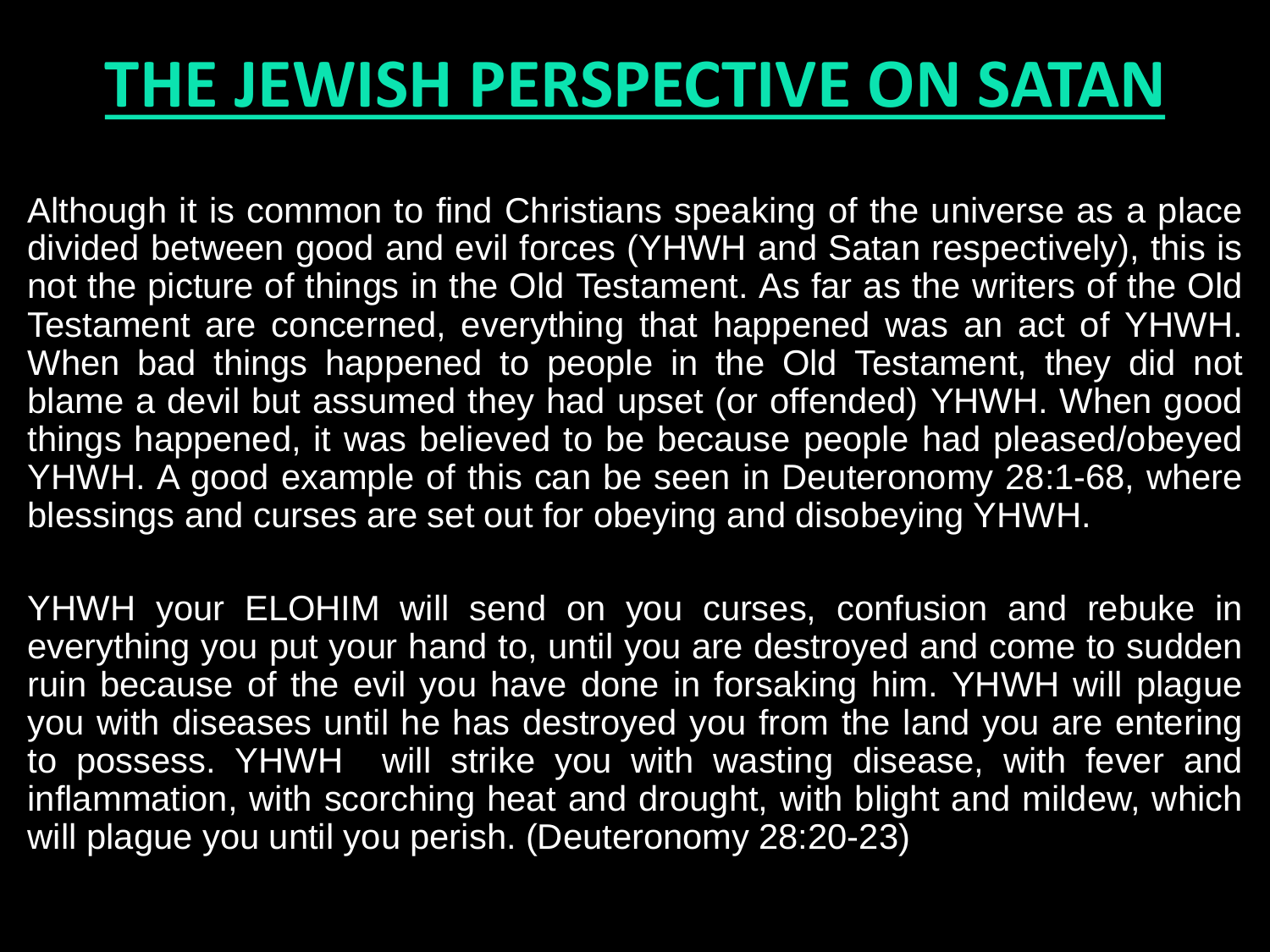It was from Mount Ebal, where the curses of YHWH were pronounced on the disobedient. The second twin, Mount Gerizim was the place where blessings of YHWH were spoken to the obedient. Mount Ebal is north of the West Bank city of Nablus and rises above the Valley of Shechem. The mountain (Arabic el-Iclamiyeh) reaches a height of 1,402 ft. above the floor of the valley, and 3,077 ft. above the level of the Mediterranean.

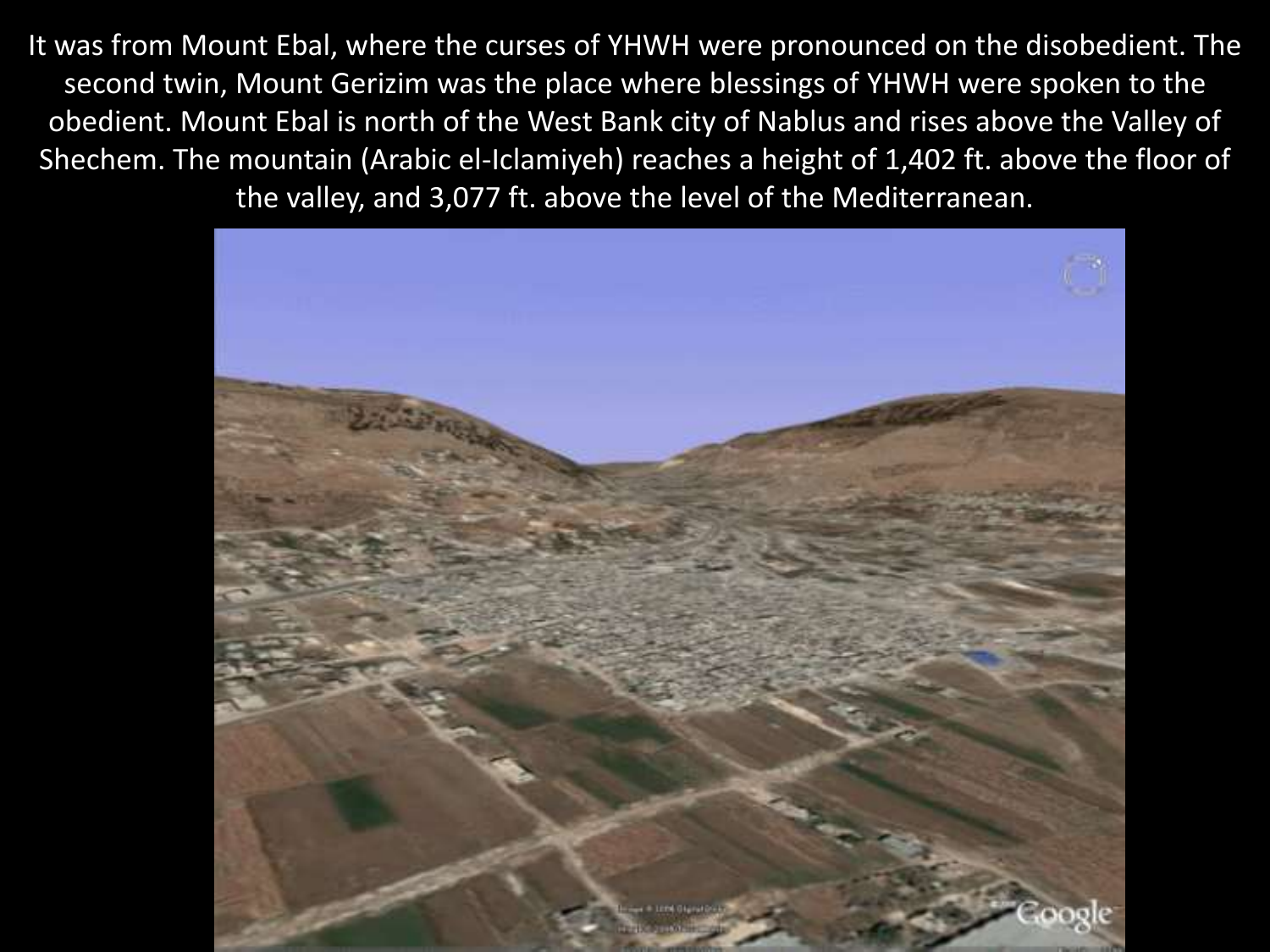This notion of YHWH blessing and cursing (or punishing) people, can be seen in all aspects of human relationships. For example, women who could not have children were encouraged to find out what they had done to offend God, as infertility was considered to be a sign of divine dis-favour (Genesis 30:1-2).

In Genesis 3:17-19 the ground is cursed by to YHWH produce thorns, which will make man's working of the land much harder. This aspect of the world (i.e. YHWH as the source of both good and 'evil' events in the world), can also be seen when the Jewish nation was taken into exile by the Babylonians in 586 BCE, and the temple in Jerusalem was destroyed. The prophets believed this catastrophe was not the work of any evil being such as a devil, but the result of divine judgement against the people for turning away from YHWH.

The peaceful meadows will be laid waste because of the fierce anger of YHWH. Like a lion he will leave his lair, and their land will become desolate because of the sword of the oppressor and because of the Lord's fierce anger. (Jeremiah 25:37-38)

So if every event in the world (either good or bad) was originally traceable to YHWH, then who is Satan?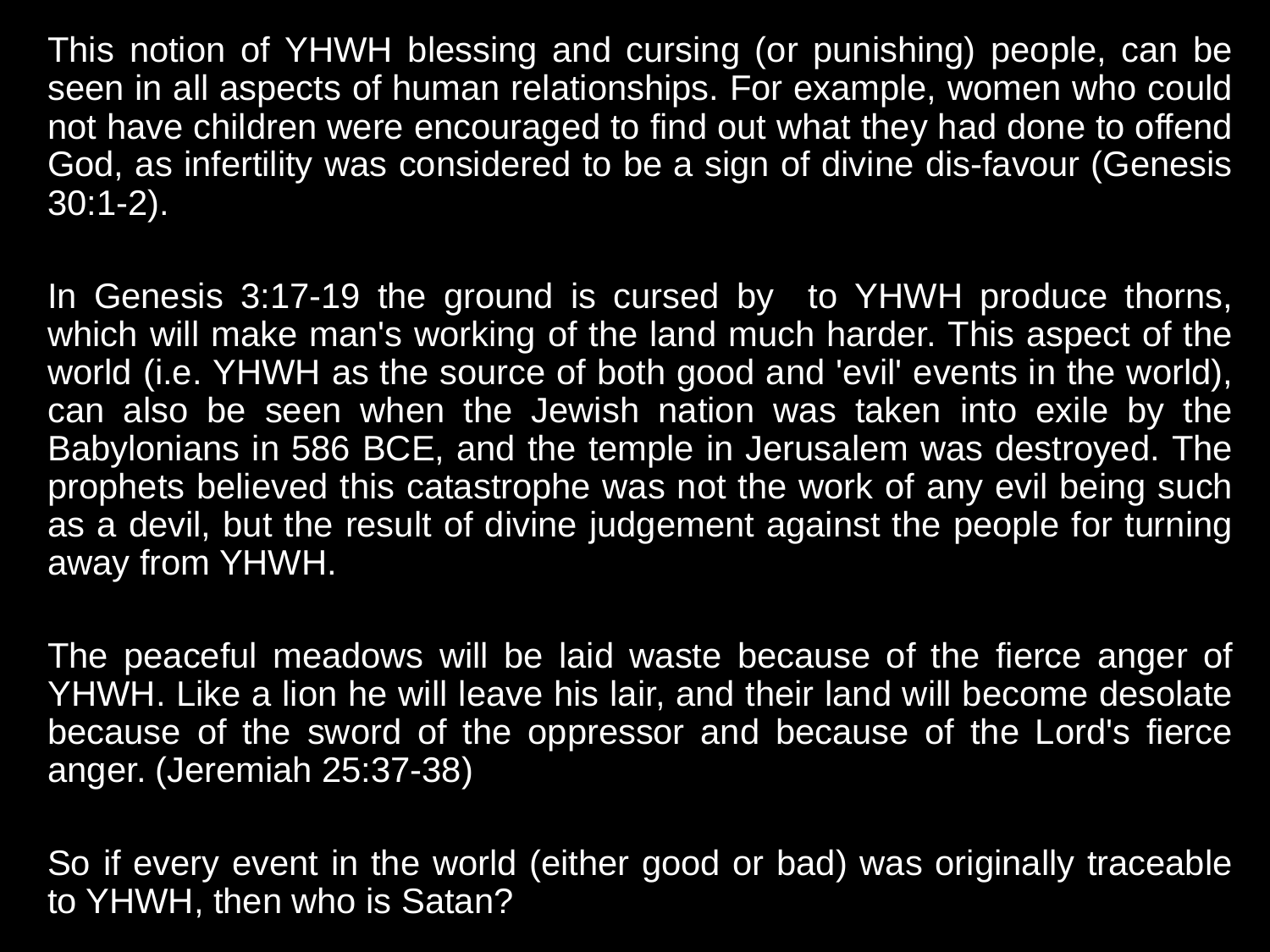The word satan in Hebrew (the language of the Old Testament), is generally accepted to mean 'to obstruct', but it also has in it the idea of an opponent or an adversary (i.e. one who challenges). Thus 'the satan' HaSatsan originally meant one who 'obstructs', or 'challenges'. The word is used to refer to:

Any person acting as an accuser or enemy. For example: 1 Samuel 29:4: The Philistines were distrustful of David, fearing that he would be a satan. (translated "adversary" or "someone who will turn against us").

2 Samuel 19:22: Shime-i apologizes to King David. The King rejects the apology, saying that they should not be a satan to each other (translated "adversary" or "opponent").

1 Kings 5:4: King Solomon is talking to Hiram, the King of Tyre. He says that now that there is neither satan nor bad luck to stop him, he can build the Temple. (translated as "adversary", "enemy", or "one who opposes").

1 Kings 11:14: YHWH raised up Hadad the Edomite as a satan against Solomon. (translated as "adversary," or "opponent").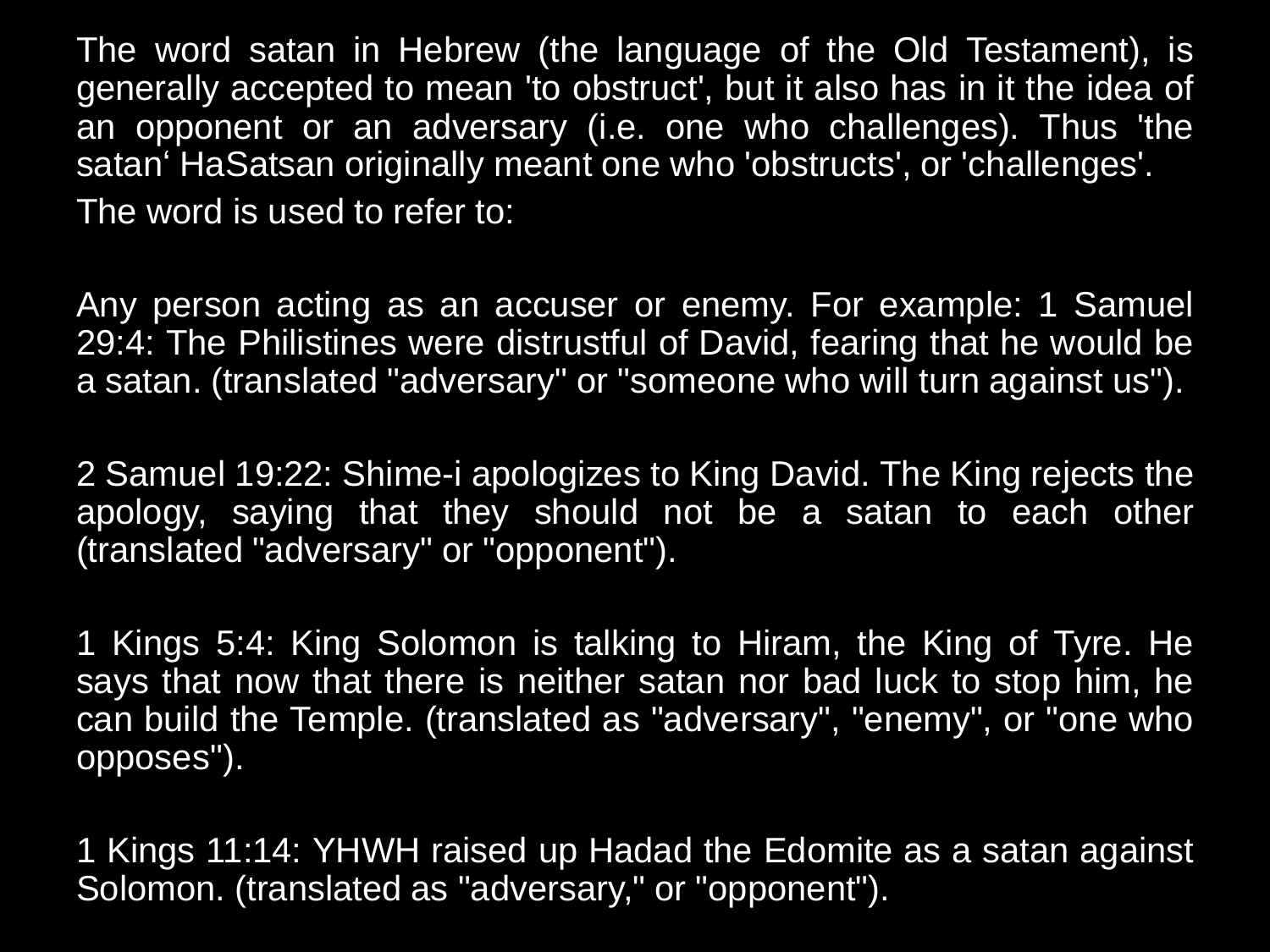### SATAN IS YHWH'S SERVANT

Satan is simply the challenger, the tester or the accuser.

Then YHWH said to Satan, "Have you considered my servant Job? There is no-one on earth like him; he is blameless and upright, a man who fears YHWH and shuns evil" "Does Job fear YHWH for nothing?" Satan replied. Have you not put a hedge around him and his household and everything he has?... But stretch out your hand and strike everything he has, and he will surely curse you to your face." (Job 1:8-11)

If Satan is being of pure-evil, then this is a strange conversation. Yet it begins to make sense if we see Satan's role simply as that of an 'accuser' (or one who tests/challenges others). Furthermore, Satan only afflicts Job within the bounds of what YHWH allows, and never goes against what YHWH says (Job 1:12-2:10). Once again, this is not the image of Satan traditionally held by many Christians as a being who has, and does, find any and every way possible to intentionally disobey YHWH. Yet it does fit in with the Old Testament picture of YHWH as the source of both good and bad (or misfortune) in the world, and Satan as nothing more than YHWH's adversary (but not in an evil sense).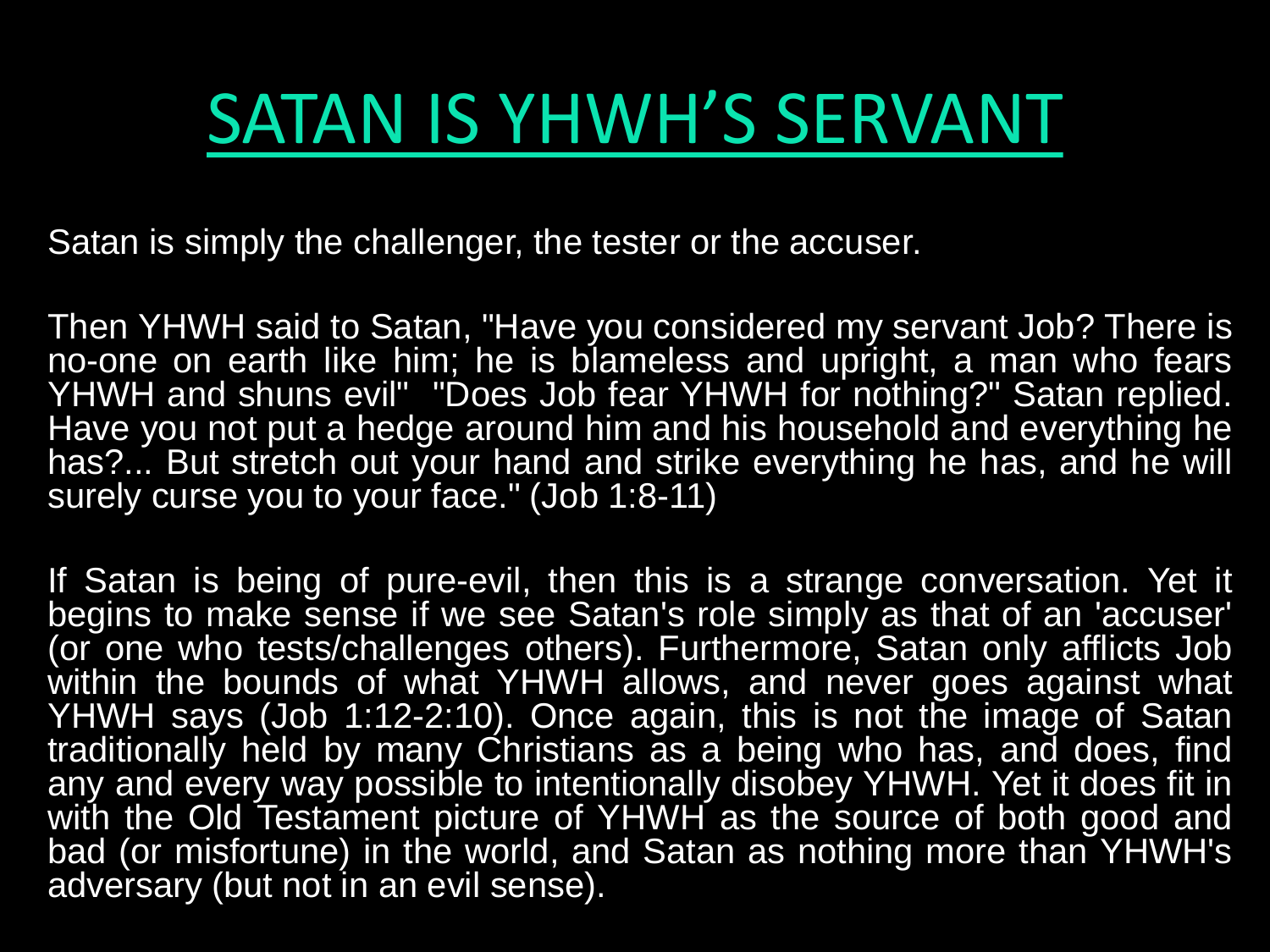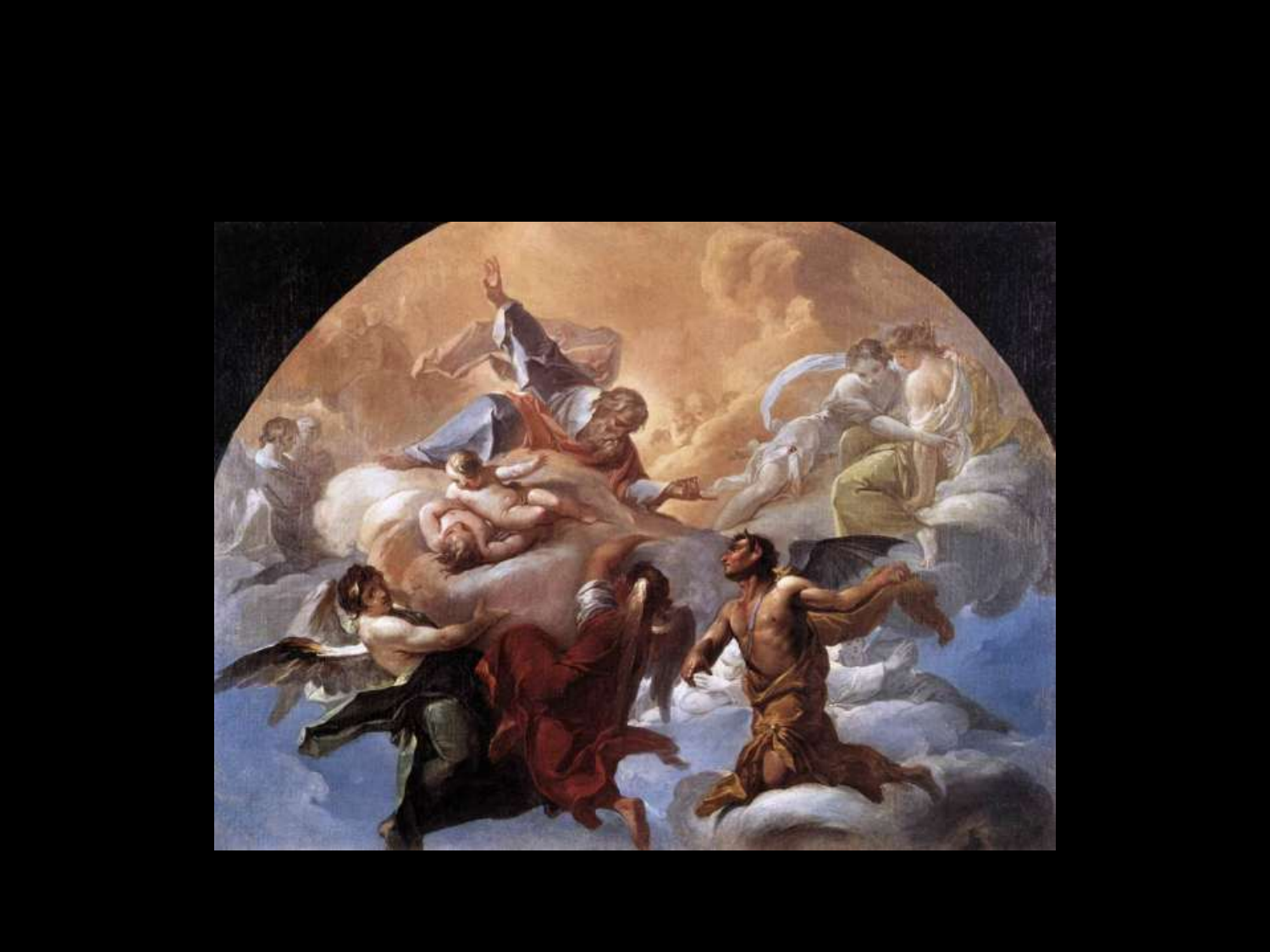The Satan is described in only a few places in the Hebrew Scriptures. In every instance, he is an angel who works FOR YHWH, not against YHWH, and must get permission from YHWH for everything that he does. Chronicles, Job, Psalms, and Zechariah are the only places where The Satan is mentioned. In each instance, the job description of The Satan is to act like what we now call a Prosecuting Attorney, or District Attorney, and accuse and show evidence against the defendant. Furthermore, the biblical text paints this same picture of The Satan, when it uses the character of The Satan in what appears to be the end of a court scene.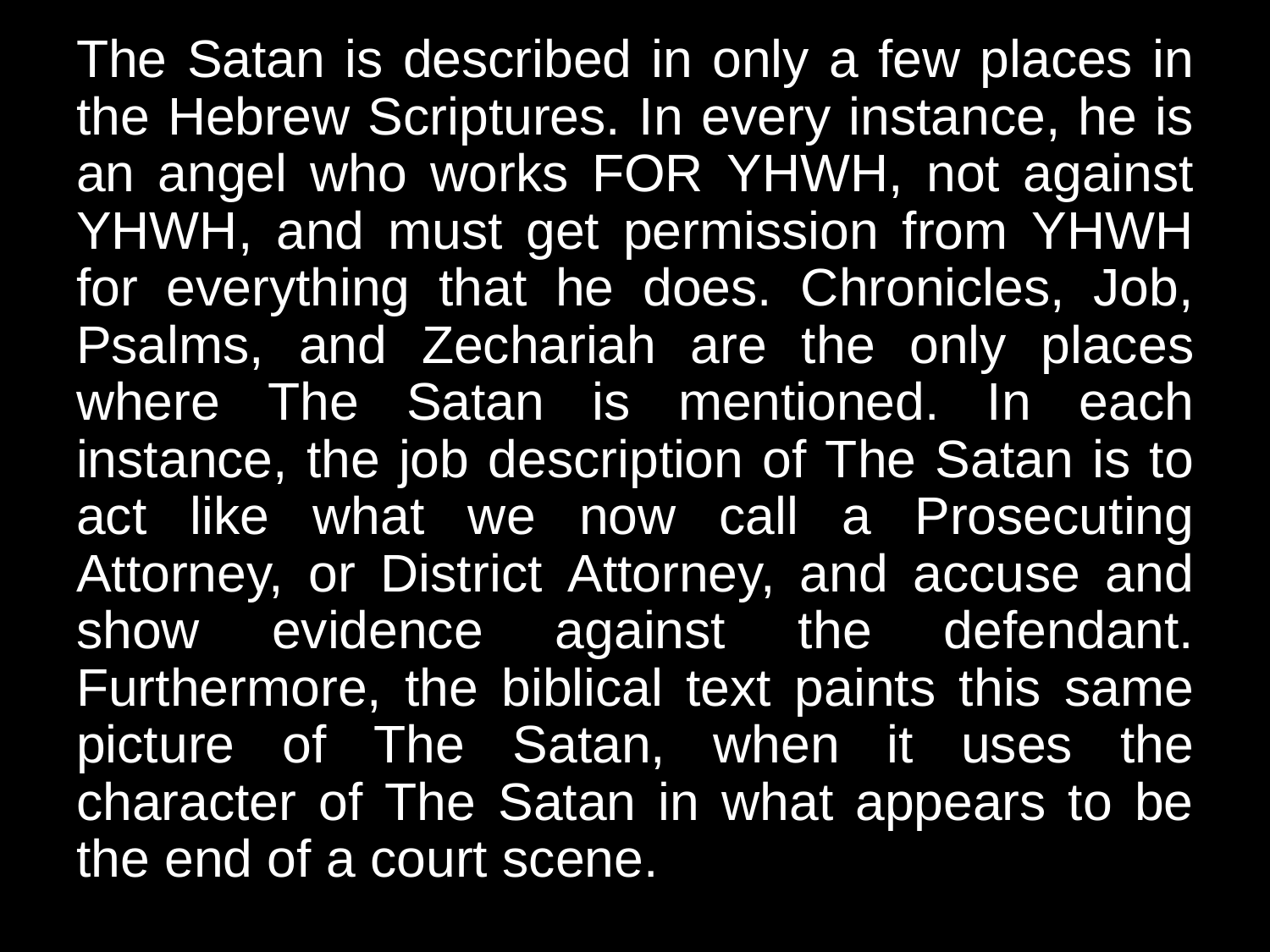## **YHWH IS CREATOR OF ALL**

In essence, the ancient writers of the early Hebrew Scriptures looked upon YHWH as performing both good and evil deeds. A good indication of this is found in:

Isaiah 45:6-7: "...I am and YHWH and there is none else. I form the light and create darkness. I make peace an create evil. I YHWH do all these things." (KJV)

or in Job 9:22-23: "...YHWH destroys both the blameless and the wicked. When a scourge brings sudden death, he mocks the despair of the innocent."

or in Lamentations 3:37-38: "Who has commanded and it came to pass, unless YHWH has ordained it? Is it not from the mouth of the Most High that good and evil come?"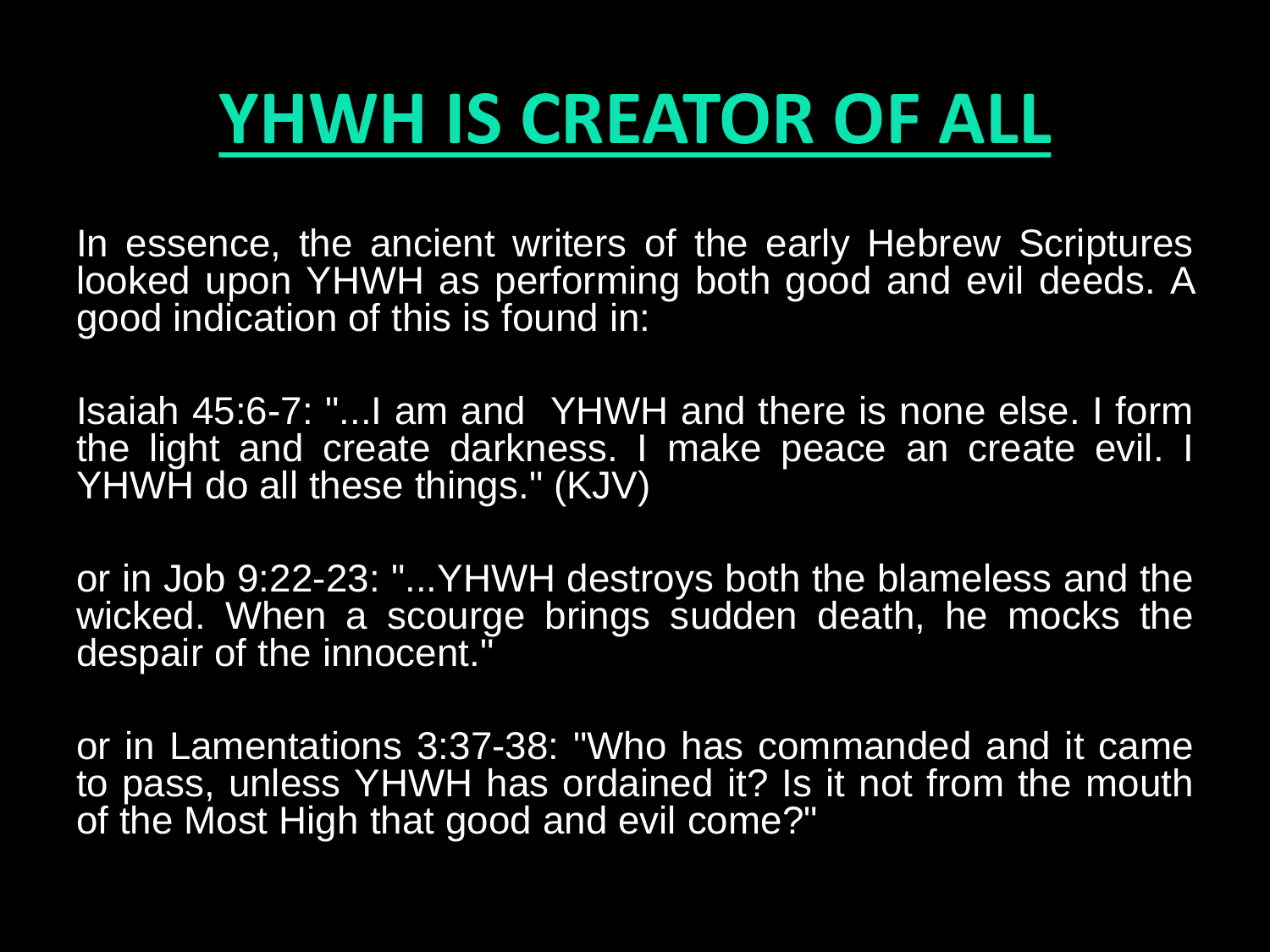Evil spirits which cause mental disturbances are mentioned in the Hebrew Scriptures. But they were not dispatched or controlled by Satan; they were sent by YHWH to torment people:

Judges 9:23: "Then YHWH sent an evil spirit between Abimelech and the men of Shechem.."

1 Kings 22:23: "...behold, YHWH hath put a lying spirit in the mouth of all these thy prophets..."

1 Samuel 16:14: "But the Spirit of YHWH departed from Saul, and an evil spirit from YHWH troubled him."

1 Sam 18:10: "And it came to pass on the morrow, that the evil spirit from YHWH came upon Saul..."

1 Sam 19:9: "And the evil spirit from YHWH was upon Saul..."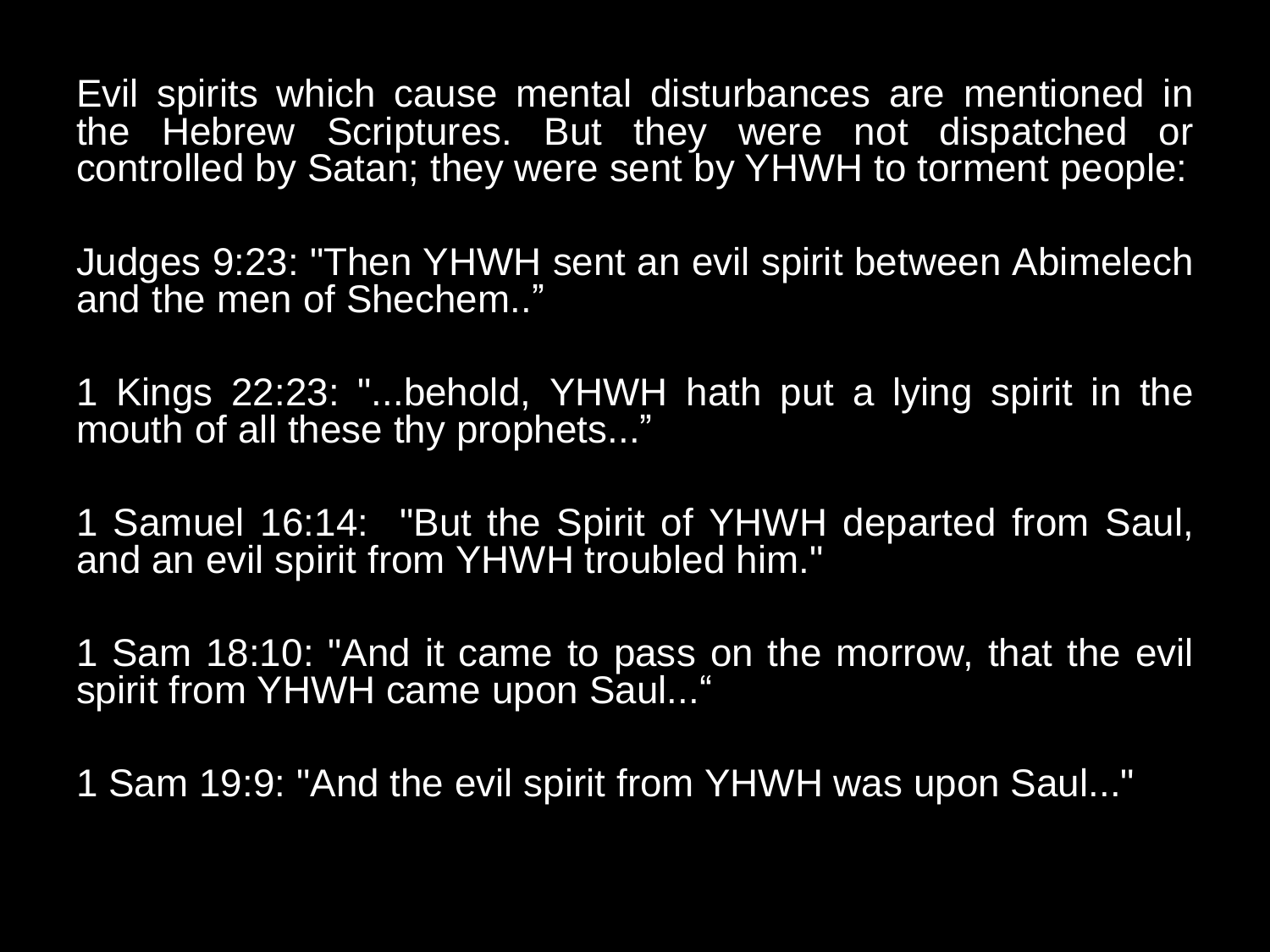### **THERE IS NO OTHER god EXCEPT YHWH ELOHIM**

In the Bible there is also a verse which show that it is YHWH, the Creator and Ruler of the whole universe, who is responsible for both the Good and the Bad, and not a devil or YHWH of the underworld:

I am the Eternal, and there is none else, there is no YHWH beside me: I girded thee, though thou hast not known me: That they may know from the rising of the sun, and from the west, that there is none beside me. I am the Eternal, and there is none else. I form the light, and create darkness: I make peace, and create evil: I the Eternal do all these things. [Isaiah 45:5-7]

For G-d, the Bible, and for Judaism, to have an entity that competes with YHWH, that has power and authority of his own in opposition to YHWH, is to violate the basic biblical idea of monotheism. YHWH is One.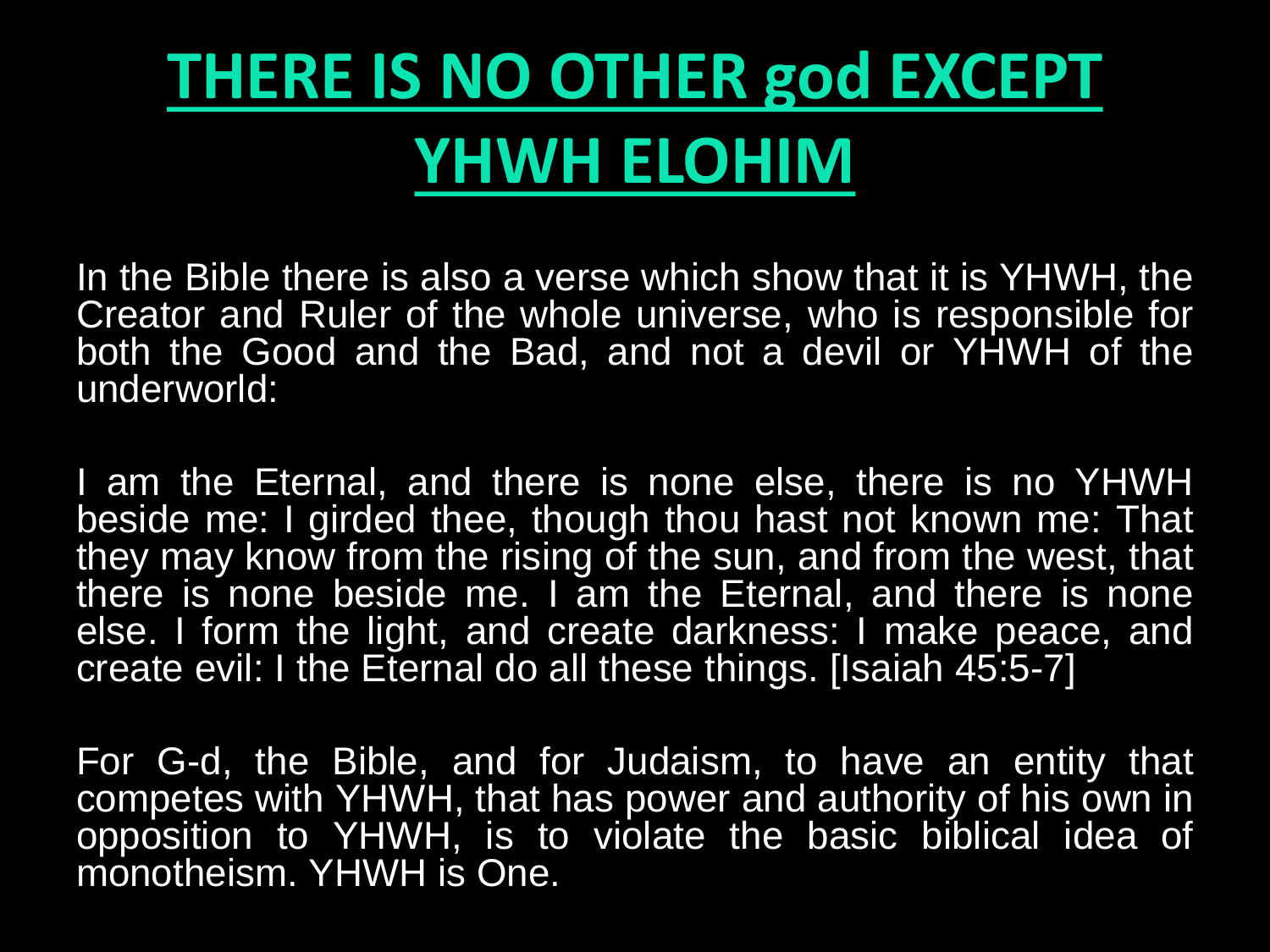IN SHORT... For Jews, anything that even remotely conflicts with the idea that YHWH is One and Indivisible will be rejected out of hand because it precludes true pure monotheism. The idea that there is a YHWH in heaven above who fights against a god of the underworld, or of hell, is not monotheism.

It is, however, the same duality found in other pagan faiths. The Bible speaks of a character known as The Satan, who acts like a prosecuting attorney, or a district attorney, in YHWH's court. However, The Satan has no power or authority in and of himself, rather he must get permission from the Judge, YHWH, to do anything.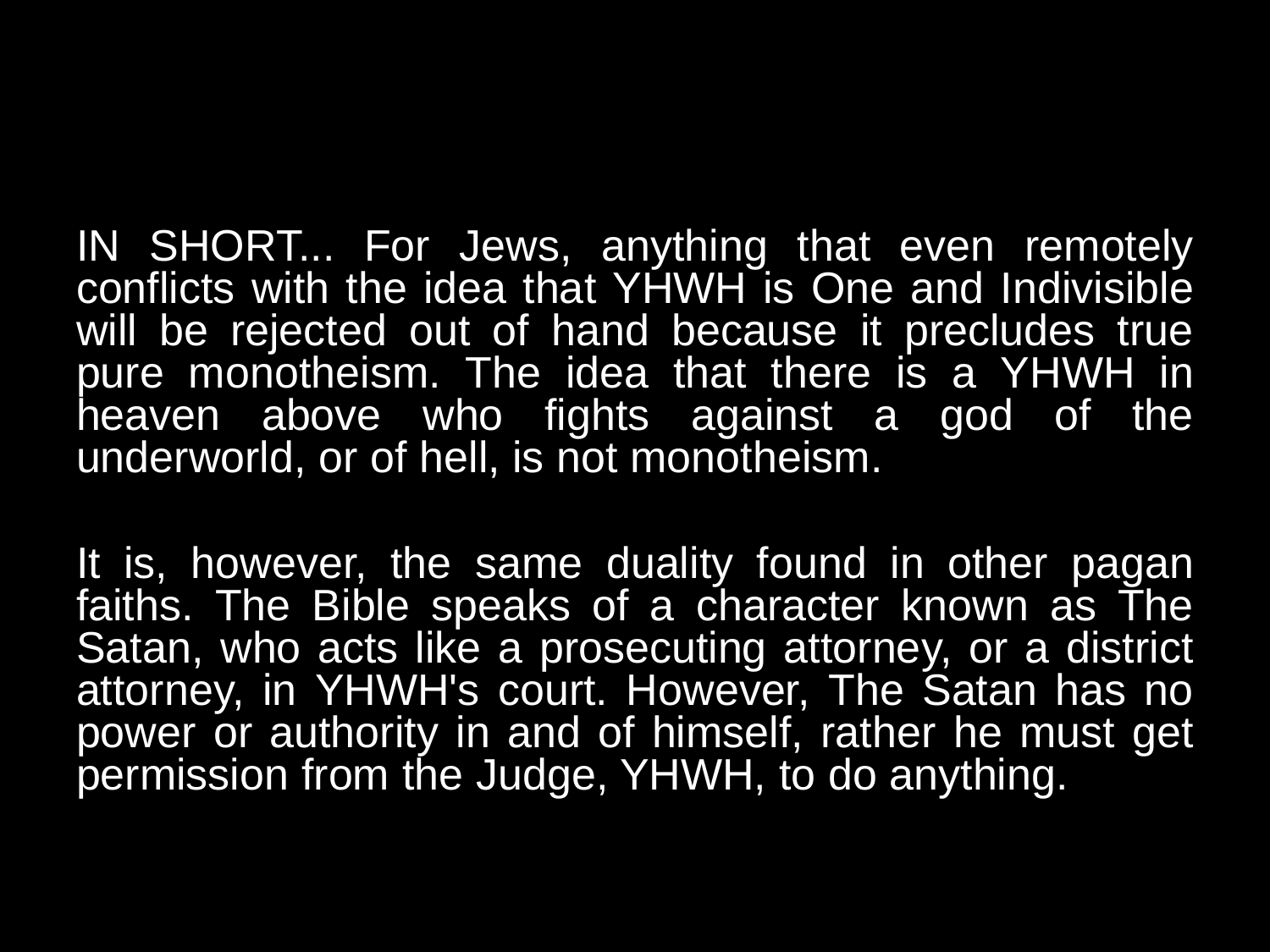- Other faiths had this same duality:
- Greek: Zeus/Hades
- Roman: Jupiter/Pluto
- Norse: Odin/Loki
- Mesopotamia: Marduk/Tiamat
- Zoroastrian: Ahura Mazda/Angra Mainyu
- Christian: Gd/Devil
- This duality is expressed in the Christians' New Testament in two places. In Luke it states,
- And he said unto them, I beheld Satan as lightning fall from heaven. [Luke 10:18]
- And this is also found in Revelation: And the great dragon was cast out, that old serpent, called the Devil and Satan, which deceiveth the whole world: he was cast out into the earth, and his angels were cast out with him. [Revelation 12:9]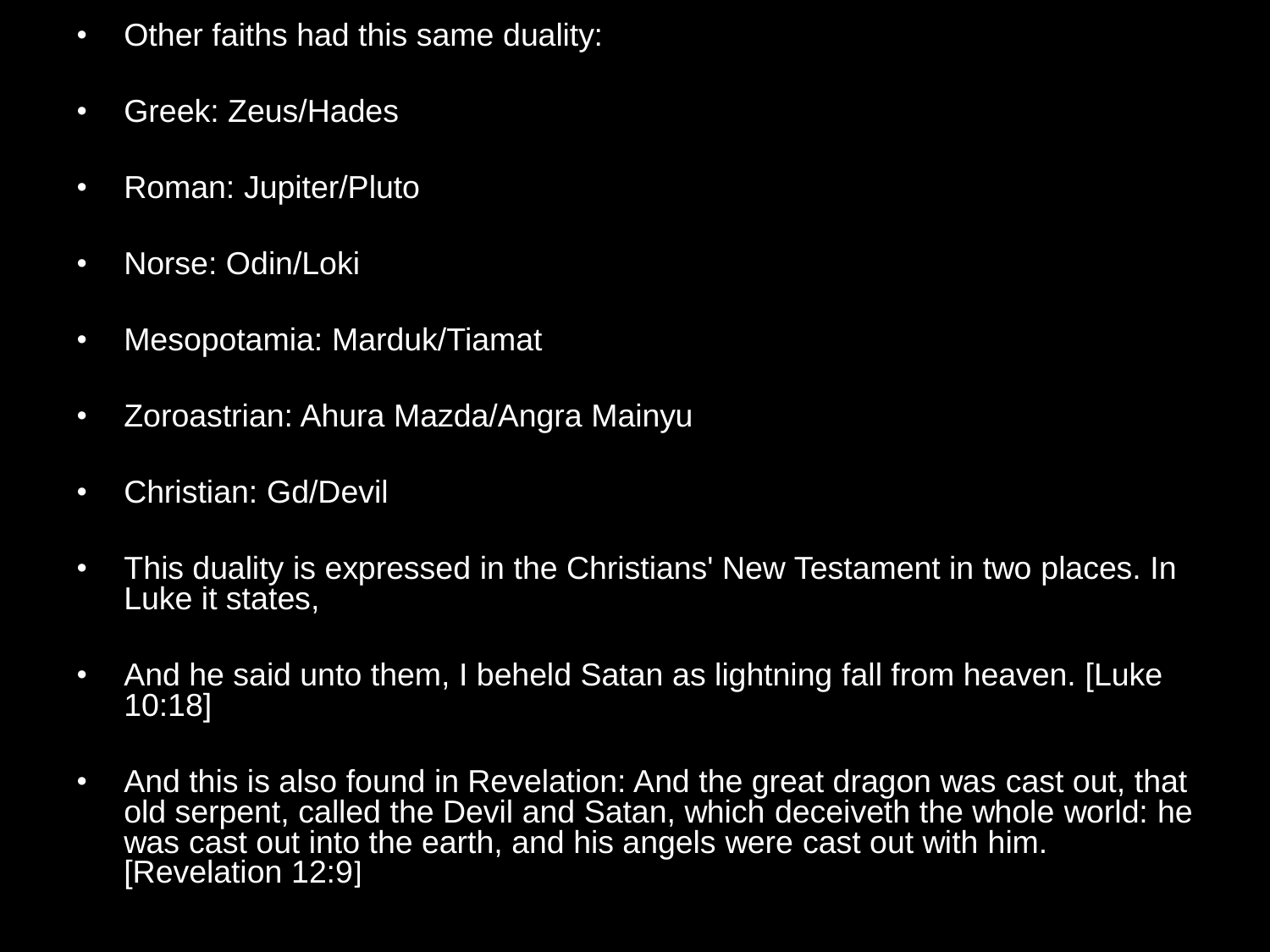# WHY YHWH ADMONSIHES US TO FOLLOW ONLY HIM

A good place to begin is Deuteronomy 32:16-17:

16 They made him jealous with strange gods, with abhorrent things they provoked him. 17 They sacrificed to demons, not YHWH, to deities they had never known, to new ones recently arrived, whom your ancestors had not feared.

The Hebrew word translated "demons" in verse 17 (,דשׂseed) occurs here in the plural with the preposition "to" and vocalized with the definite article "the" (, לשׁדים, lassedim), which gives us "to the demons."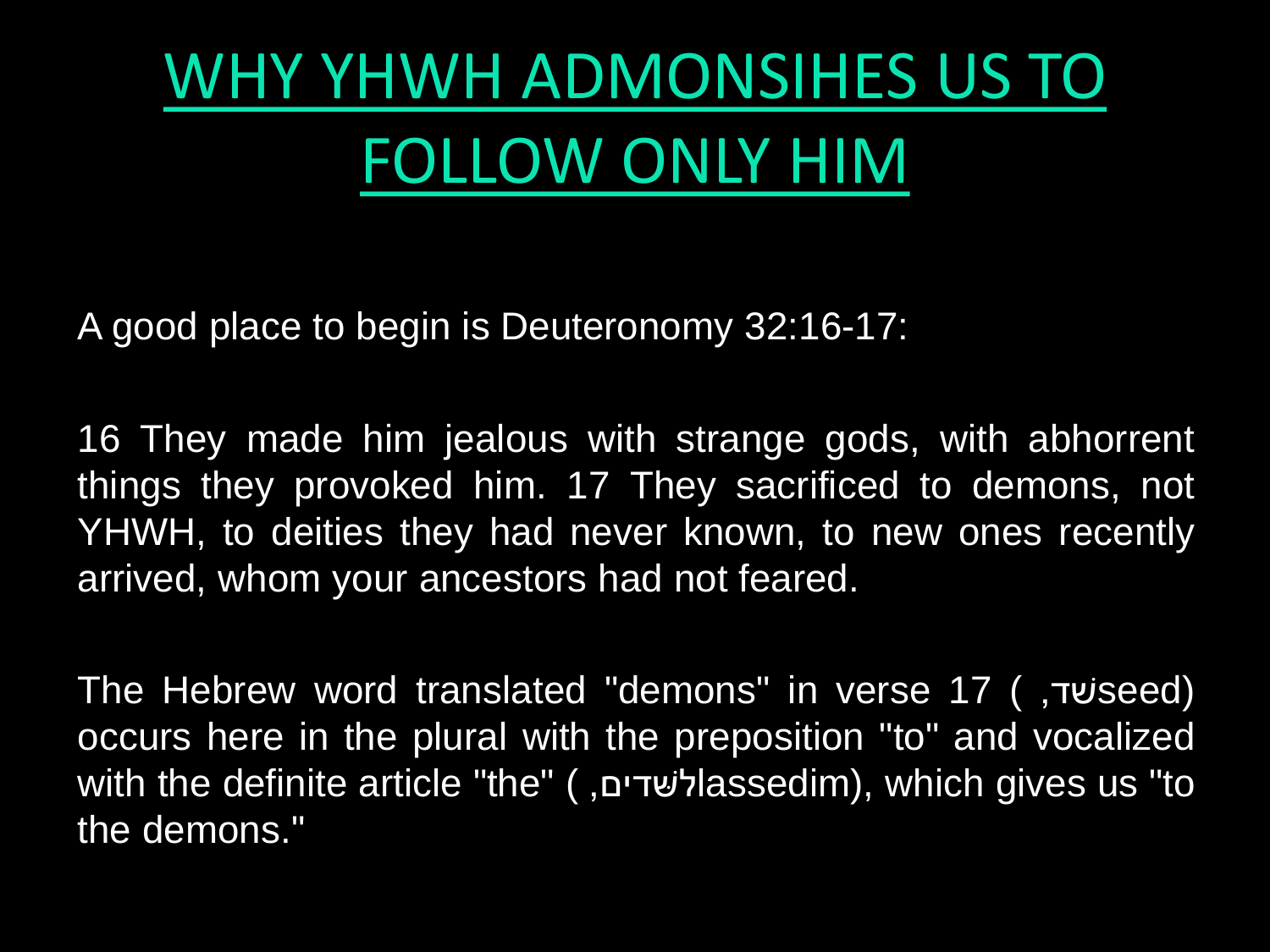```
strange or foreign gods ( ,זריםzariym)
abhorrent things ( ,תועבת, abhorrent things (
demons ( שדים, demons (,ת
gods [they did not know] ( ,אלהיםelohiym)
new ones [recently come {of whom} your fathers were not afraid]
(,chadashimחדשים, )
```
The first of these parallel terms is simply the word "strange" (or "stranger") or "foreign" ("foreigner"). It is most often used of things that present a threat to the community, such as foreign people who are enemies (Hos 7:9, Isa 1:7, Jer 5:19, etc.), prostitutes ("strange women," Prov 2:16), or things that violate custom or law ("strange fire," Lev 10:1, Num 3:4; "strange incense," Ex 30:9). In this sense it is also used to refer to the gods of foreign peoples that present a threat to the proper worship of God (Psa 44:21, Isa 43:12, Jer 2:25, etc.).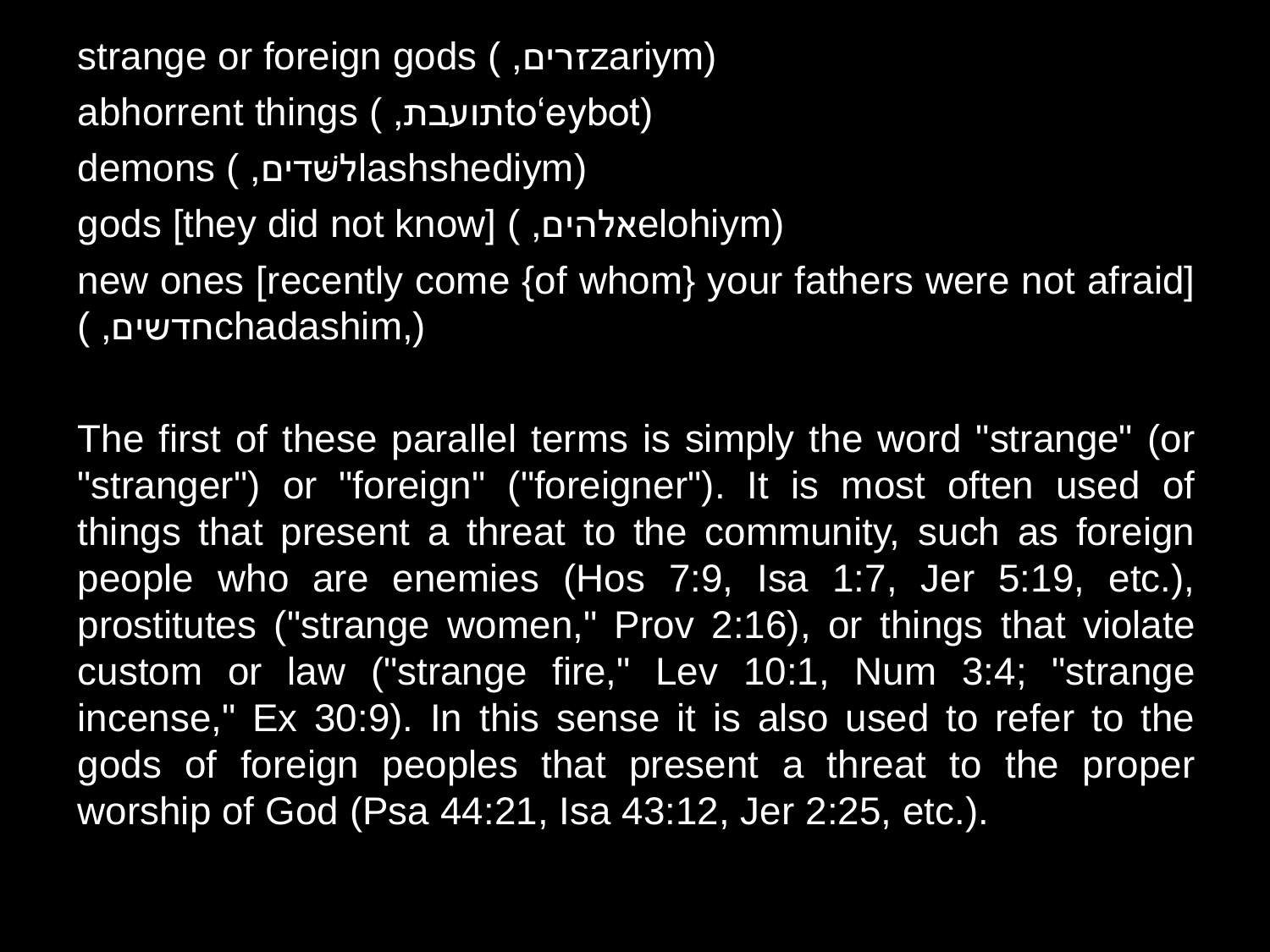The immediate context of the use of )דשוש here is also important. Just a few verses later in this passage, there is a clear statement that these "demons" or "strange gods" or "abhorrent things" that the people are so tempted to elevate to deity and use to replace Yahweh are really not gods at all (Deut 32:21):

32:21 They made me jealous with what is no god, provoked me with their idols.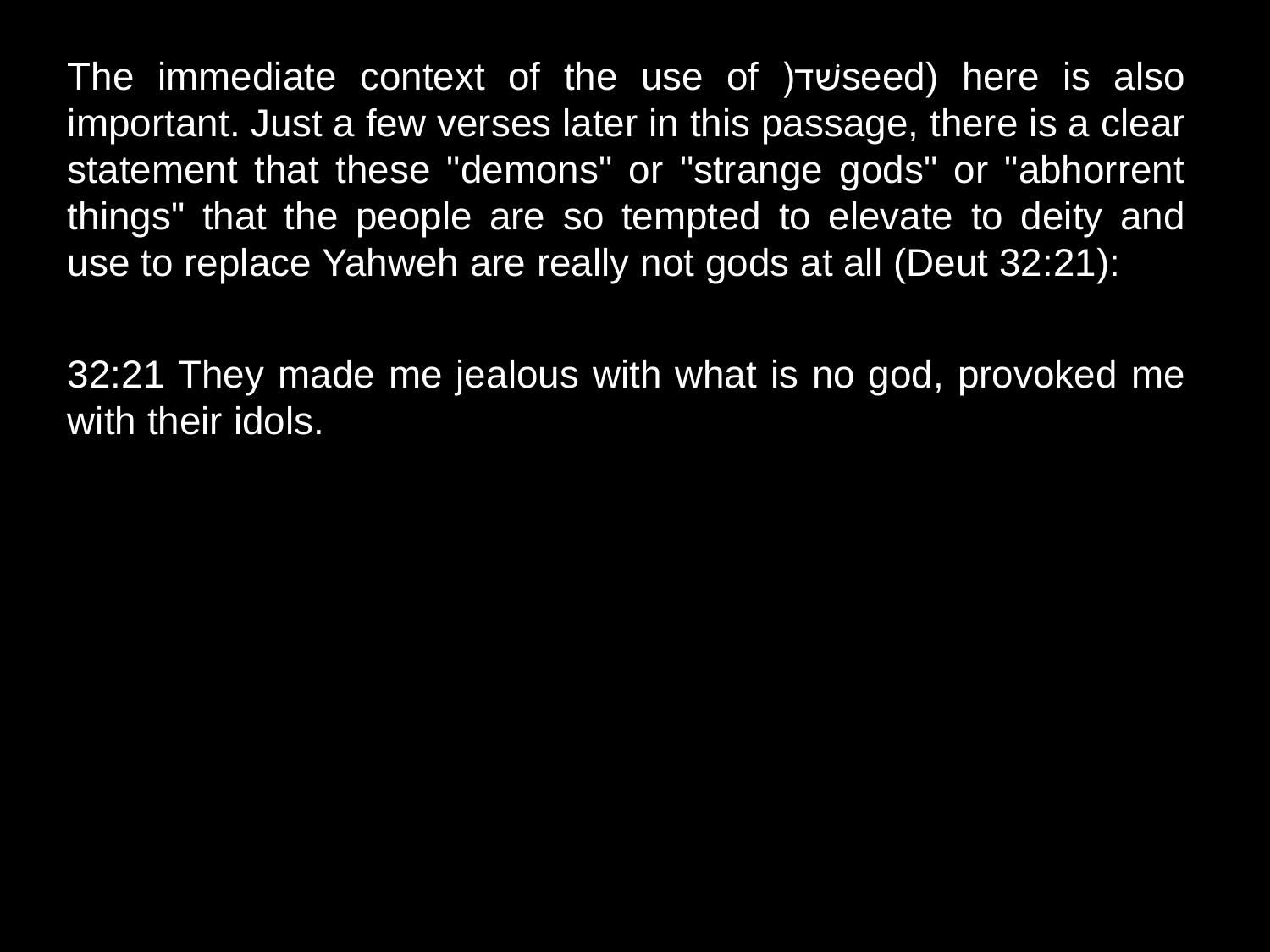### WHAT ARE ABHORRENT THINGS?

The same is true of the second term, "abhorrent things." This term is often used to refer generally to the whole practice of Baal worship that included cult objects like household idols, images, sacred poles, trees, and high places, as well as sexual practices of the fertility religion, which were all "abhorrent" or "offensive" to Israelites (Lev. 18:22, Deut 7:25, 1 King 14:24, etc).

The final two terms also refer to the gods of Canaan with which the Israelites had come into contact only after their entry into the land (for the time frame of Deuteronomy see The Book of Deuteronomy; the "golden calf" or bull in Exodus 32 may have reflected Egyptian religious beliefs). In this sense they were "new" gods that the people "did not know" before.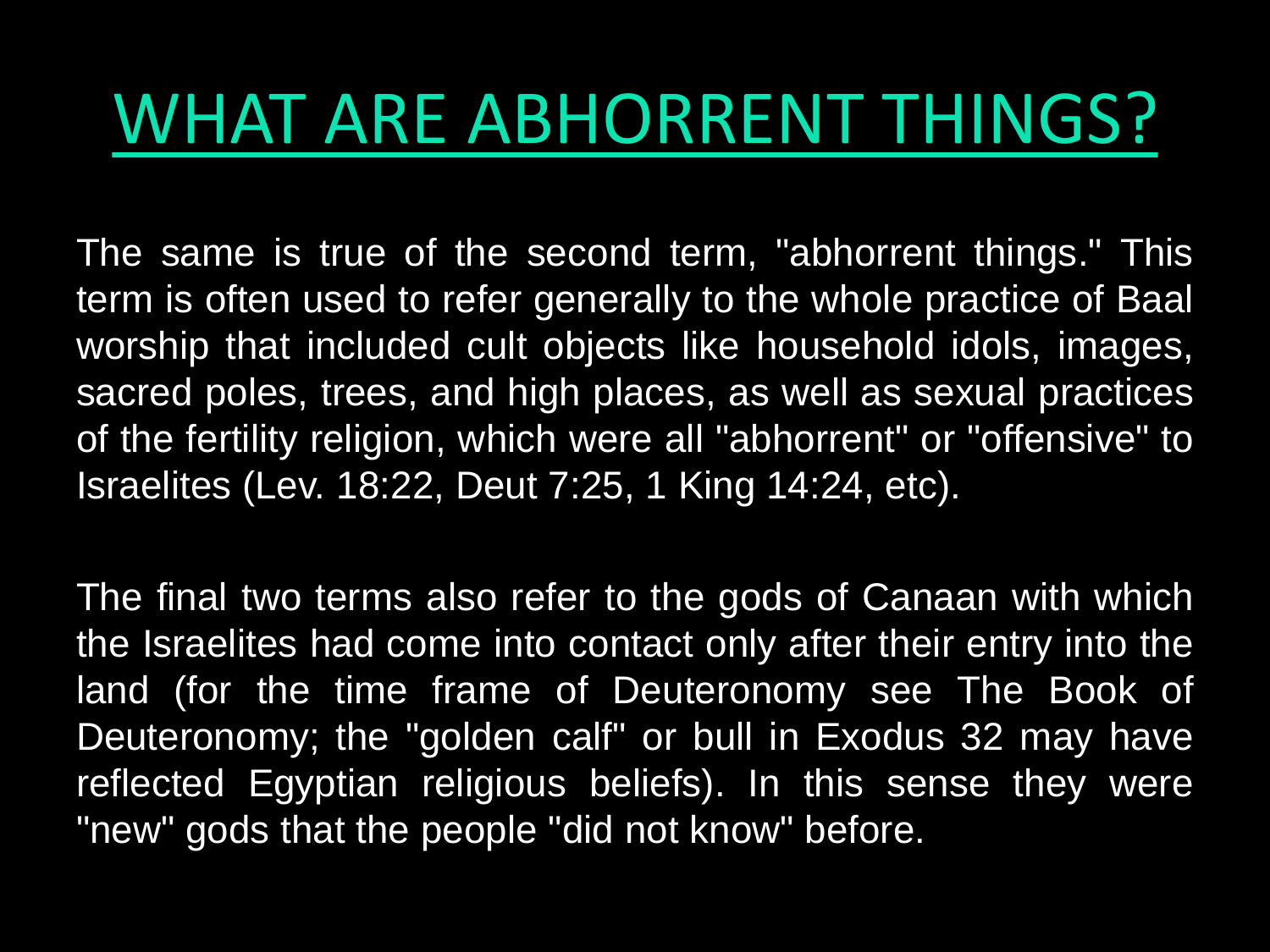# BAAL AND ASTORETH

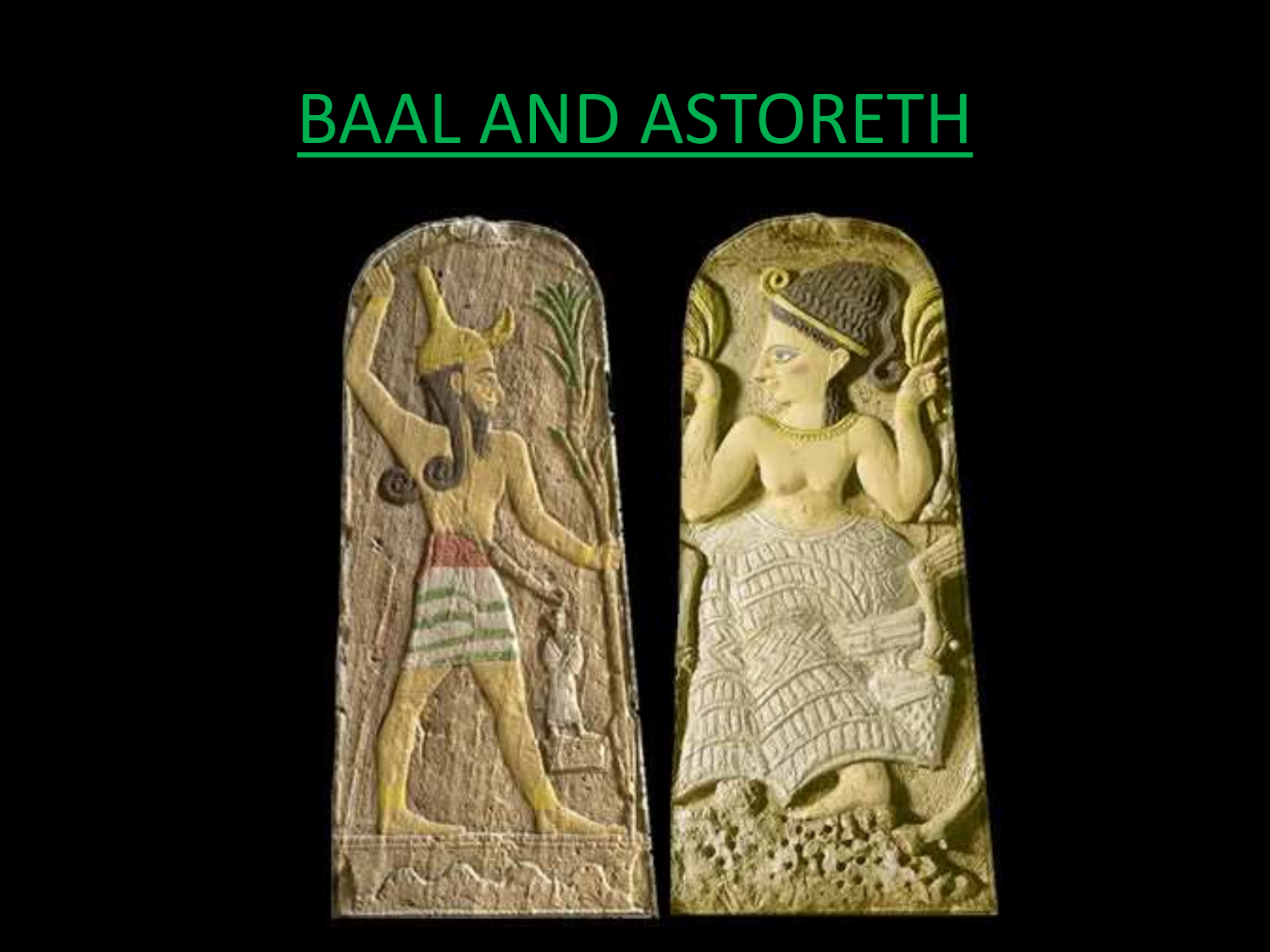Deuteronomy 18:10-12,14 Let no one be found among you ... who practices divination or sorcery, interprets omens, engages in witchcraft, or casts spells, or who is a medium or spiritist or who consults the dead. Anyone who does these things is detestable to YHWH, and because of these detestable practices YHWH your ELOHIM will drive out those nations before you. The nations you will dispossess listen to those who practice sorcery or divination. But as for you, YHWH your ELOHIM has not permitted you to do so.

Galatians 5:19-21 [19] The acts of the sinful nature are obvious: sexual immorality, impurity and debauchery; idolatry and witchcraft; hatred, discord, jealousy, fits of rage, selfish ambition, dissensions, factions and envy; drunkenness, orgies, and the like. I warn you, as I did before, that those who live like this will not inherit the kingdom of YHWH.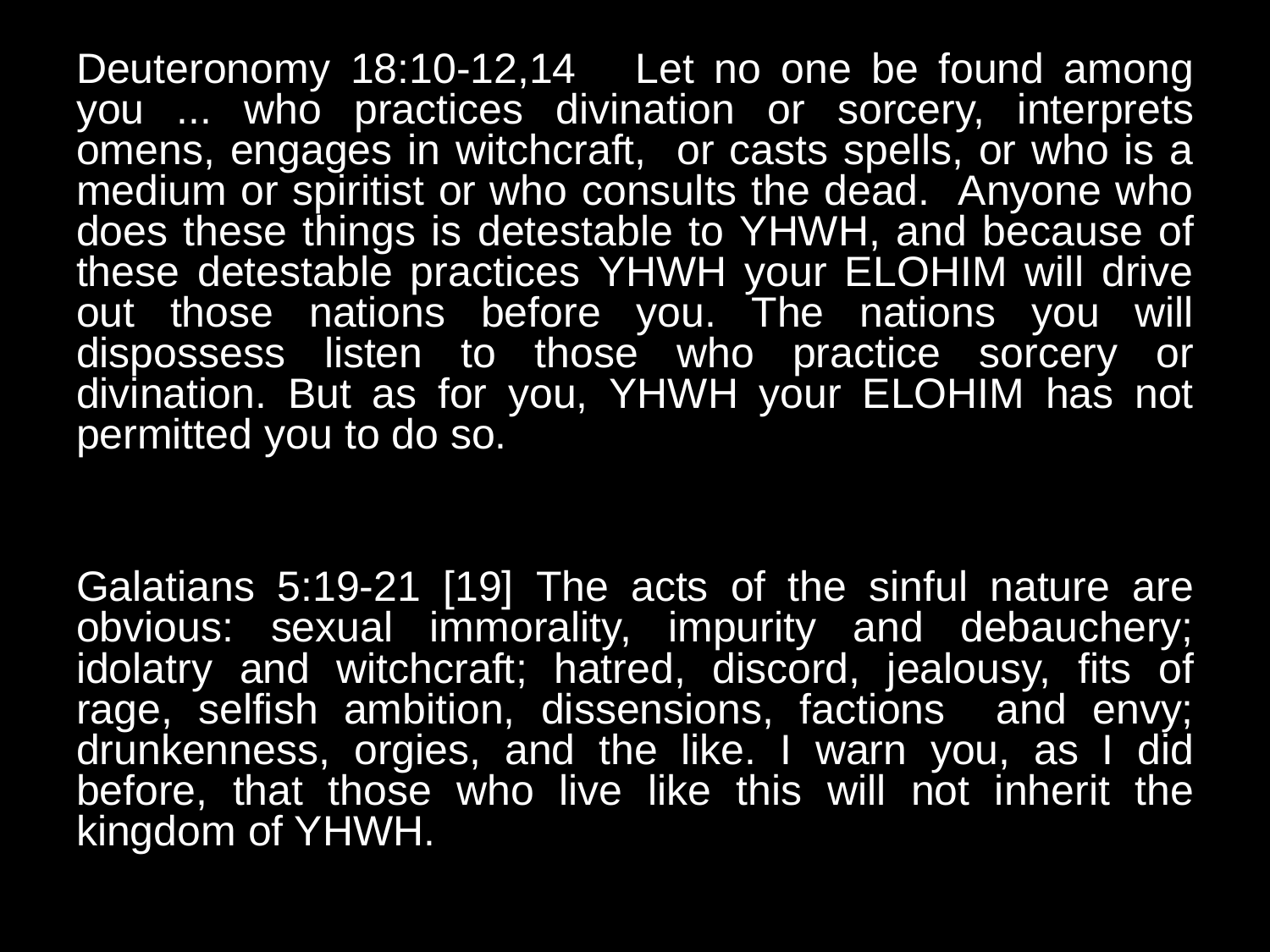## LET NO ONE AMONG PRACTISE ANY WITCHCRAFT…..



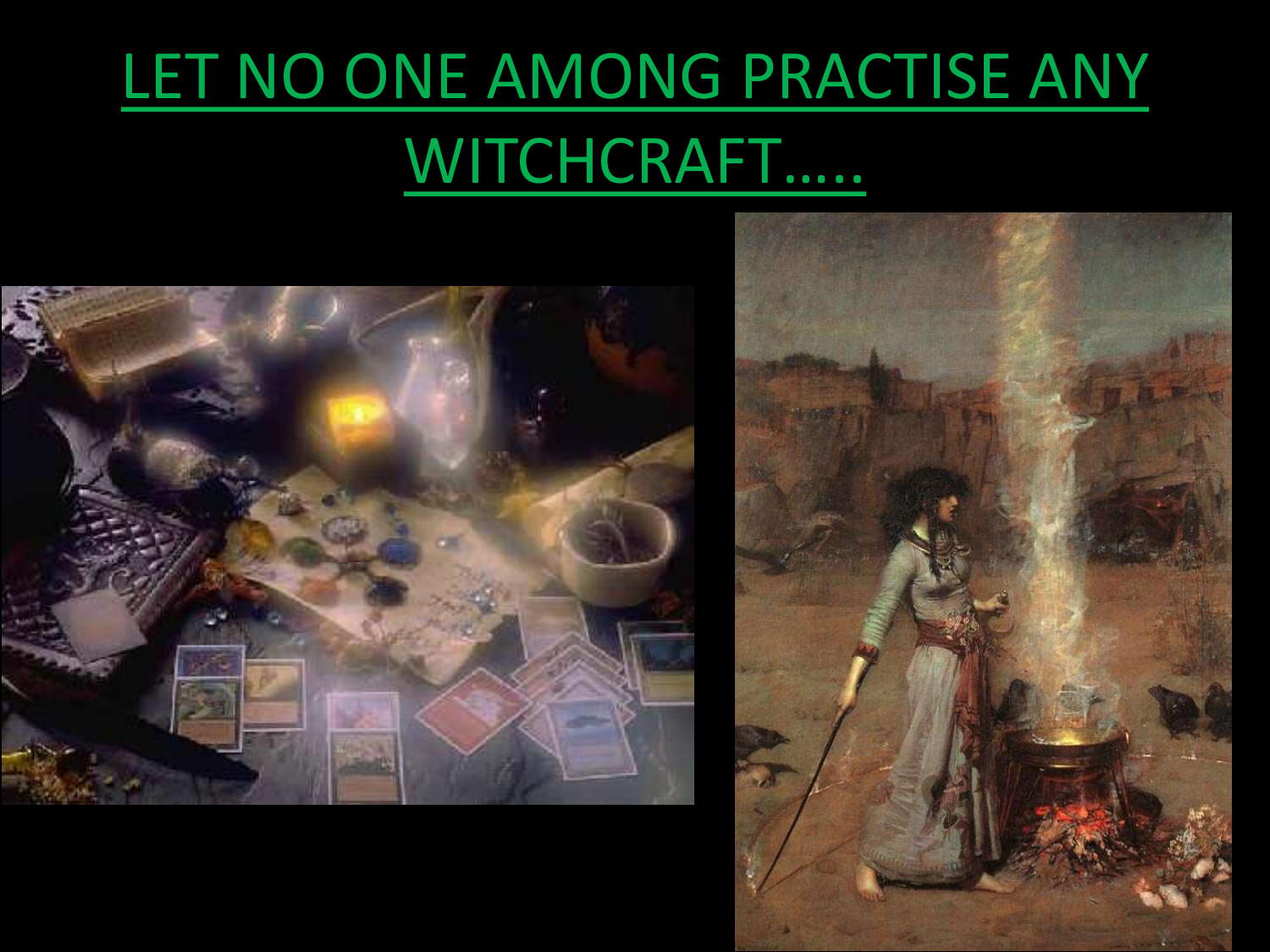## FALSE RELIGIONS

Our Bible is very clear on this next issue. Per our article titled, "The Basics of Salvation Through Yahshua HaMaschiach," there is only one name and one way into heaven – and that is directly through Yahshua/Jesus and His sacrificial death on the cross.

There are no other ways, no other names, and no other religions in this world that can get us into heaven. Jesus has made it very clear that He, and only He, is the only way into heaven, and that no one will come to His Father unless they come directly through Him.

With Yahshua being the only way into heaven, then it can only be expected that demons will try and conjure up as many other "ways" as they possibly can so they can keep people from finding the only one true Way. Hence you have many false religious systems that are still in operation in the world today.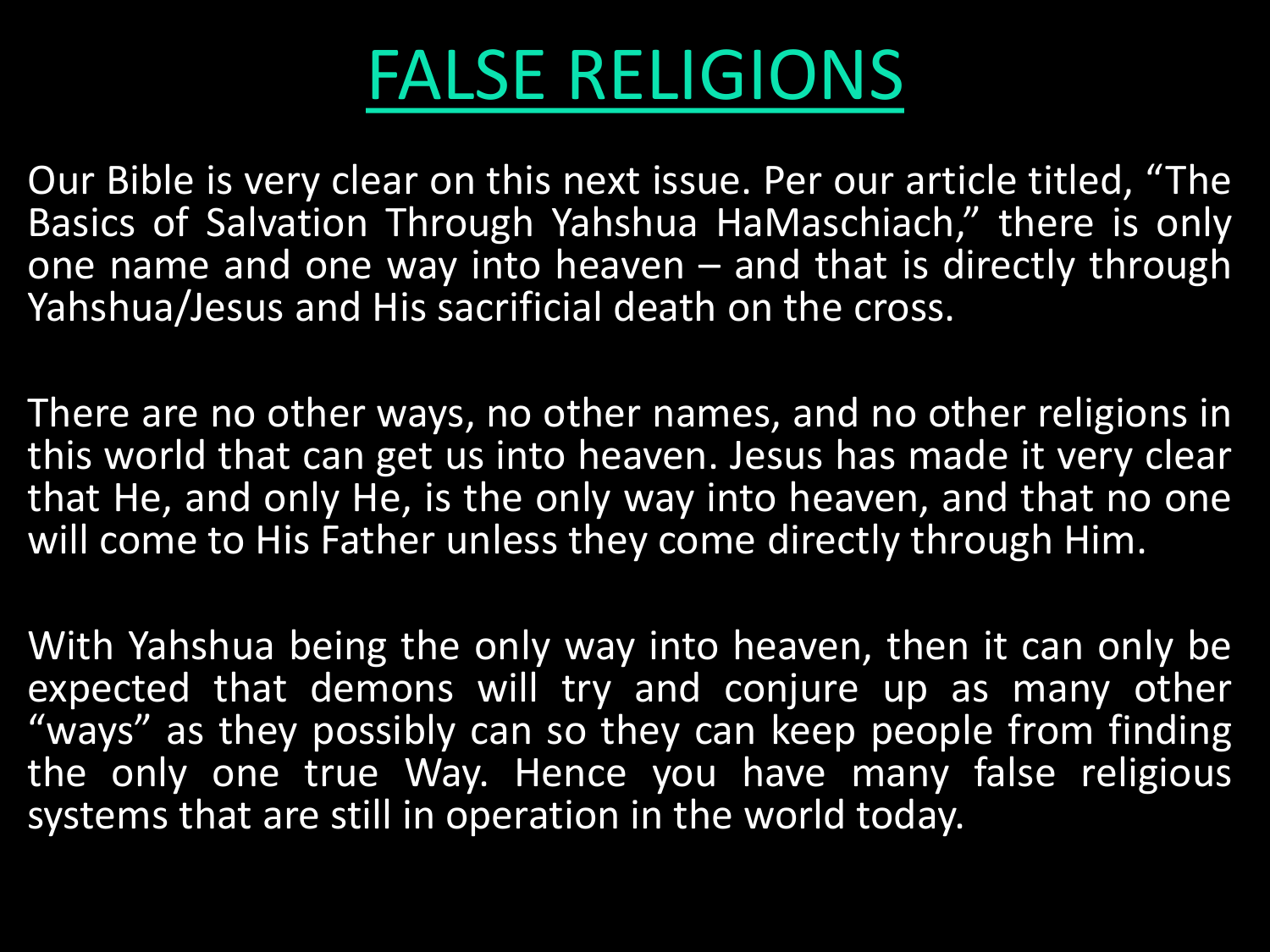We believe that all of these other false religious systems in the world today are being run by demons, and each one of these areas are major stronghold areas, with some of Satan's best and smartest demons running all of these false religious systems.

Here are the major false religious systems still in operation in the world today, with each one of them being run by demonic spirits who specialize in each one of these demonic systems: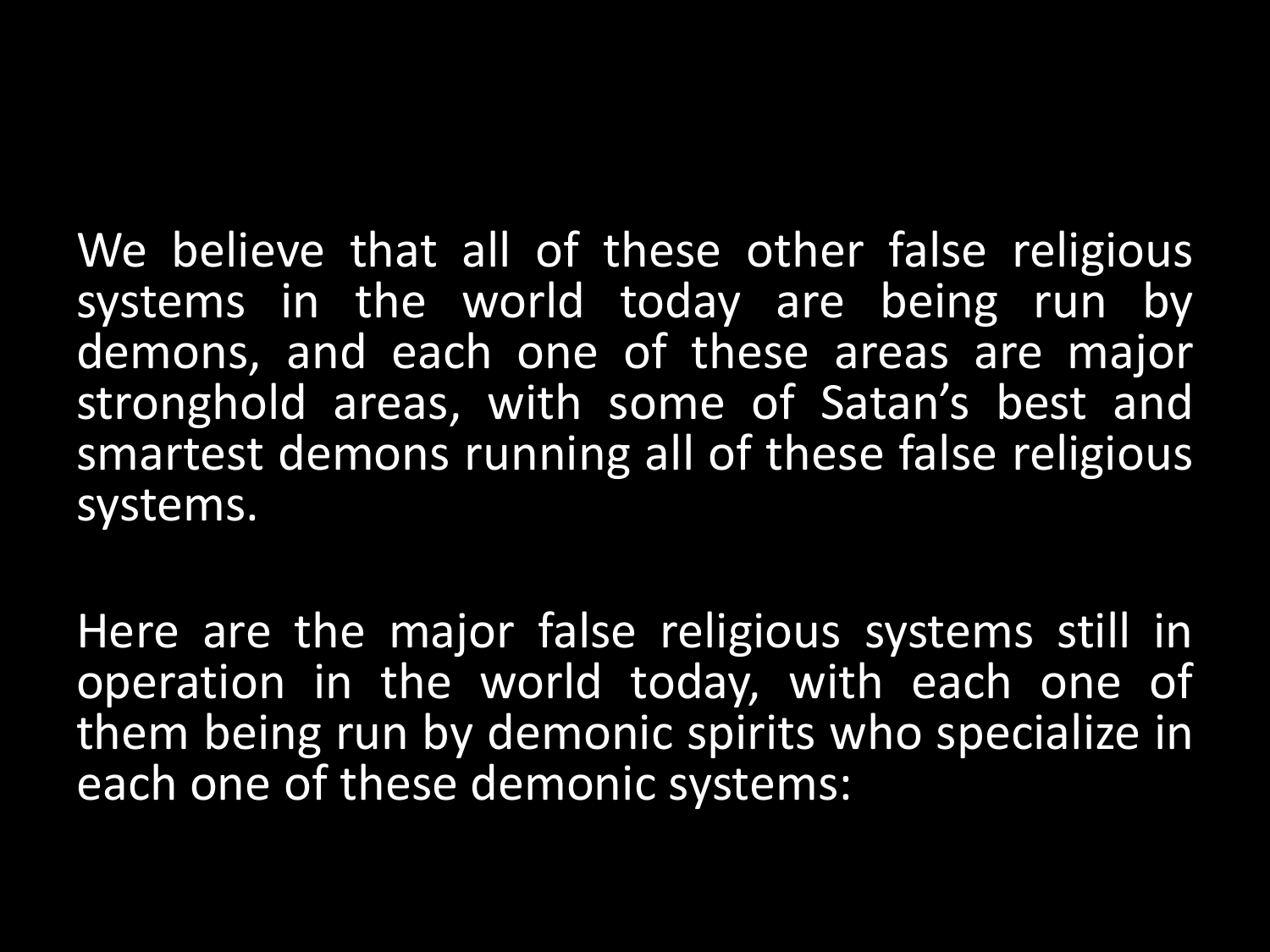### YHWH HAS WARNED US NO-ONE CAN ENTER HEAVEN THROUGH THESE FALSE RELIGIONS

- Islam, Jehovah's Witnesses , Mormonism, Hinduism, Buddhism, Confucianism, Shintoism, Sikhism, Jainism, Zoroastrianism
- Spiritualism, Christian Science
- Hare Krishna, Scientology, Kabbalah
- Unification Church
- Freemasonry
- The Children of God
- EST, Eckanar
- The Forum
- The Way International
- Theosophy
- Rosicrucianism
- Atheism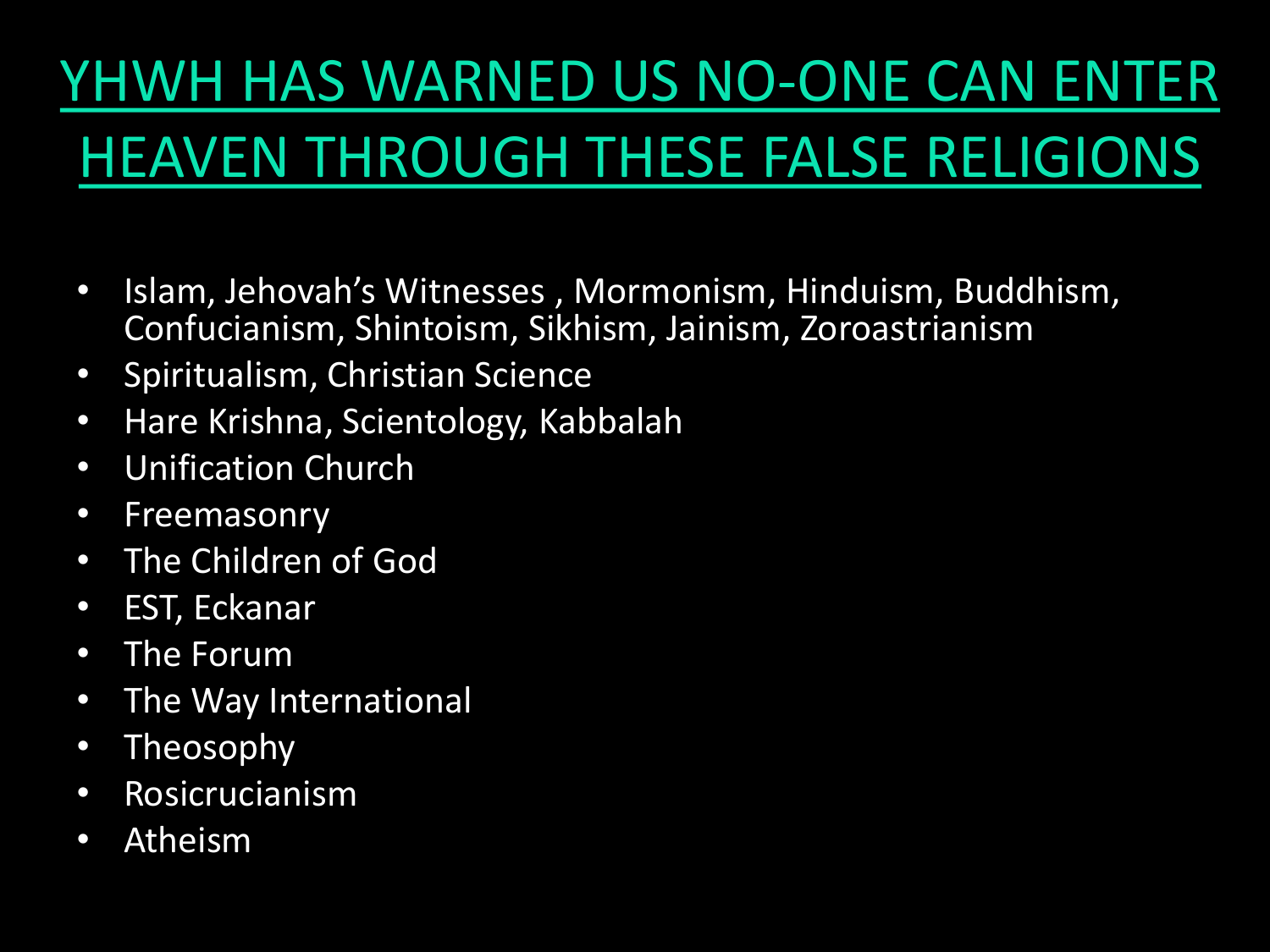The world may want us to have a politically correct tolerance for all of these other false religions of this world, but YHWH the Father is not going to, and as such, and as His direct ambassadors on this earth, we have to tell the rest of the world what the real truth is.

Once you see what the real truth is through Yahshua HaMaschiach, it is just heart-breaking to see so many people bound up and in captivity to all of these other false religious systems across the world. Millions and millions of people are being held behind enemy lines in all of these other false religions, and they have absolutely no idea and no clue they are all on the wrong side of the fence.

This is one area where Satan and his demons have been very successful across much of the world. To think that there is only one way, one name, and one faith – and that Satan has managed to create all of these other false religions in order to try and prevent people from finding this one true way is just heartbreaking!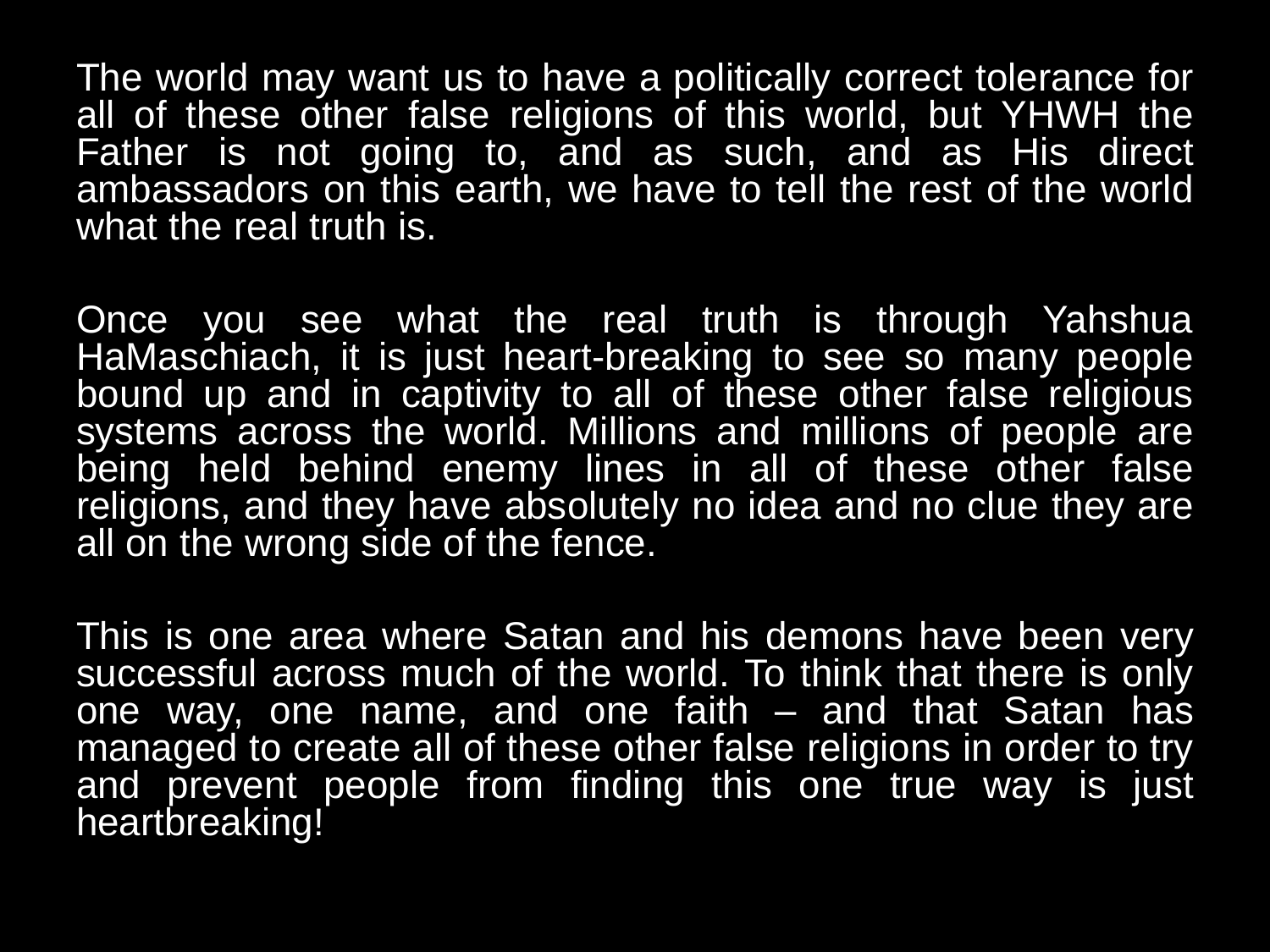### "CHOOSE THIS DAY WHOM YOU WILL SERVE, AS FOR ME I WILL SERVE YHWH AND HIM ONLY"

Proverbs 14:12 says, "There is a way that seems right to a man, but its end is the way of death." People say they keep Christmas and Easter to worship Christ, but they are also defining the nature of YHWH according to their own ideas. Just as surely as the ancient Israelites blended paganism with what YHWH truly revealed, so people do today. This is the basic principle of acts of presumption, and each of us has done this, not once, but sadly, repeatedly, even though we may know better.

Today, a person may claim that his god is the Creator YHWH, but if he is not obedient to the Creator YHWH's commandments, he is merely deluding himself. Sincerity is only part of the picture. We are to worship in spirit and truth.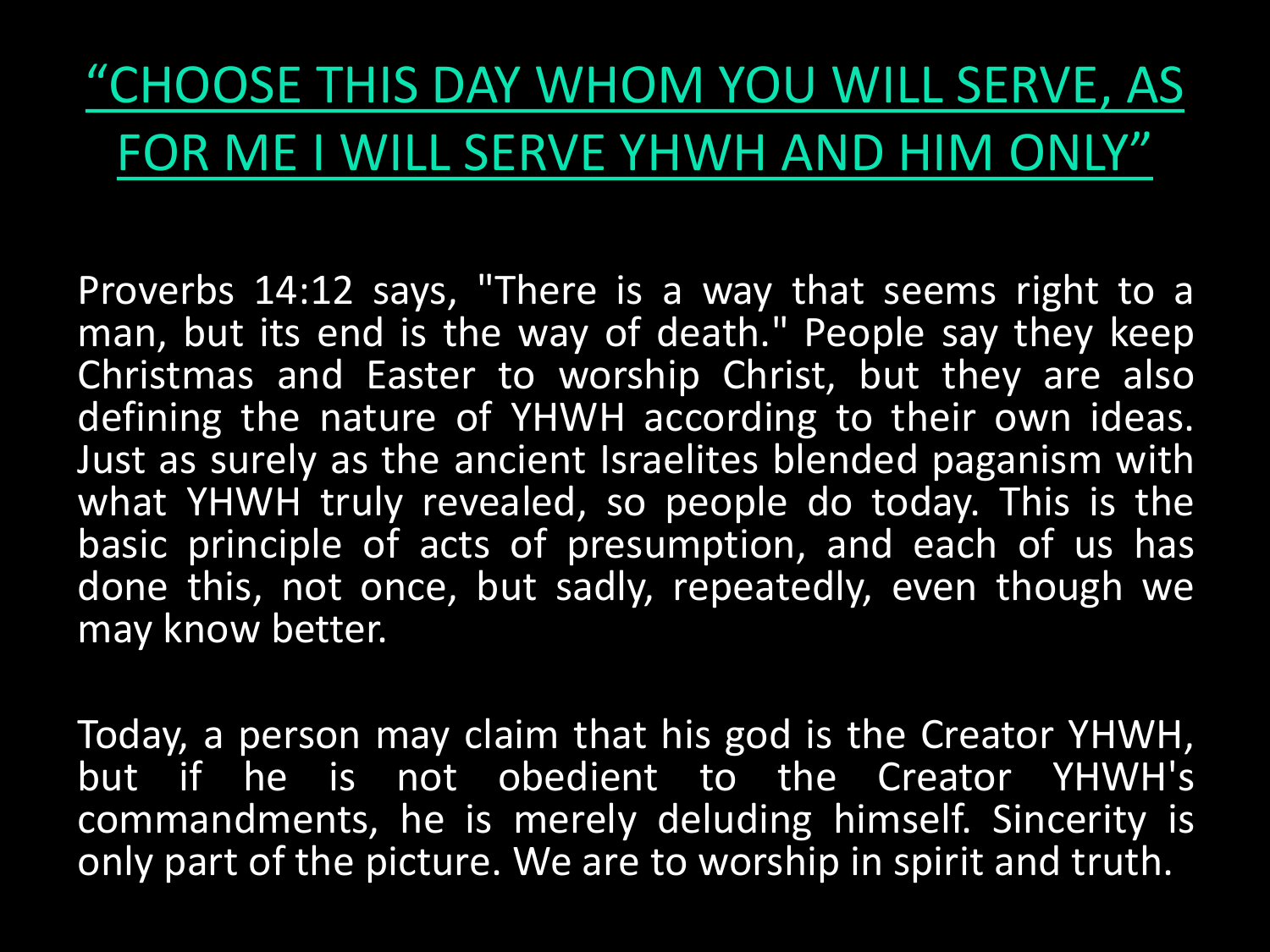(John 4:24). , "YHWH is Spirit, and those who worship Him must worship in spirit and truth," meaning we must worship to the fullest of YHWH's intent as revealed in His Word, with every act guided and determined by His revealed truth. Yet, how many corners do we cut when we feel it serves us better at the time?

The closer one is associated with YHWH's work, the more necessary it is to ensure that the relationship with YHWH is not marred by spiritual blemishes. Otherwise, the person cannot function properly as a channel for YHWH to work through. YHWH will not be glorified before the people unless His servants submit to His commands.

A similar careless notion got Cain into trouble. If we add or omit with knowledge, it is presumption, and presumption springs from pride. It is as if we are telling YHWH He does not know what He is doing. We have elevated ourselves to His level. Nothing more, nothing less, nothing else than His will must be our attitude.

John W. Ritenbaugh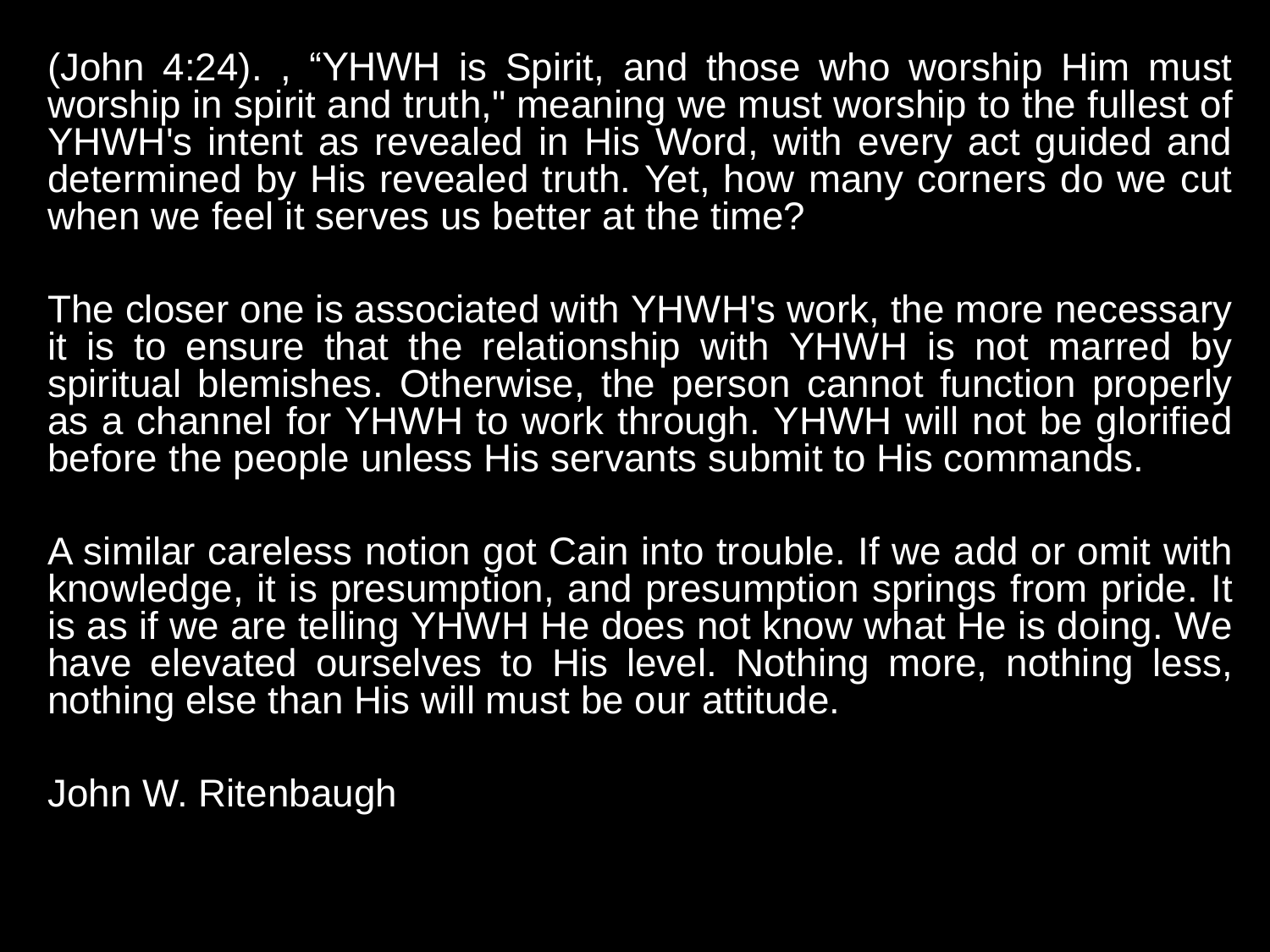### DO YOU REALLY BELIEVE YOU CAN SERVE YHWH ALONG WITH OTHER FALSE gods?

Again, Yahshua said: "In vain they do worship me, teaching for doctrines the commandments of men" (Matthew 15:9). Christmas observance is a tradition of men, and the commandments of God, as quoted, forbid it. Jesus said, further, "full well ye reject the commandment of YHWH, that ye may keep your own tradition."

That is precisely what the millions are doing today. They ignore the commandment of YHWH. He commands, regarding taking the customs of the pagans and using them to honor or worship YHWH: "Thou shalt not do so unto YHWH thy ELOHIM." Still, most people today take that command of YHWH lightly, or as having no validity whatsoever, and follow the tradition of men.

Make no mistake! YHWH will allow you to defy and disobey Him. He will allow you to follow the crowd and the traditions of men. He will allow you to sin. But He also says there is a day of reckoning coming. As you sow, so shall you reap! Yahshua was the living Word of YHWH in Person, and the Bible is the written Word of YHWH. And we shall be judged, for eternity, by these words! They should not be taken lightly or ignored.

Herbert W. Armstrong (1892-1986)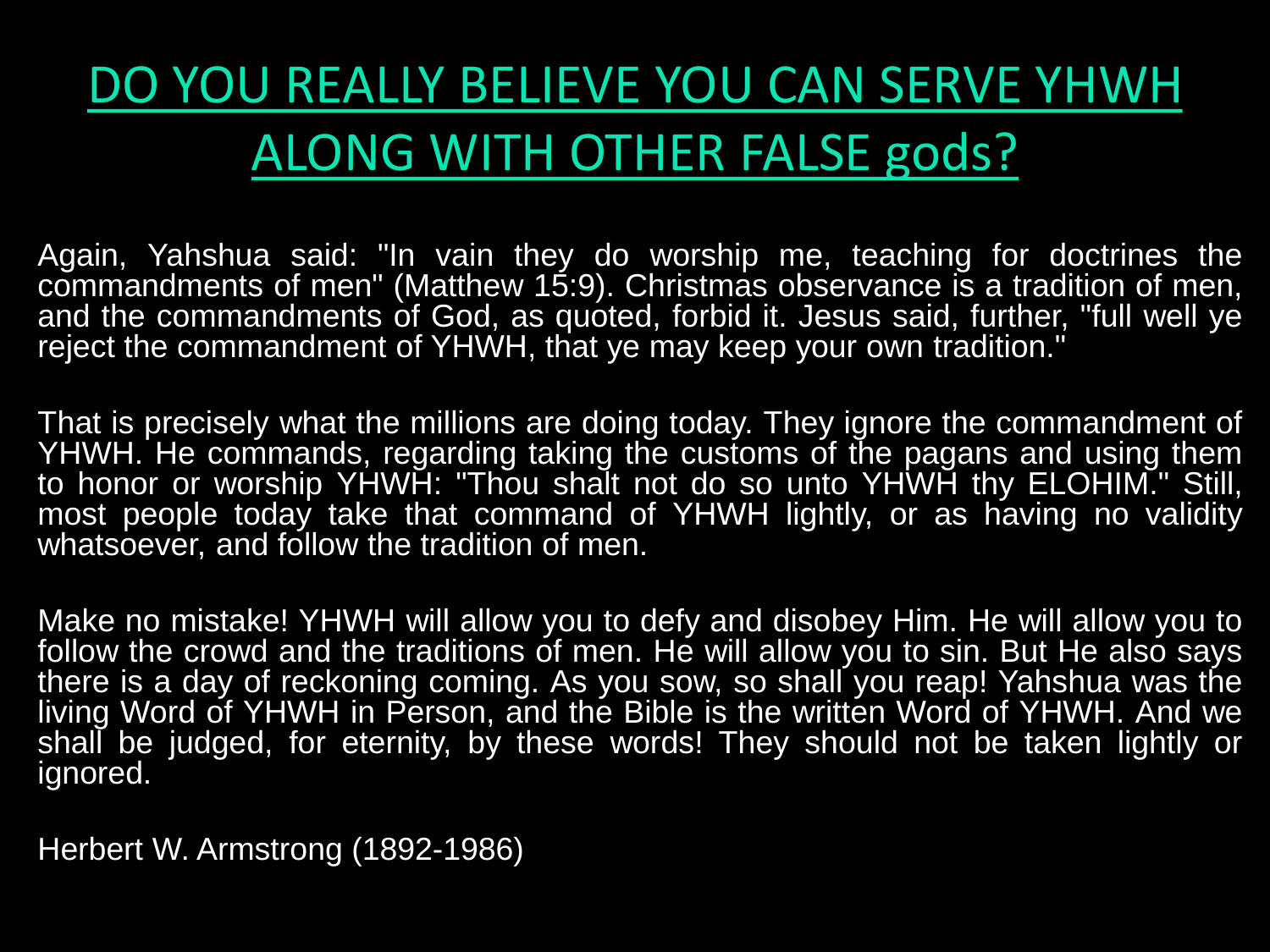### PROVERBS 14

The house of the wicked will be destroyed, but the tent of the upright will flourish. 12 There is a way that appears to be right, but in the end it leads to death. 13 Even in laughter the heart may ache, and rejoicing may end in grief. 14 The faithless will be fully repaid for their ways, and the good rewarded for theirs. 15 The simple believe anything, but the prudent give thought to their steps. 16 The wise fear the Lord and shun evil, but a fool is hotheaded and yet feels secure.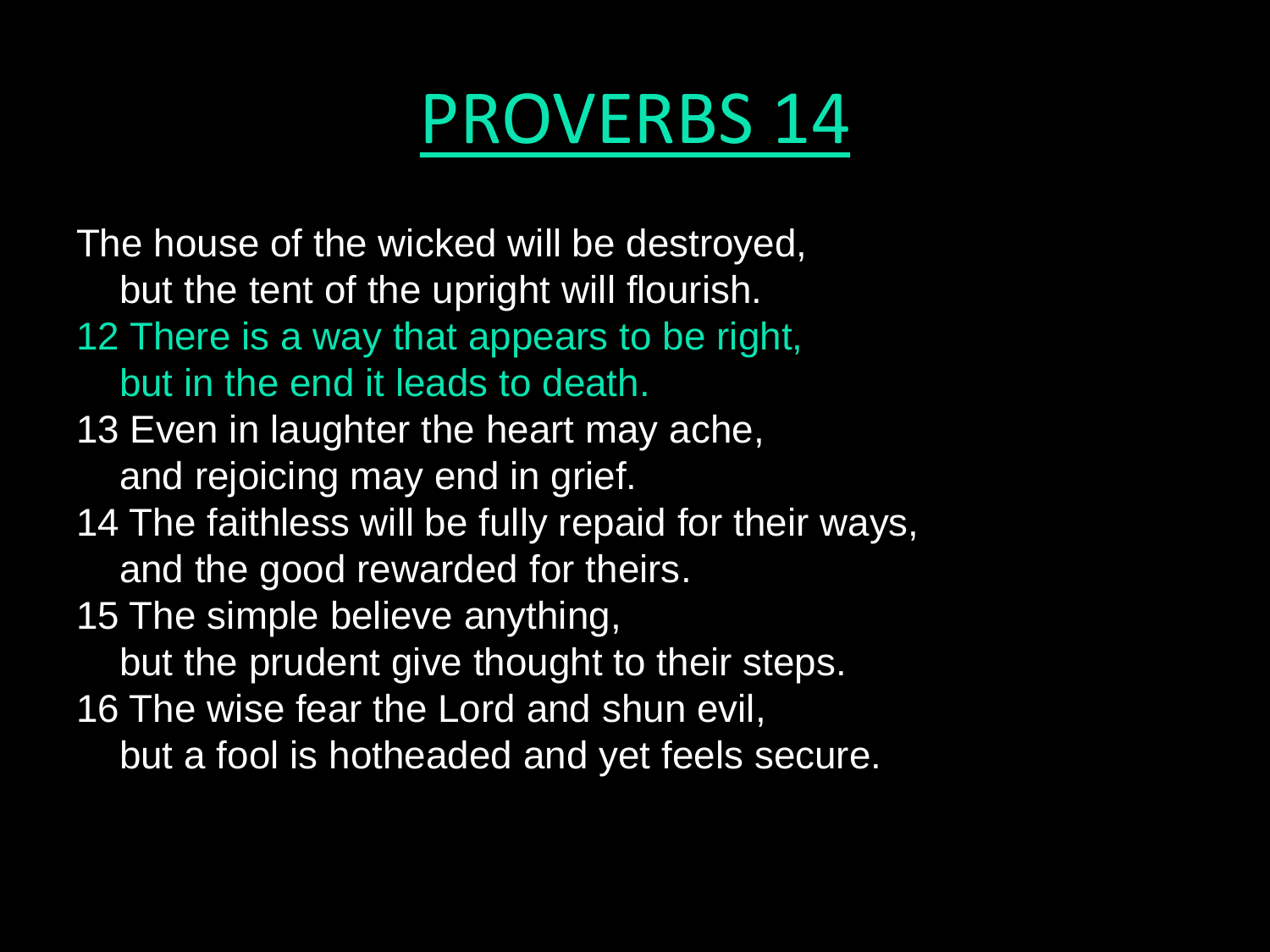#### Does YHWH Occupy the First Place in our Lives?

Rev 3:14-16 "And to the angel of the church of the Laodiceans write, 'These things says the Amen, the Faithful and True Witness, the Beginning of the creation of YHWH: 15 "I know your works, that you are neither cold nor hot. I could wish you were cold or hot. 16 So then, because you are lukewarm, and neither cold nor hot, I will vomit you out of My mouth.

We all should ask ourselves a crucial question: Does YHWH occupy the first place in my life?

Many are willing to serve YHWH as long as it doesn't cost them too much time or effort. They give Yahshua the crumbs of their lives, and as far as they are concerned, He'll just have to be satisfied with that. But He isn't.

YHWH never asks for more than we can give. But He does ask for the best we can give.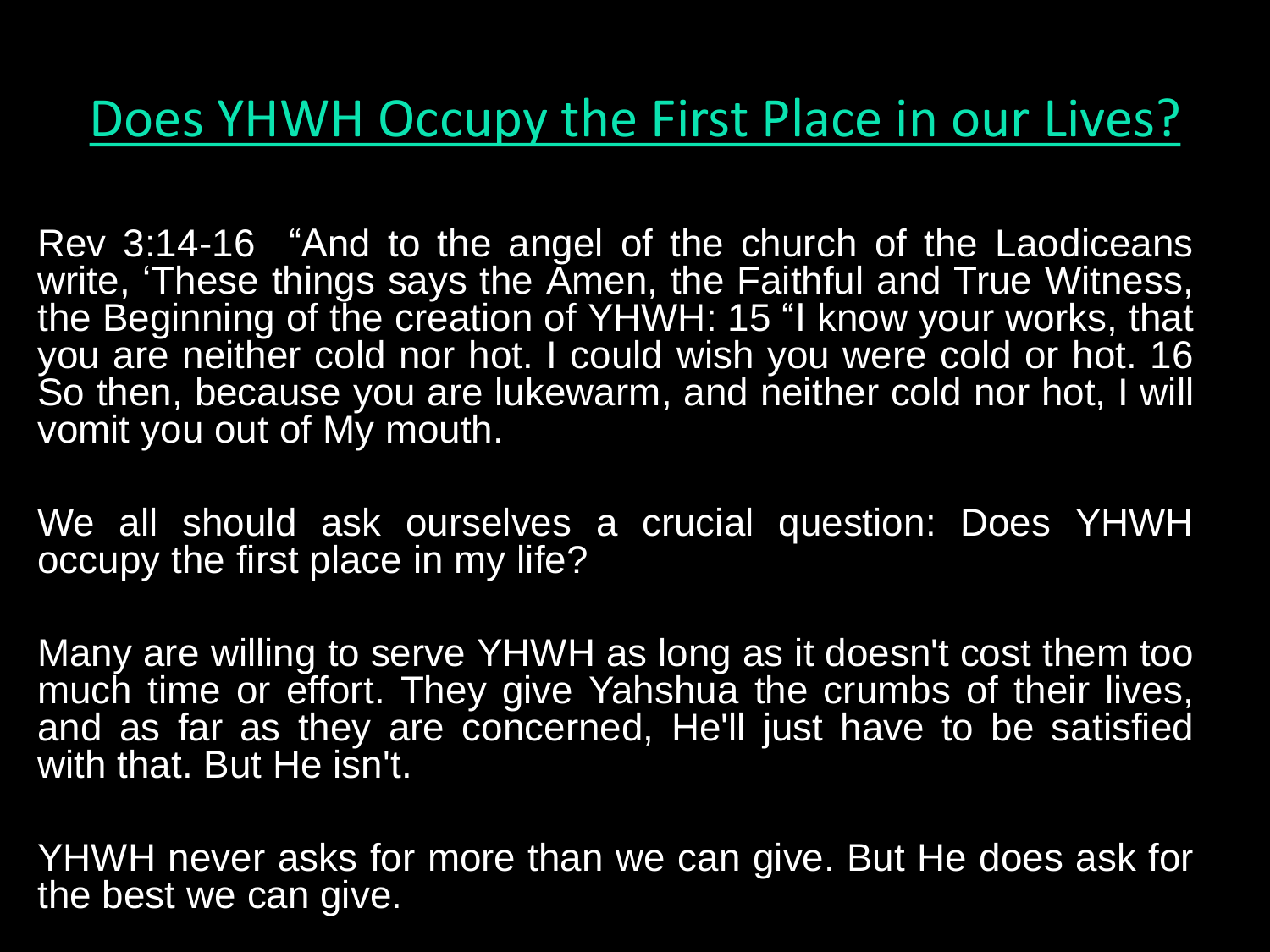Under the old covenant, when people brought sacrifices to YHWH, they were to offer Him only the very best. YHWH did not accept a sacrifice that was second-rate or that had flaws.

Malachi 1:6-8,13,14

6 "A son honors his father, And a servant his master. If then I am the Father, Where is My honor? And if I am a Master, Where is My reverence? Says YHWH of hosts To you priests who despise My name. Yet you say, 'In what way have we despised Your name?'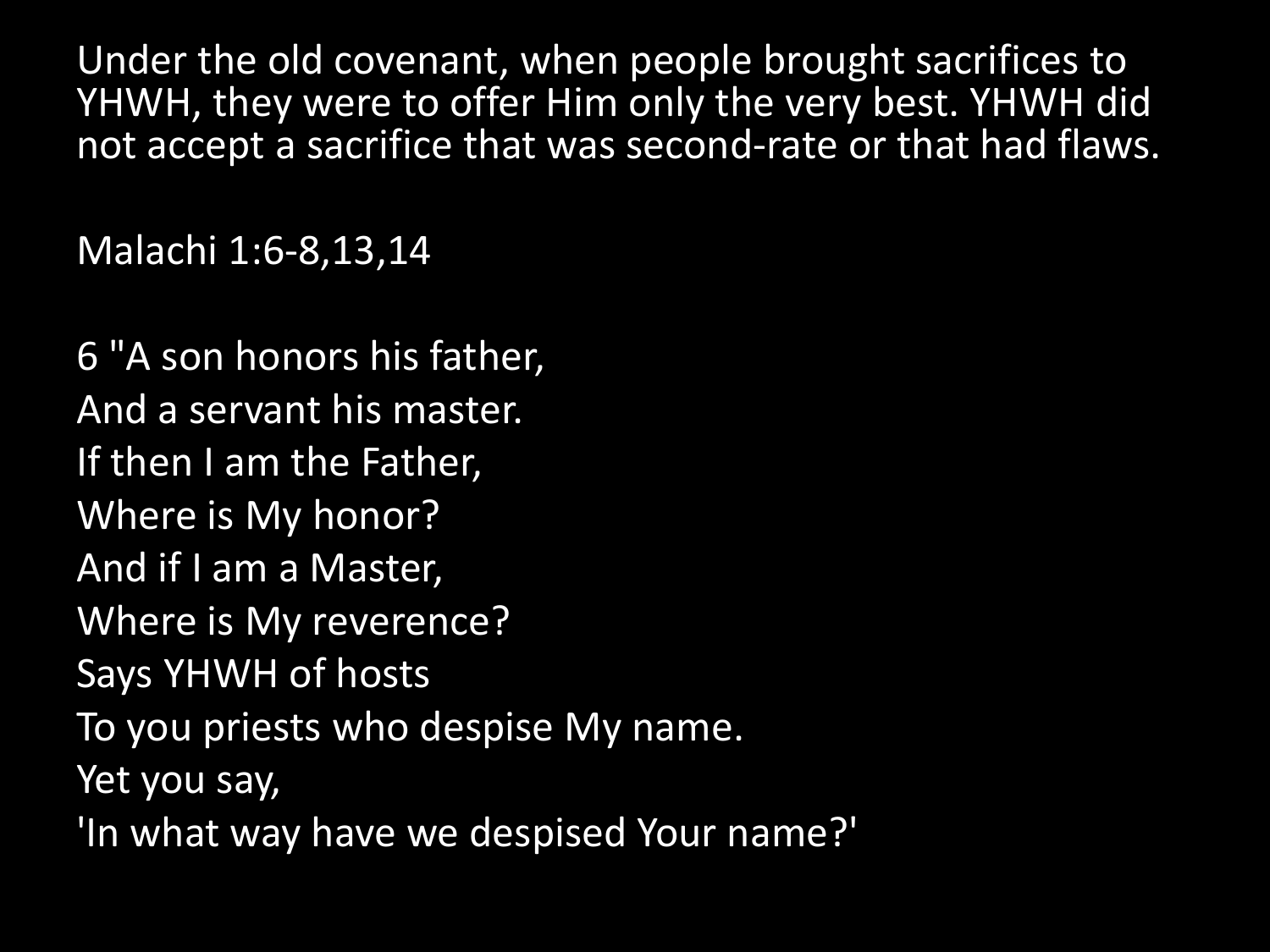It was bad enough that they brought second-rate offers, but they also complained and grumbled saying: "What a drudgery it is!"

If serving YHWH seems like a "weariness" to you, maybe you are just giving YHWH the crumbs of your life from a sense of obligation or fear. But YHWH isn't pleased with scraps anyway. Giving the platescrapings of your life to YHWH can never bring the "joy of the Holy Spirit" (1 Thessalonians 1:6).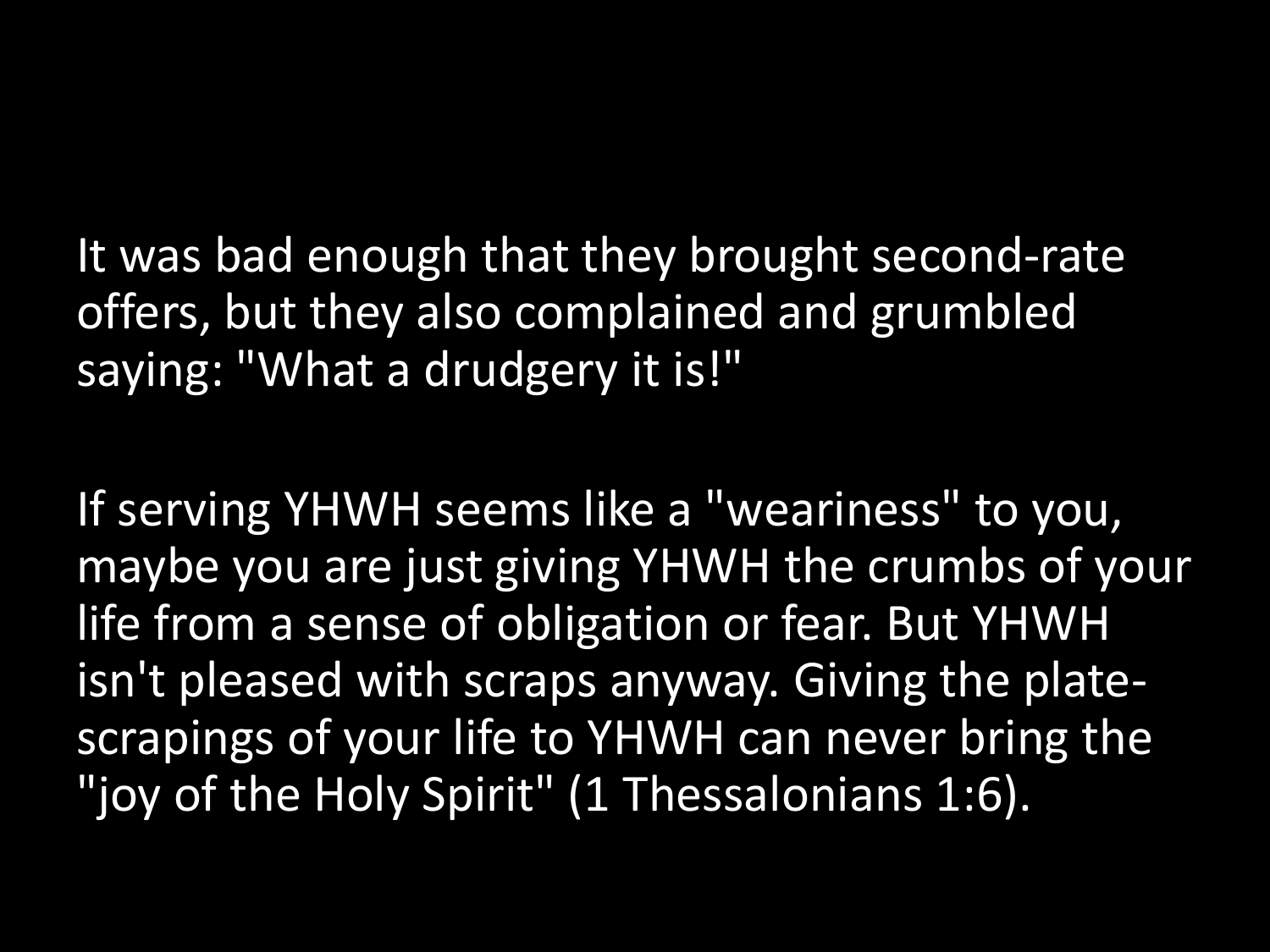"You also say, 'Oh, what a weariness!' And you sneer at it," Says the Lord of hosts. "And you bring the stolen, the lame, and the sick; Thus you bring an offering! Should I accept this from your hand?" Says YHWH ELOHIM.

14 "But cursed be the deceiver Who has in his flock a male, And makes a vow, But sacrifices to the Lord what is blemished -- For I am a great King," Says YHWH of hosts, "And My name is to be feared among the nations."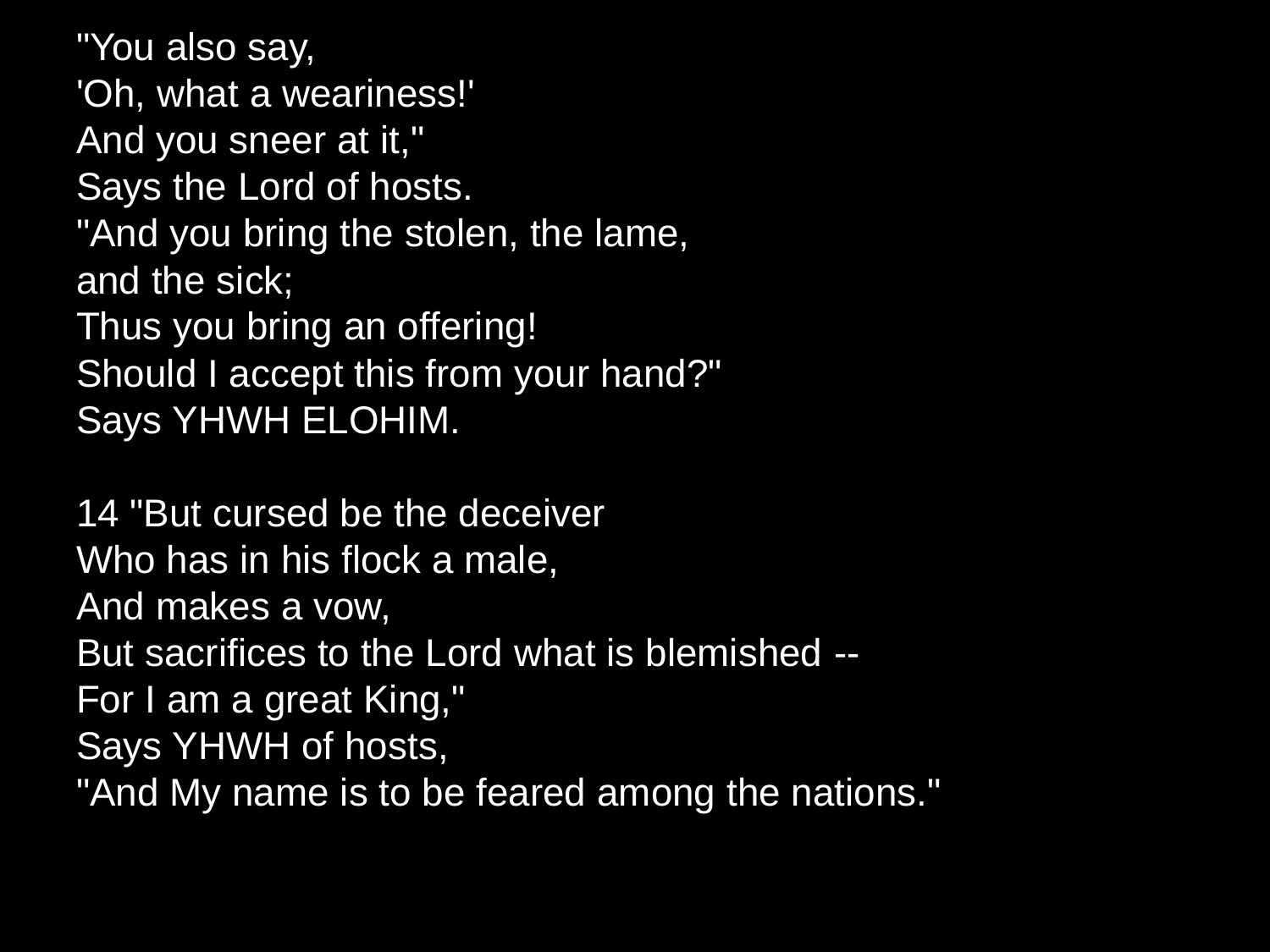### Does Satan know the future?

Isaiah 44:6-7 [6] "This is what YHWH says-- Israel's King and Redeemer, YHWH Almighty: I am the first and I am the last; apart from me there is no God. [7] Who then is like me? Let him proclaim it. Let him declare and lay out before me what has happened since I established my ancient people, and what is yet to come-- yes, let him foretell what will come.

Isaiah 48:3,5 [3] I foretold the former things long ago, my mouth announced them and I made them known; then suddenly I acted, and they came to pass. [5] Therefore I told you these things long ago; before they happened I announced them to you so that you could not say, `My idols did them; my wooden image and metal god ordained them.'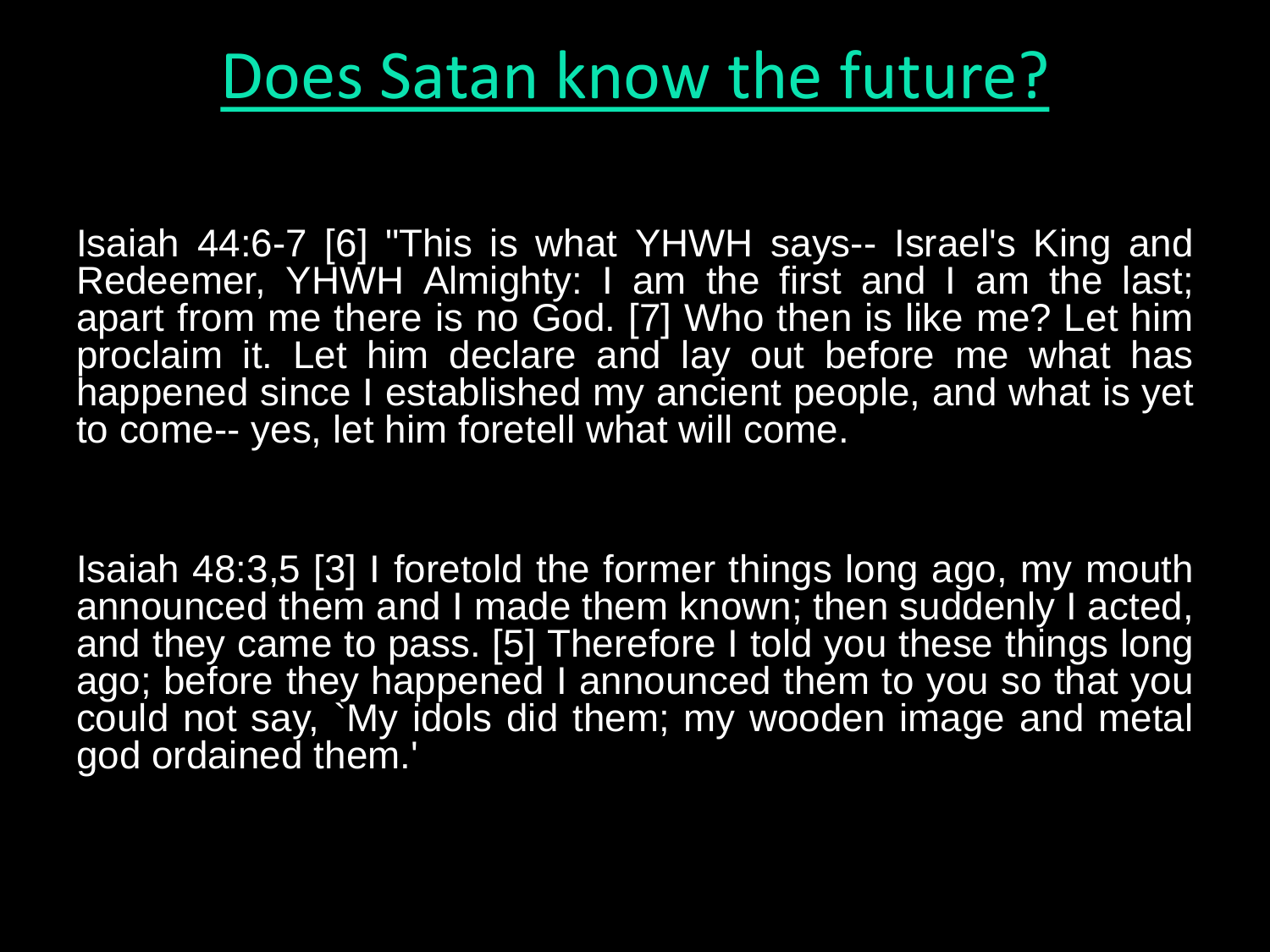### **Demon Rulers Over Nations**

Daniel speaks of the Prince of Persia (Daniel 10:13) and the Prince of Greece (Daniel 10:20), demon warriors who battled the archangel Michael.

To sum up, there are three clear ranks of demons, and there may be more. In descending order of authority, they are: king or prince, rulers over nations, and all other demons. It is also possible that the original levels of authority granted to cherubim, seraphim, and rank and file angels are retained in the demonic realm. Satan certainly has retained his. Scripture does not appear to make demonic rankings any clearer than this.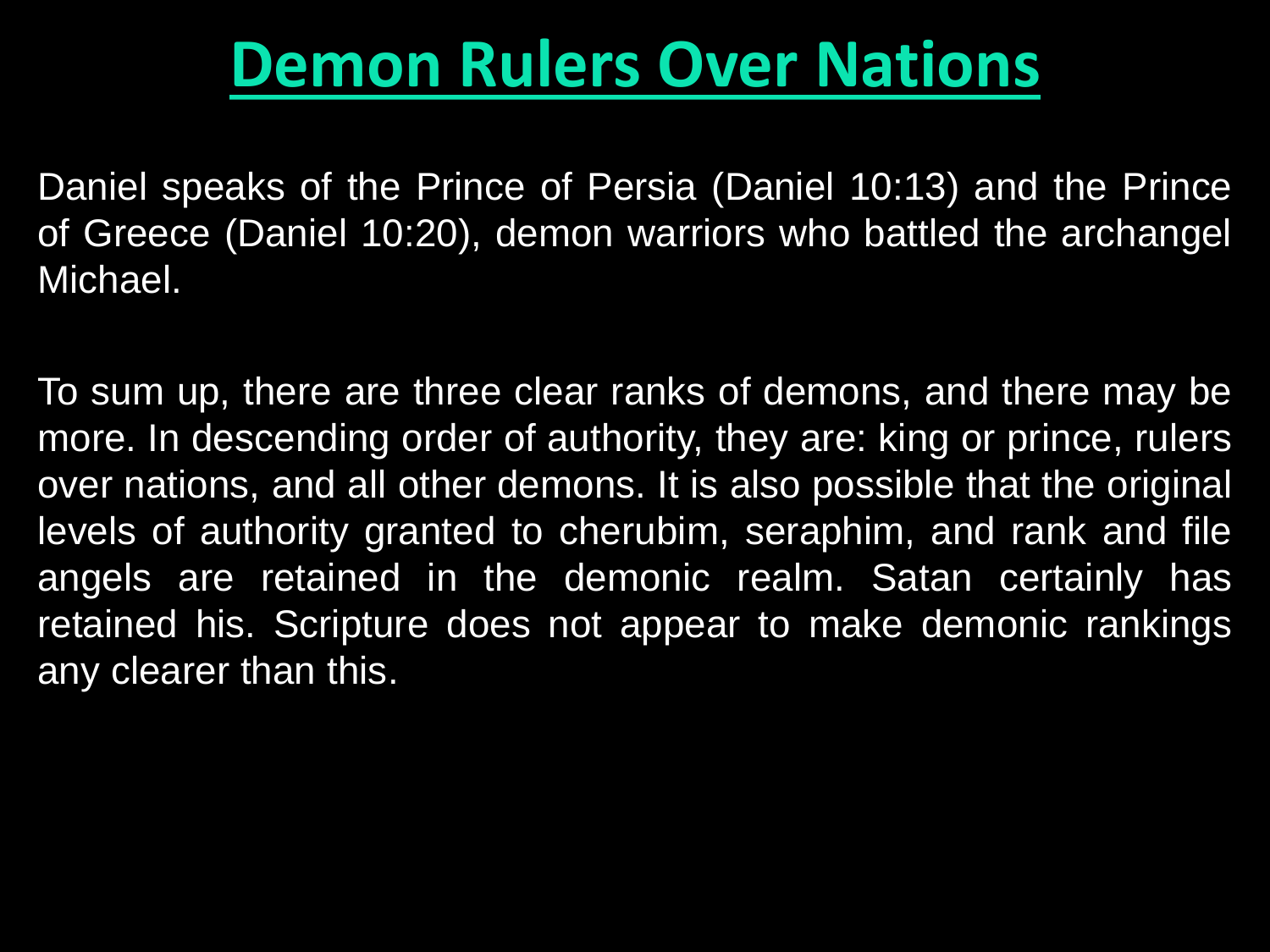The King James Version of the Bible often used the term "devils" which some readers assume are Satan's demons. Other translations use "heathen gods," "idols," etc. In reality, they simply refer to the gods worshiped by Pagan tribes (or the idols that represented those gods):

Leviticus 17:7: "And they shall no more offer their sacrifices unto devils, [literally "hairy ones"] after whom they have gone a whoring."

Deuteronomy 32:17: "They sacrificed unto devils, not to God; to gods whom they knew not, to new gods that came newly up...

2 Chronicles 11:15: "And he ordained him priests for the high places, and for the devils, and for the [statues of] calves which he had made."

Psalms 106:35-37: "But were mingled among the heathen, and learned their works. And they served their idols: which were a snare unto them. Yea, they sacrificed their sons and their daughters unto devils."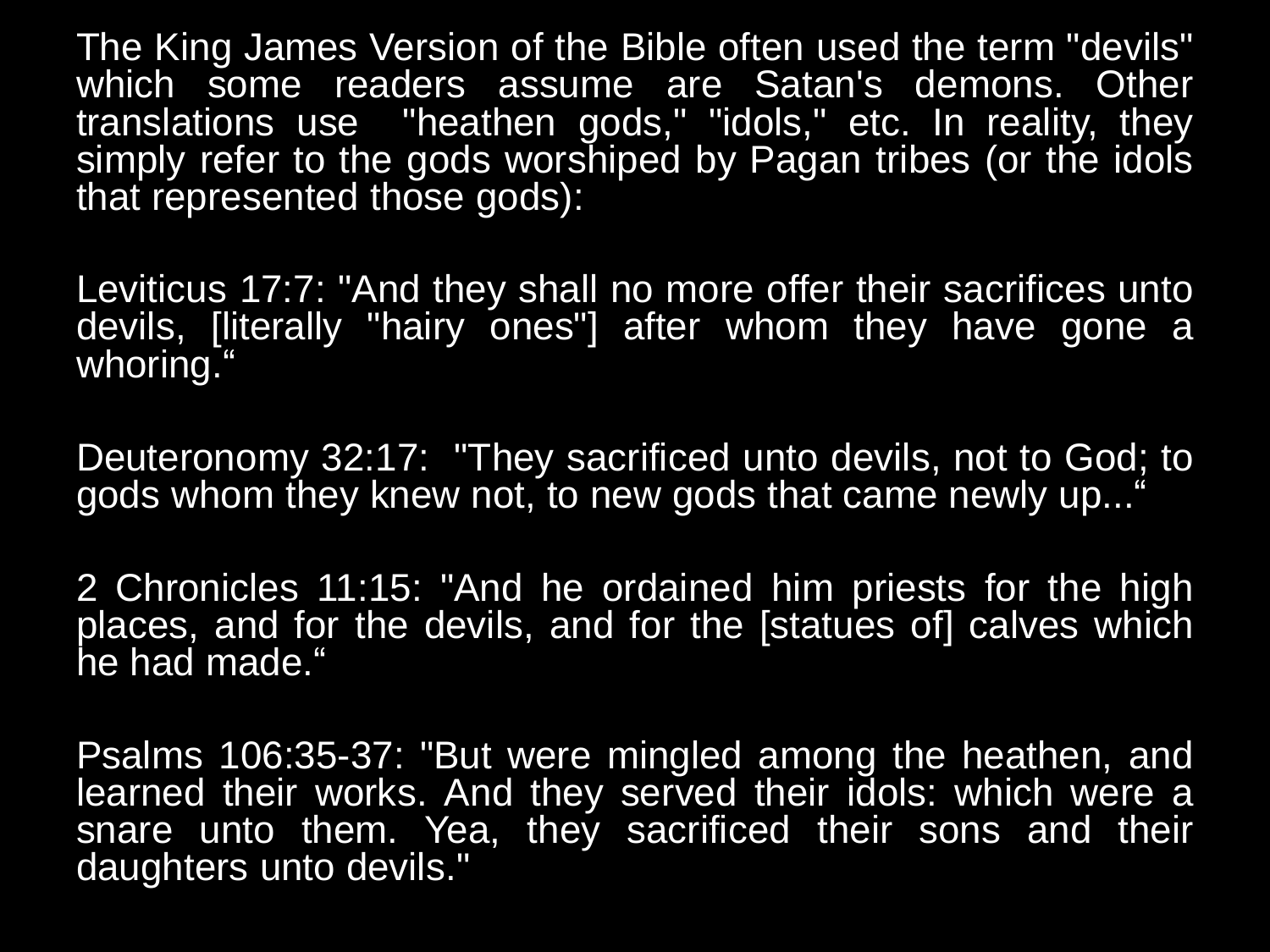### Specific Demons Mentioned in the OT

Foreign gods are called shedim (Deut. 32:17; Ps. 106:37; cf. I Cor. 10:20), rendered "demons" or "devils" in most translations. The word is related to Akkadian šêdu ("demon"; good or evil).

SE'IRIM ("hairy demons, satyrs") is also applied contemptuously to foreign deities (Lev. 17:7; Il Chron. 11:15). These creatures haunt ruins, along with Lilith (Isa. 13:21; 34:14).

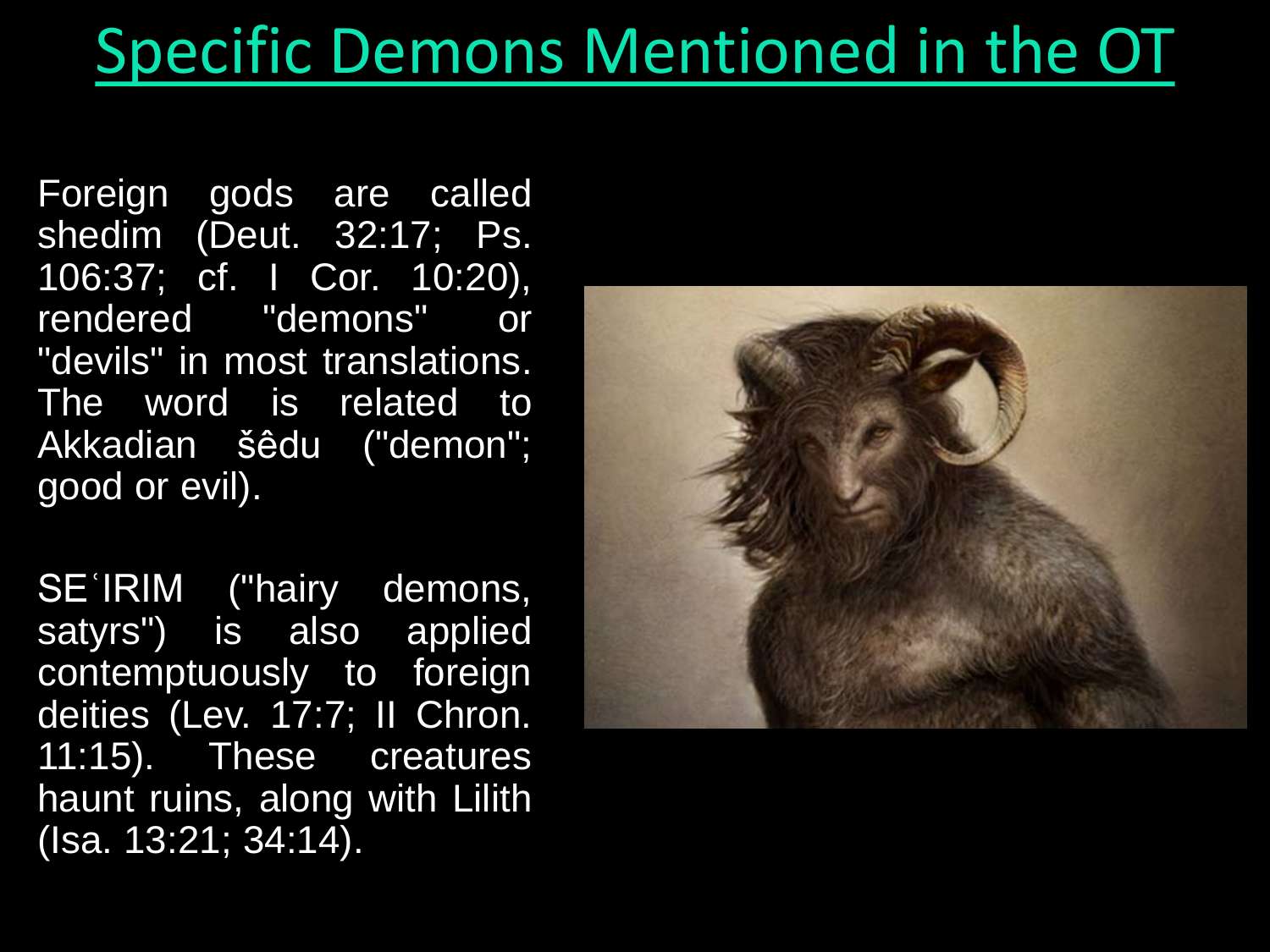LILITH (Isa. 34:14; ultimately from Sumerian lil, "air," not Heb. layl(ah), "night") was originally a succubus, believed to cohabit with mortals, but in the Arslan Tash incantation quoted above she is identified with the childstealing demon, a character she retains in later folklore. The tradition that the name means "screech-owl" (in so many translations) reflects a very ancient association of birds, especially owls, with the demonic.

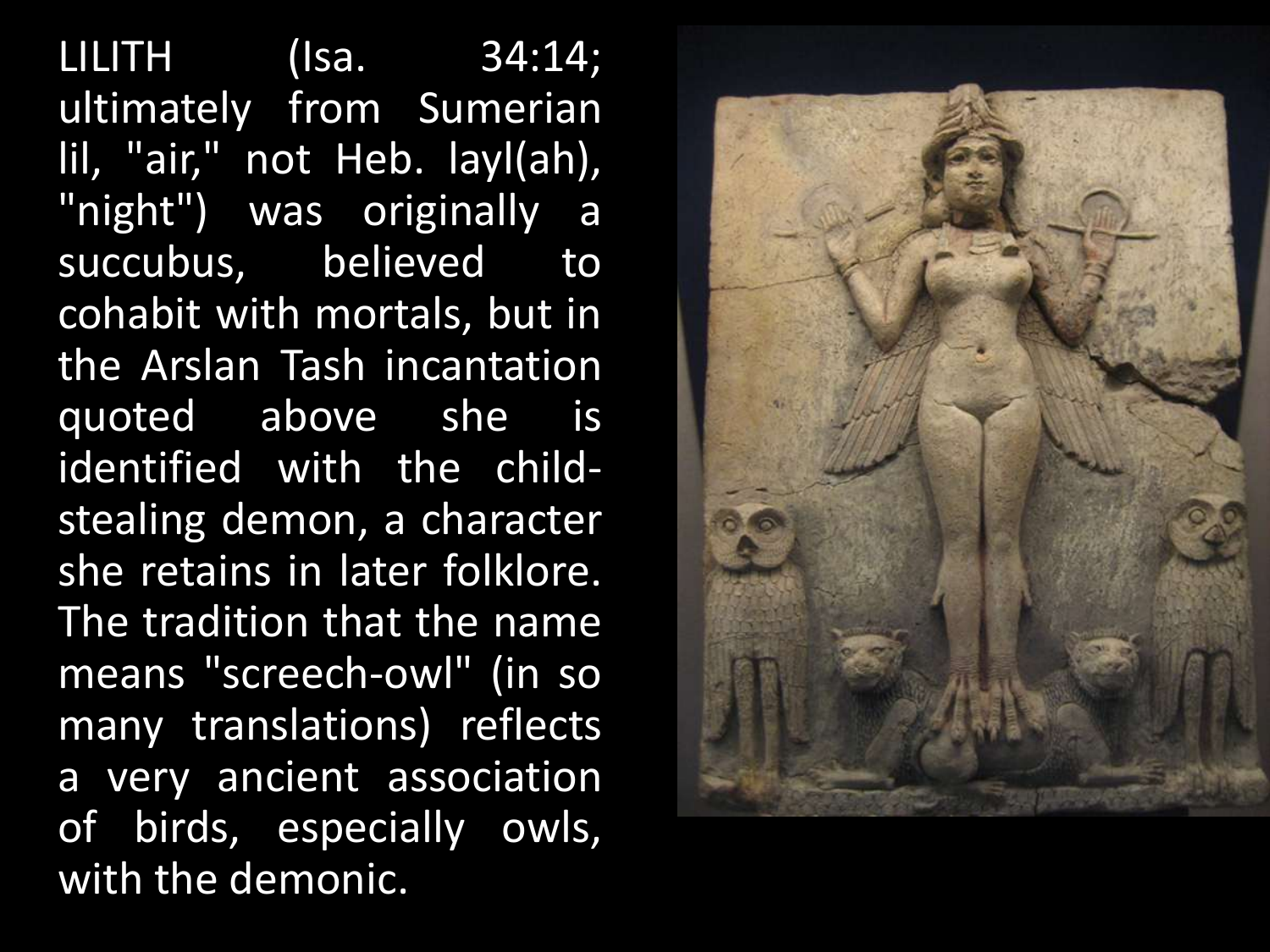MAVET (Mawet), the ordinary Hebrew word for death, is also the proper name of a Canaanite underworld god (Mot), the enemy of Baal in a Ugaritic epic. The proper name, not the common noun, should probably be understood in Isaiah 28:15, 18: "We have made a covenant with Death," and Jeremiah 9:20 [Eng. 9:21]: "For Death is come up into our windows" (cf. Hos. 13:14; Job 18:13, "the firstborn of Death"; 28:22).

RESHEPH is another major god of the Canaanite religion who becomes a demonic figure in biblical literature. Resheph is known as the god of plague over much of the ancient Near East, in texts and artistic representations spanning more than a millennium from 1850 B.C.E. to 350 B.C.E. In Habakkuk 3:5, YHWH on the warpath is said to be preceded and followed by respectively Dever and Resheph. (This is similar to the picture of two divine attendants who escort major gods in ancient myths.) Just as some other names of deities are used as common nouns in biblical Hebrew (Dagon (dagon, "grain"); Ashtaroth (ashtarot, "increase [of the flock]"), etc.) so Reshef (reshef) has come to mean simply "plague" (Deut. 33:29; Ps. 78:48), and the fiery darts of the bow (Ps. 76:4 [Eng. 76:3]; Song 8:6), apparently from the common association of plagueand arrows.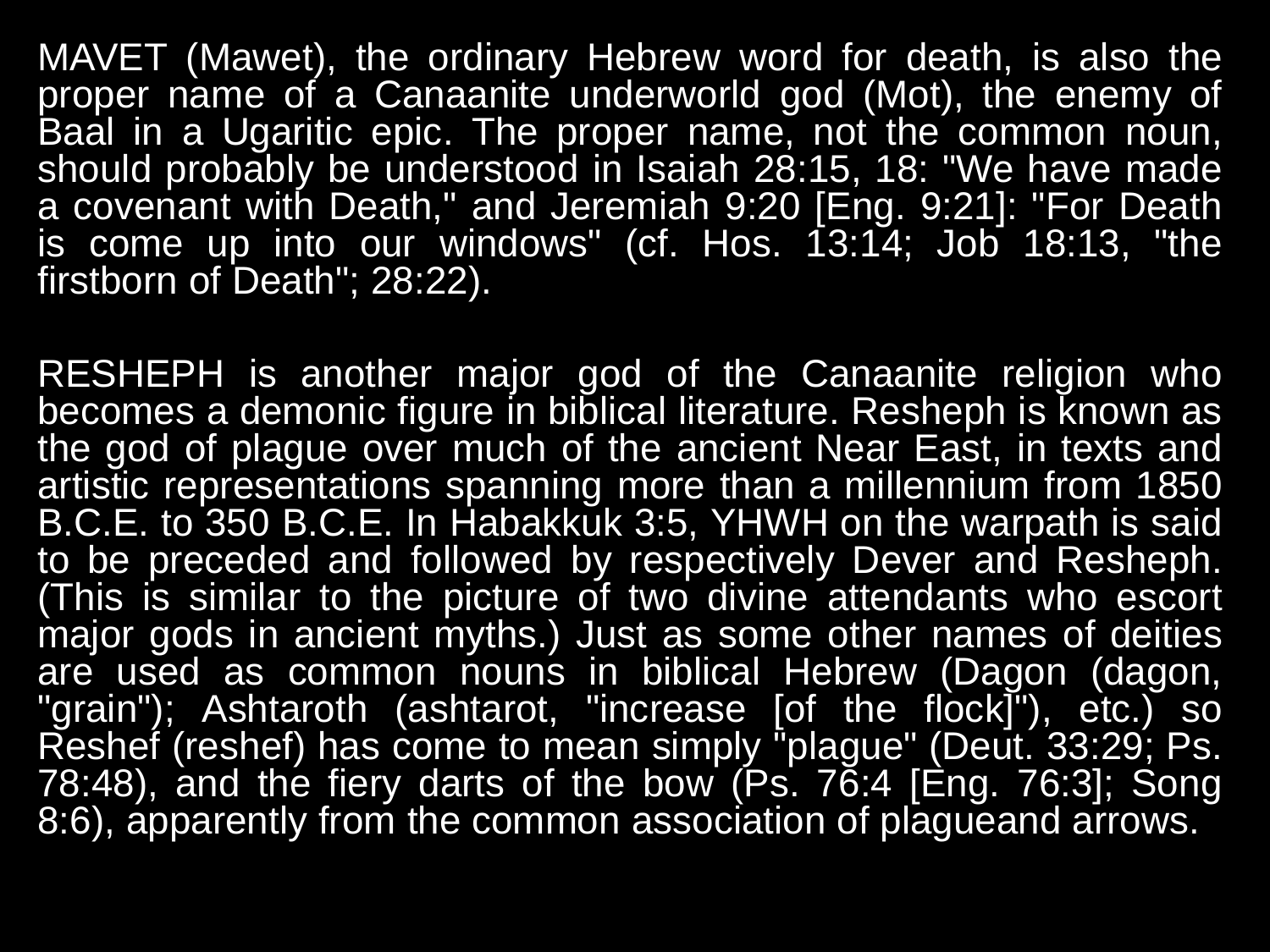DEVER ("Pestilence") is the other demonic herald who marches with YHWH to battle (Hab. 3:5). Dever is also mentioned in Psalms 91:5–6: "Thou shalt not be afraid for the Terror (Paḥad) by night; Nor for the Arrow (Ḥeẓ) that flieth by day; Nor for the Pestilence (Dever) that walketh in the darkness; Nor for the Destruction (Ketev) that wasteth at noonday."

Not only Dever but also the other words italicized above have been plausibly identified as names of demons. The "Arrow" is a familiar symbol in folklore, for disease or sudden pain, and Ketev (Qetev; cf. Deut. 32:24; Isa. 28:2; Hos. 13:14) is in this instance the personification of overpowering noonday heat, known also to Greek and Roman demonology.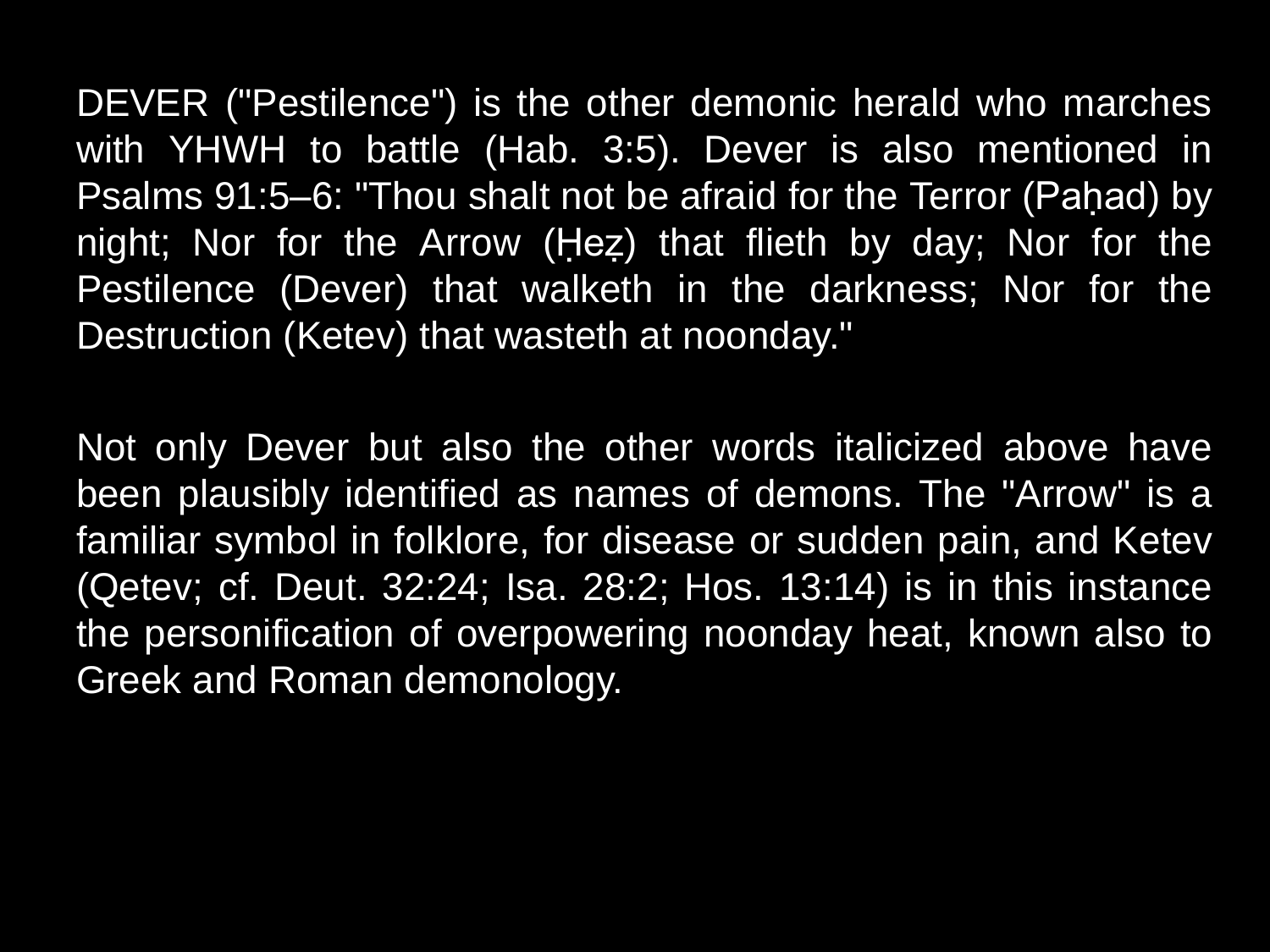\*AZAZEL (ʿAzʾazel) occurs in the ritual for the \*Day of Atonement (Lev. 16:8, 10, 26). Aaron casts lots over two goats, and the one "for ʿAzʾazel" is presented alive before the Lord, and then released into the wilderness. The ancient Greek and Latin versions understood ʿAzʾazel as "goat that departs," hence "the scapegoat" of some English versions. Most of the rabbinic commentators and some moderns take Azazel as the name of the place to which the goat is driven. The great majority of moderns regard Azazel as the personal name of a demon thought to live in the wilderness.

The vampire may be mentioned in Proverbs 30:15: "The alukah (ʿaluqah) hath two daughters, crying, 'Give, Give.'" Hebrew ʿaluqah may simply mean "leech," but since ʿaulaq occurs in Arabic literature as a name of a vampire, this fabulous creature and her two daughters may be referred to in this rather difficult passage.

http://www.jewishvirtuallibrary.org/jsource/judaica/ejud\_0002\_00 05\_0\_05094.html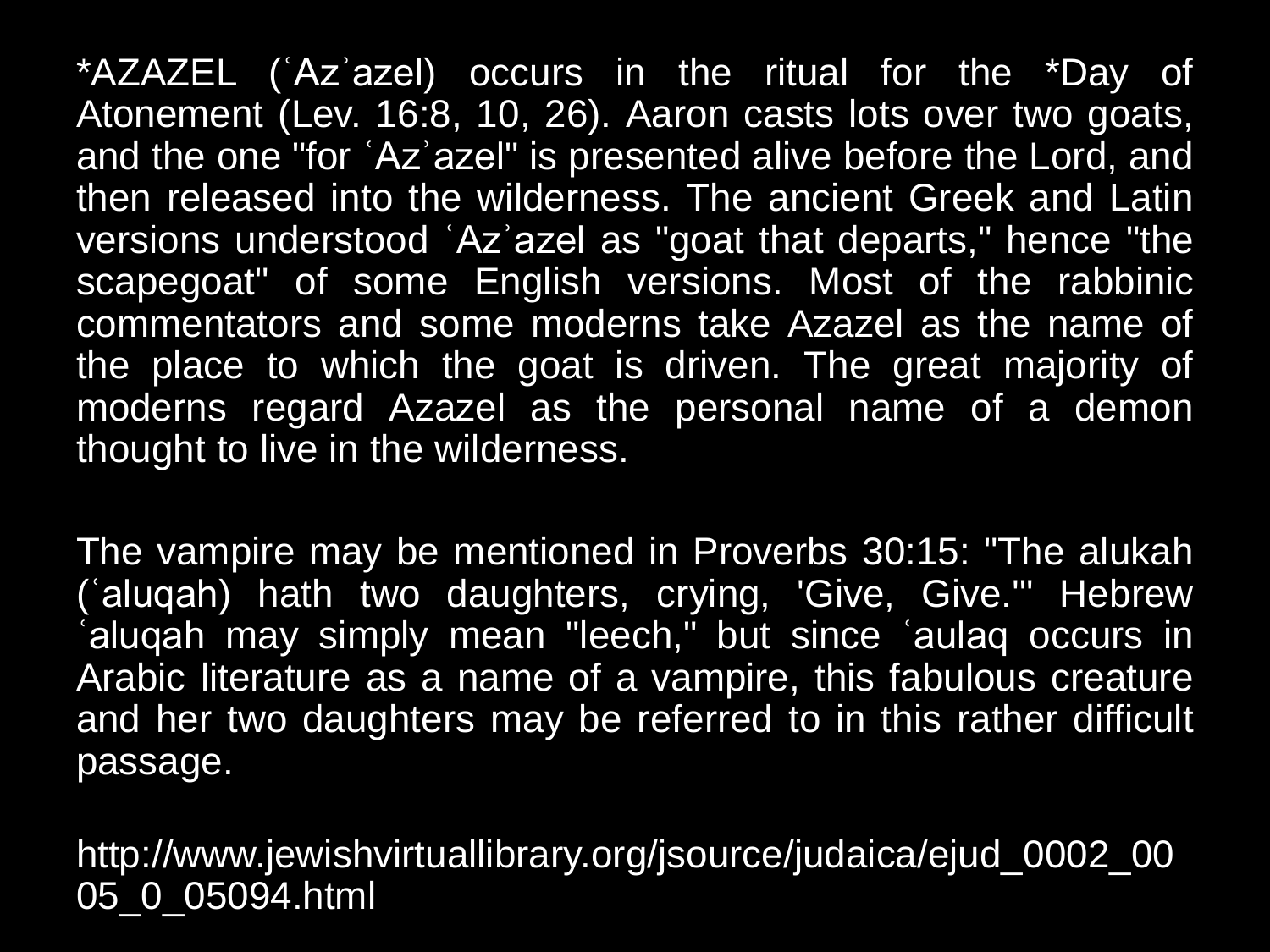### TITLES OF DEMONS IN THE NT

There are many titles given to demons, but the titles not only tell us what they do, they also give us some insight into the characteristics of demons. In Acts 19:12 and Ephesians 6:12, we have the word evil spirits. The Greek word for "evil" is the word poneros and it means a malignant evil. In other words, there is demon oppression and demon possession that acts like a malignancy. It gets worse. If Satan gets hold of you, his influence can only worsen. But if God gets hold of you, His influence can only increase.

We must understand from the Word of YHWH that demons are our enemies, but YHWH has given us power over them. No matter what demon we study about, Yahshua has already conquered it through the Cross. I can tell you what their future will be—eternity in the lake of fire. Their future is destruction because they will one day be banished forever!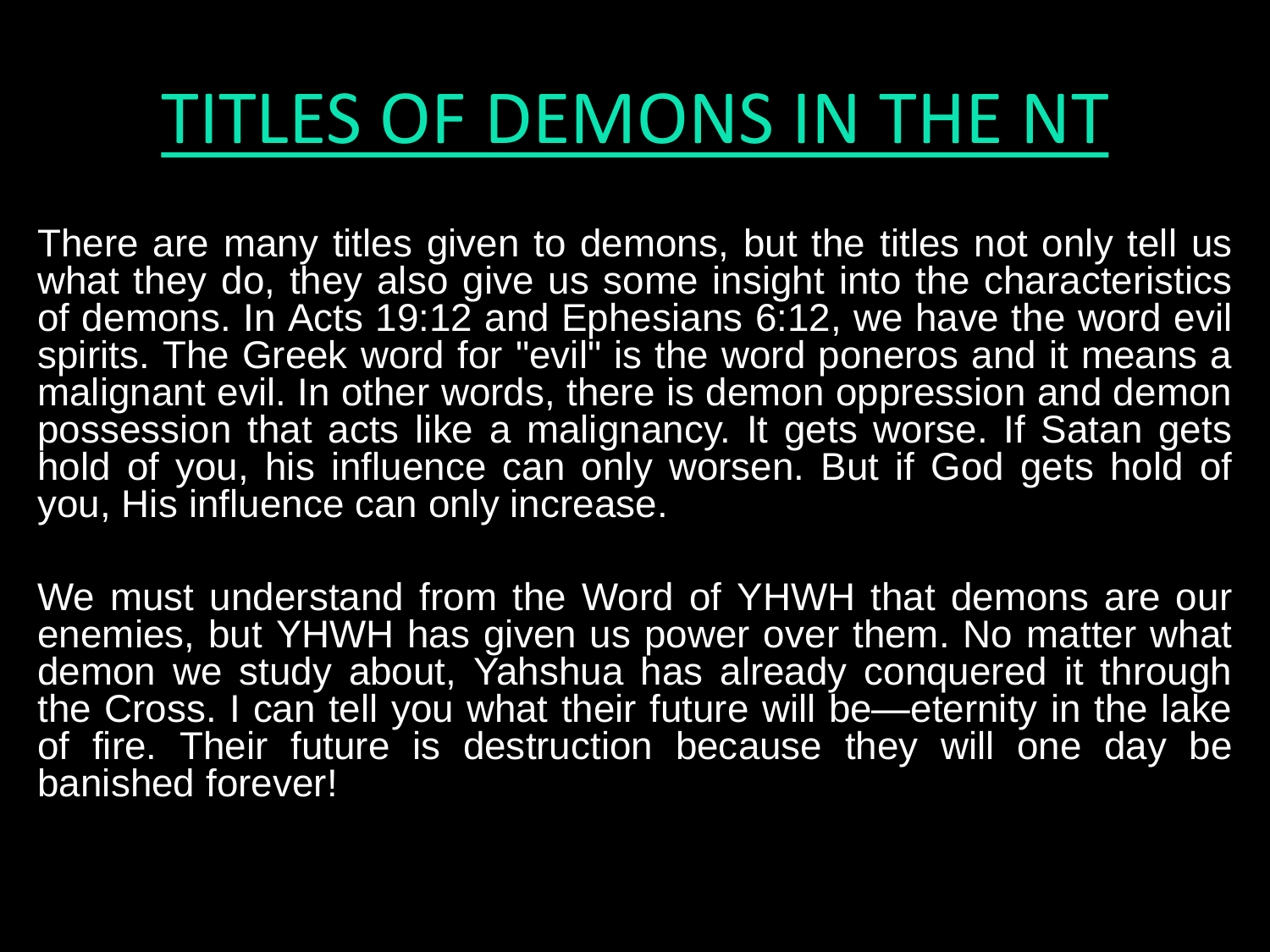The second word for demons is found many times in the Word of God, and it is foul or unclean spirits. This word is akathartos. Kathartos means clean but the "a" at the beginning of it is a negative meaning. This is unclean or impure. A foul or unclean spirit has to do with sexual impurities including pornography, homosexuality, lesbianism, and bestiality. These are immense perversions mentioned in the Word of God that result from foul or unclean spirits. The most common word used for demons is unclean spirits. Jesus dealt them in his day; we deal with them in our day.

The third word for demons is the Greek word astheneiais. This word is translated as spirits of infirmity, and it means a weakness or a sickness. It is used when Jesus took our sicknesses to the cross. It's used also for the word weaknesses where Paul says in Romans 8:26, for we know not what we should pray for as we ought.

In Luke 13:11-12, the woman was bowed over for eighteen years because she had a spirit of infirmity. Jesus recognized the demon and cast that devil out of her. Not all infirmities come from demons, but some do. Not all sicknesses come from demons, but some do.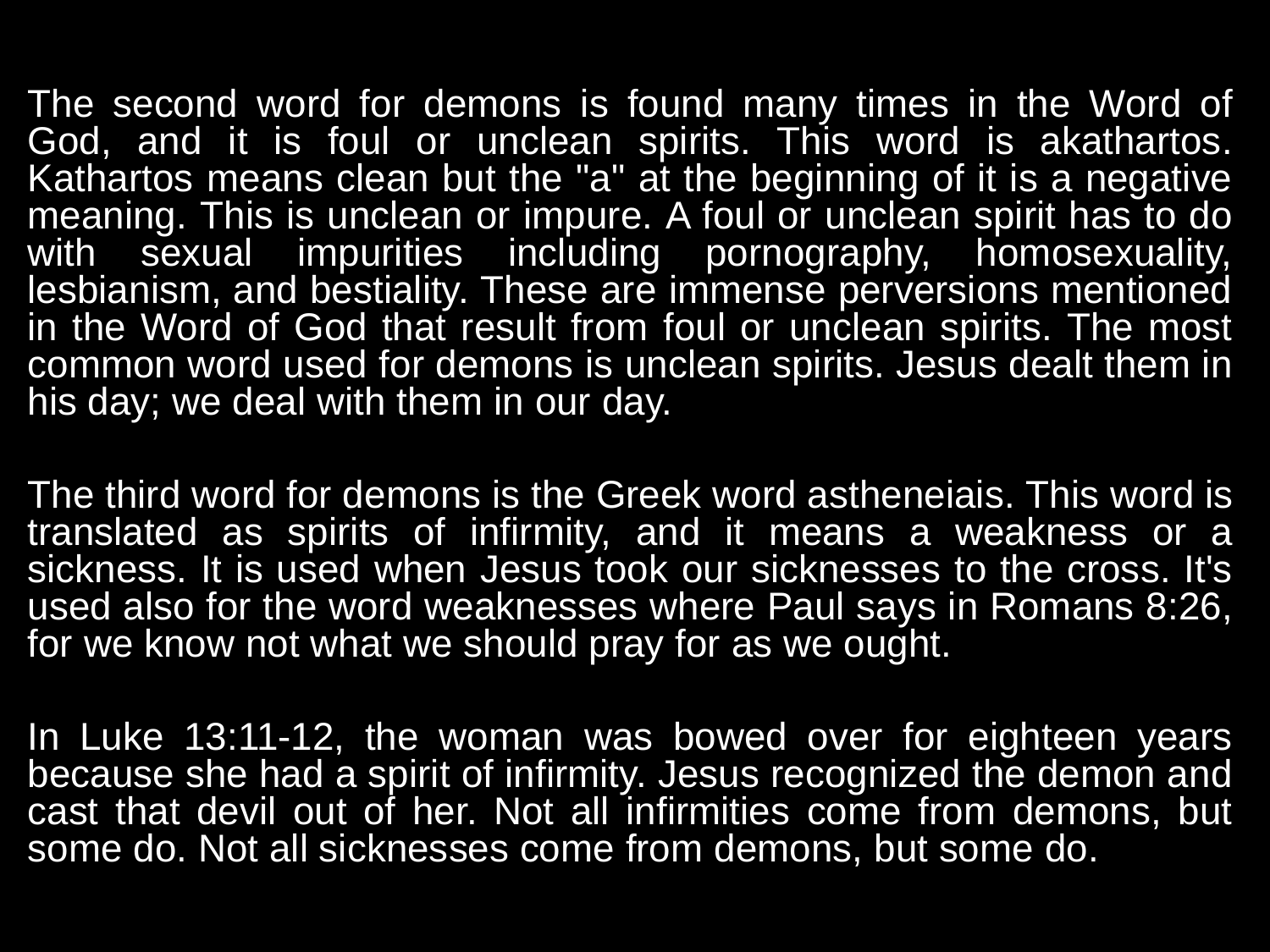The next demon mentioned in the Bible is found in Acts 16:16 and this is called a spirit of divination. The Greek word for divination is puthos. It's where we get the English word python, and it is a demon of the occult or witchcraft. Witchcraft doesn't begin as demonic; it begins as the work of the flesh Galatians 5:19-20 says the works of the flesh are manifest which are these…and one of the works listed is witchcraft. When a person starts to dabble in witchcraft, it is their flesh desiring to look into it.

Witchcraft is always seen in the Old Testament as something abhorrent to God, against the things of God, and people who dabbled in this were immediately put to death. The reason is because by dabbling in witchcraft they could open up great doors for demonic activity to come into the nation.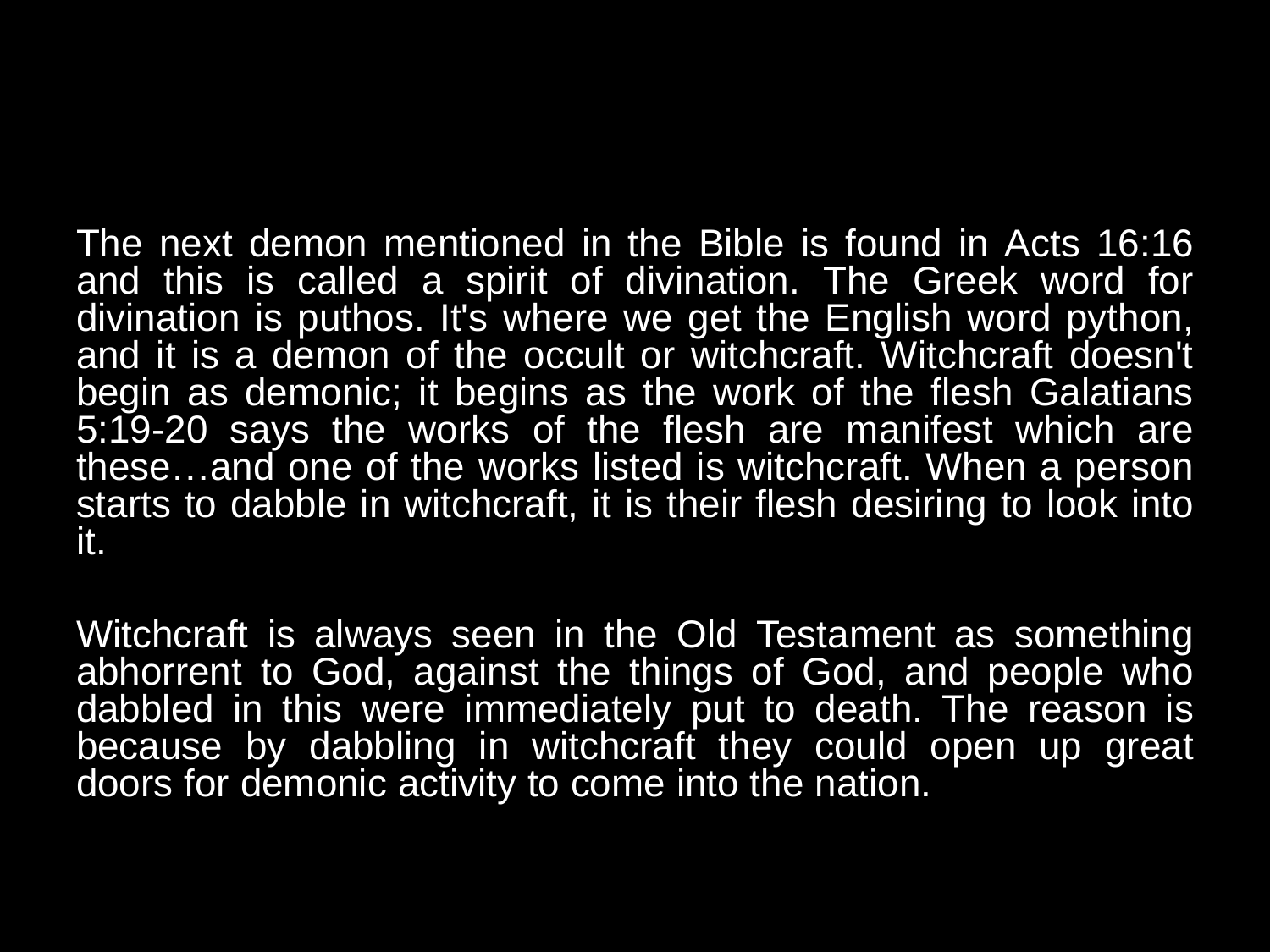The last one type of demon mentioned is called a seducing spirit. The Greek word, planos, means a deceiver or imposter. First Timothy 1:4 says in these last days people will give heed to seducing spirits and doctrines of demons. Demons are seducing spirits. This particular type of demon induces, deceives, or seduces people into all types of sin. Notice, this demon must seduce you. A demon cannot force you. A demon seduces and causes us to go toward the things of the world, and if we remain in those things, demons can eventually take over.

Demons are an extension of the nature of the flesh (Galatians 5:19- 20). Any problem of the flesh has a corresponding demon—sexual lust, power, lust, love of money, jealousy, anger, murder, vindictiveness. All these different manifestations of the flesh have a corresponding demon. When you yield to the flesh long enough, you'll eventually yield yourself to a demon. Demons cannot overtake you apart from your will. Demons can entice and can seduce, but you don't have to have a demon to seduce and entice because you have the flesh. The flesh nature entices and seduces you to sin stay in that sin long enough for a demon to come into your life and control you. James 1:14 says every man is tempted when he is drawn away of his own lust and enticed.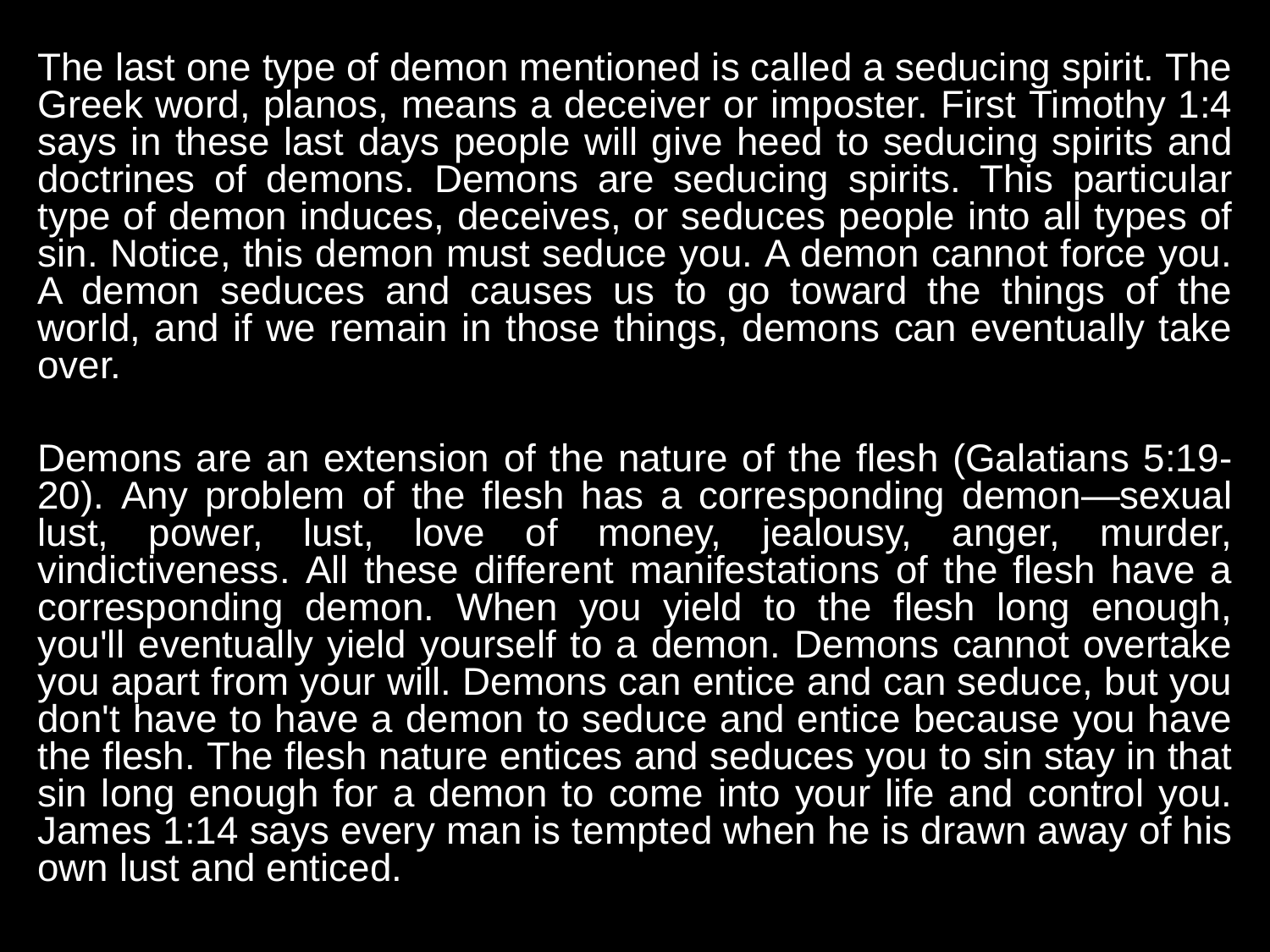**The Greek word most often translated world in the NT is "kosmos."**

It can refer to the physical earth that YHWH created. - Acts 17:24

It can refer mankind that YHWH loves. - John 3:16

But "the world" that Satan uses to seduce us away from God is something different.

It is a "a system of false values, an 'atmosphere', a climate of thought, originated by Satan, that he uses to keep people in darkness."

Here is the world (show picture of man who is trampled down in the mud with a footprint on his face). This is from an advertisement in Wired magazine for Internet stock trading software: The company's slogan: "Our apologies to the meek and the world they shall not inherit." A value is being promoted here (crush people who get in the way of your self advancement), a value that is opposed to God.

The world is in the media. It's in our educational institutions. It's in our popular literature. It's in the movies and music. And it's even in our churches.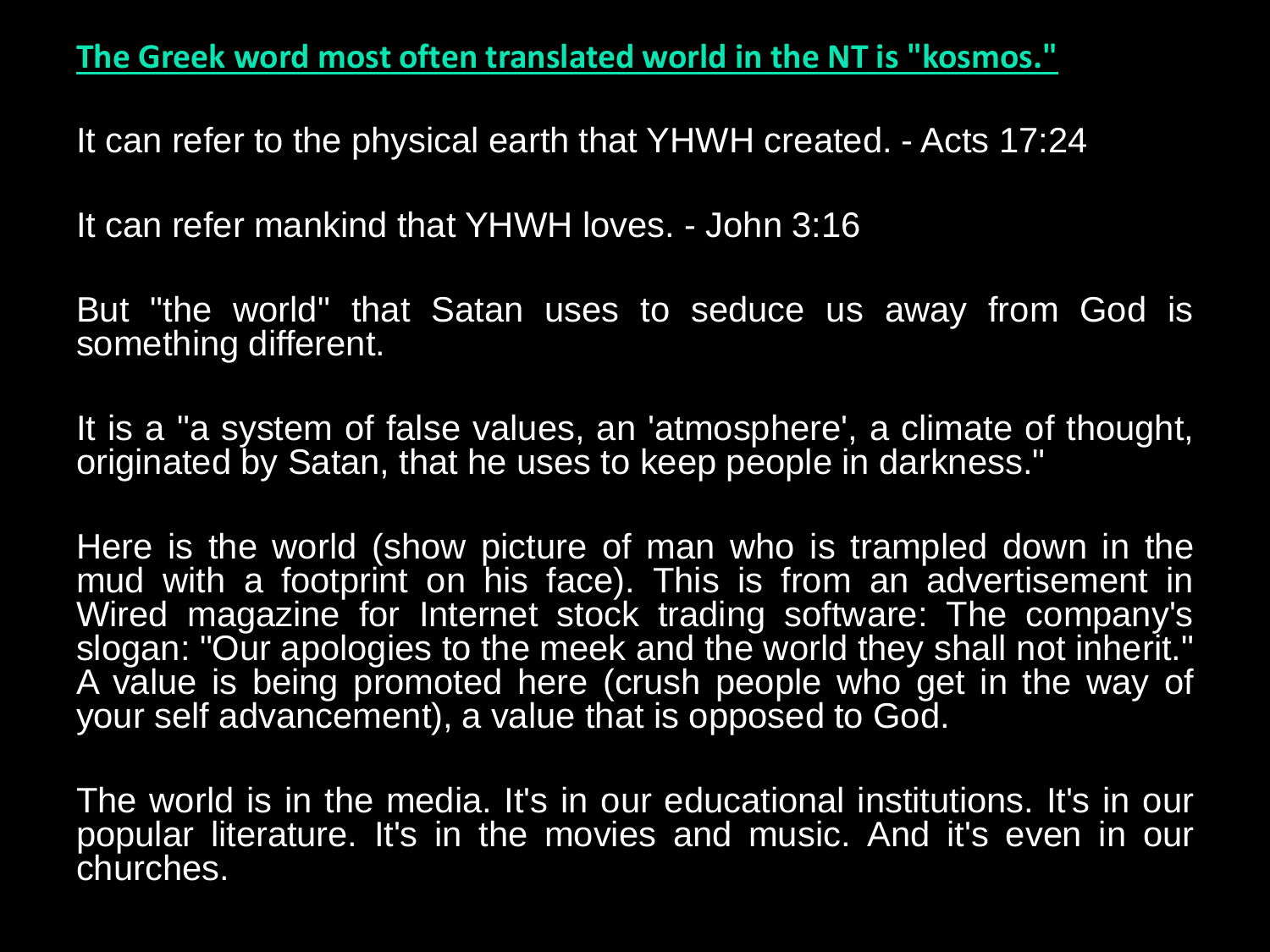#### Luke 11:23 "He who is not with me is against me, and

#### he who does not gather with me, scatters.

11:14-26 Yahshua's thus casting out the devils, was really the destroying of their power. The heart of every unconverted sinner is the devil's palace, where he dwells, and where he rules. There is a kind of peace in the heart of an unconverted soul, while the devil, as a strong man armed, keeps it. The sinner is secure, has no doubt concerning the goodness of his state, nor any dread of the judgment to come. But observe the wonderful change made in conversion. The conversion of a soul to God, is Christ's victory over the devil and his power in that soul, restoring the soul to its liberty, and recovering his own interest in it and power over it. All the endowments of mind of body are now employed for Christ. Here is the condition of a hypocrite. The house is swept from common sins, by a forced confession, as Pharaoh's; by a feigned contrition, as Ahab's; or by a partial reformation, as Herod's. Matthew Henry's Concise Commentary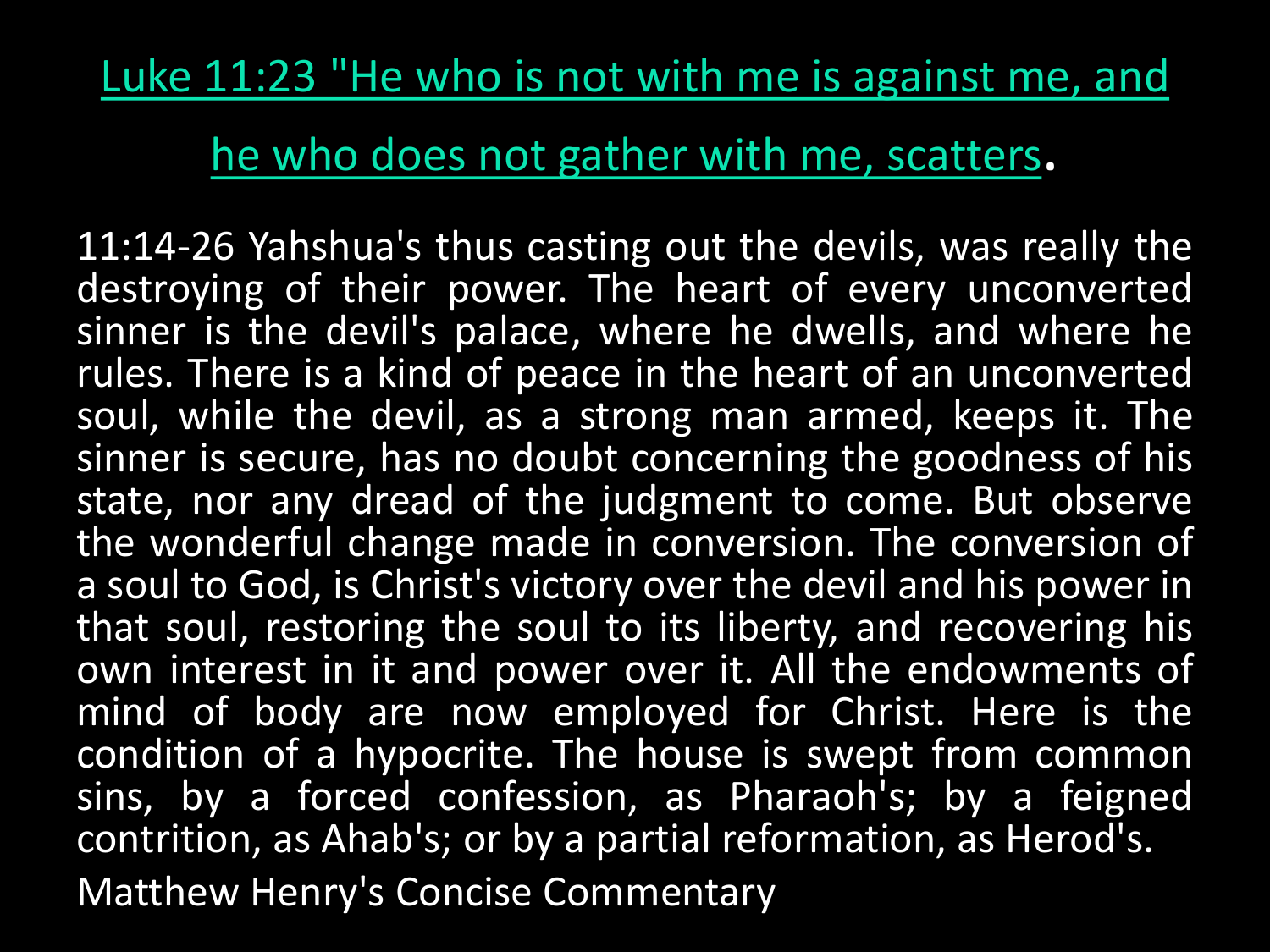The house is swept, but it is not washed; the heart is not made holy. Sweeping takes off only the loose dirt, while the sin that besets the sinner, the beloved sin, is untouched. The house is garnished with common gifts and graces. It is not furnished with any true grace; it is all paint and varnish, not real nor lasting. It was never given up to Christ, nor dwelt in by the Spirit. Let us take heed of resting in that which a man may have, and yet come short of heaven. The wicked spirits enter in without any difficulty; they are welcomed, and they dwell there; there they work, there they rule. From such an awful state let all earnestly pray to be delivered. Matthew Henry's Concise Commentary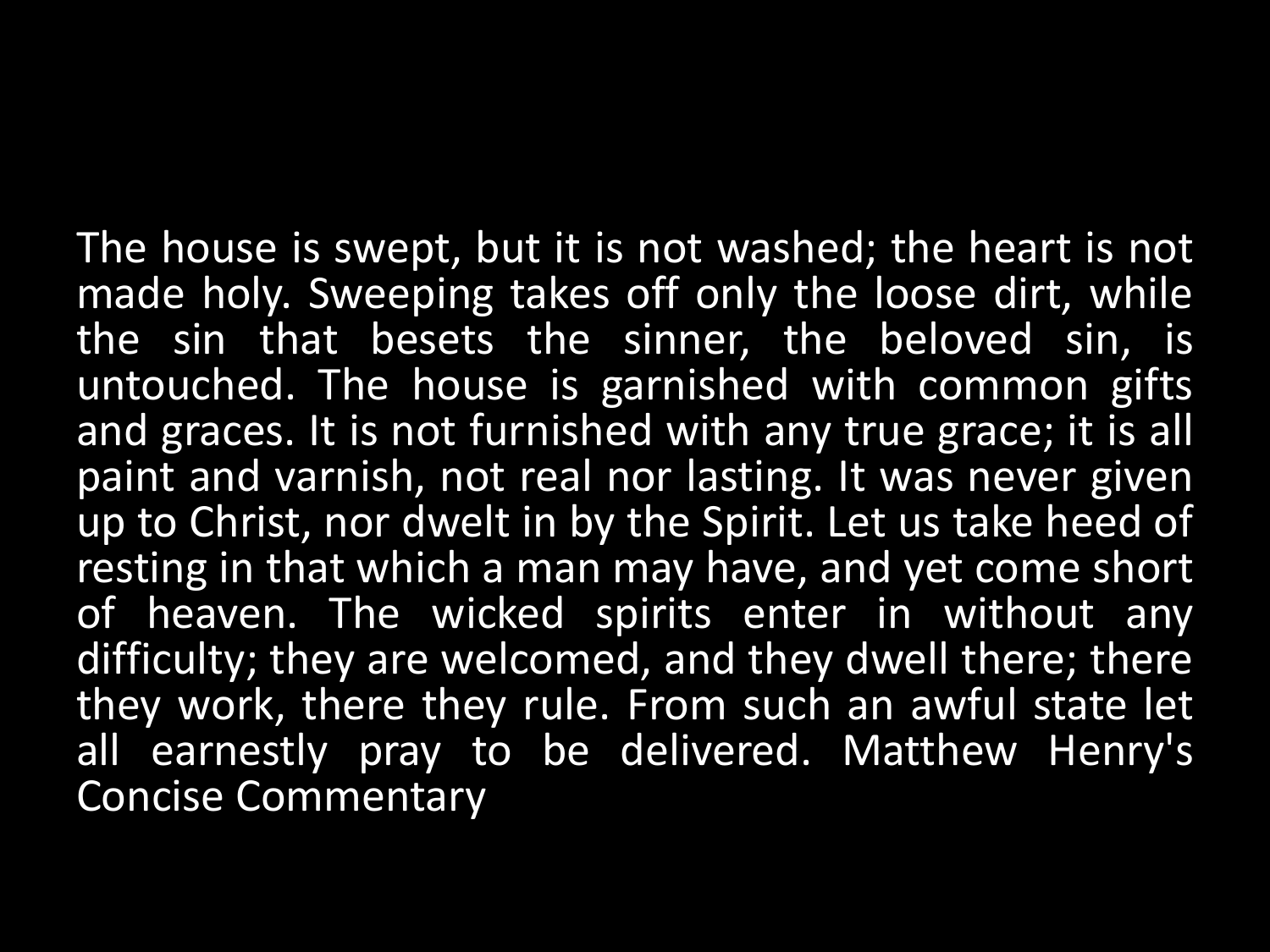### GO THROUGH THE NARROW GATE OF FOLLOWING YHWH AND YAHSHUA ONLY

The Bible describes the narrow way that leads to eternal life, and the broad way that leads to destruction. Why do you suppose Yahshua said, "and few there be that find it"? The pronoun "it" in this verse represents the way to Heaven.

#### **The Narrow Door**

22Then Yahshua went through the towns and villages, teaching as he made his way to Jerusalem. 23Someone asked him, "Master, are only a few people going to be saved?"

He said to them, 24"Make every effort to enter through the narrow door, because many, I tell you, will try to enter and will not be able to. 25 Once the owner of the house gets up and closes the door, you will stand outside knocking and pleading, 'Sir, open the door for us.'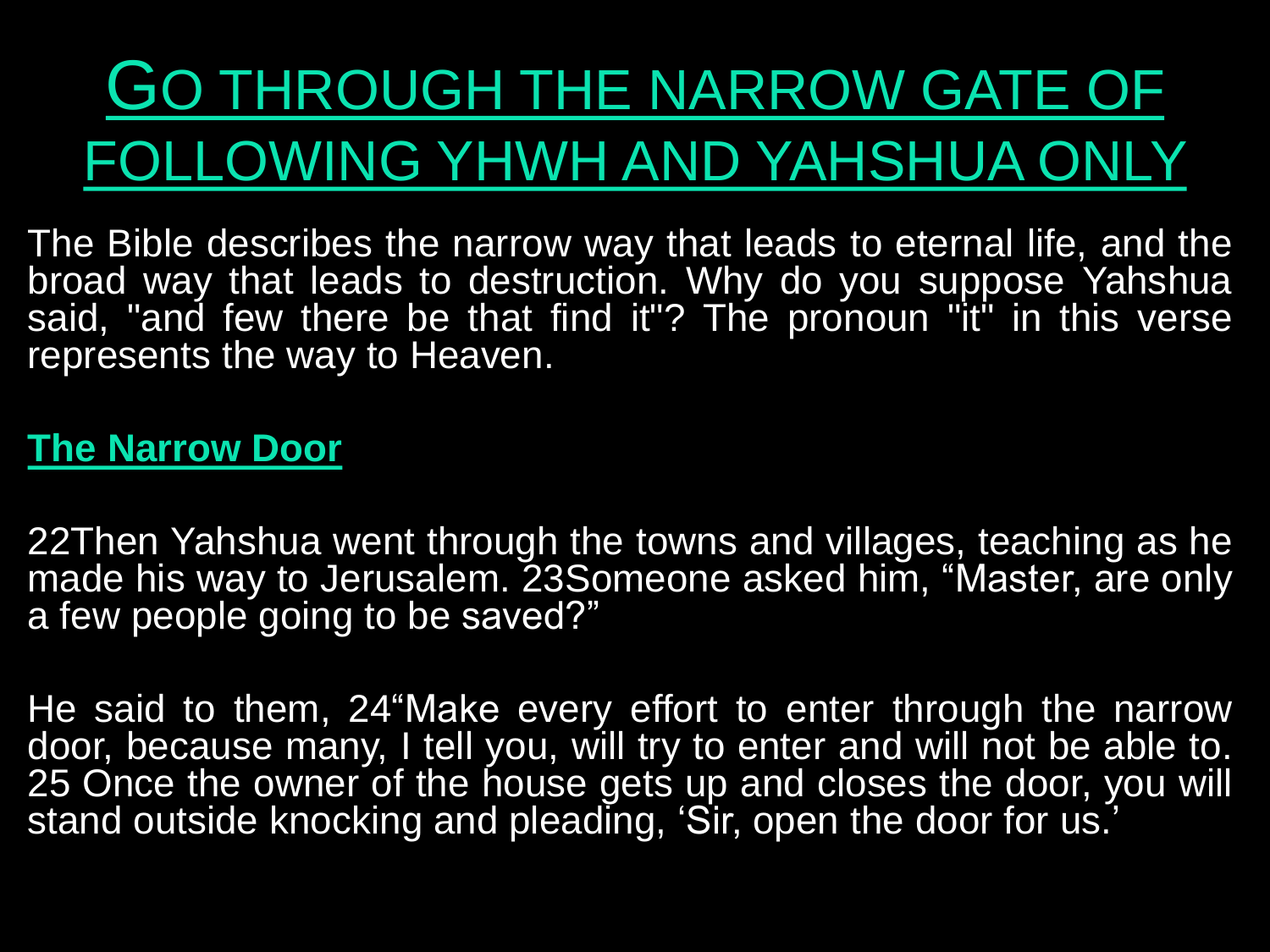"But he will answer, 'I don't know you or where you come from.' 26"Then you will say, 'We ate and drank with you, and you taught in our streets.' 27"But he will reply, 'I don't know you or where you come from. Away from me, all you evildoers!'

28"There will be weeping there, and gnashing of teeth, when you see Abraham, Isaac and Jacob and all the prophets in the kingdom of YHWH, but you yourselves thrown out. 29People will come from east and west and north and south, and will take their places at the feast in the kingdom of YHWH. Indeed there are those who are last who will be first, and first who will be last."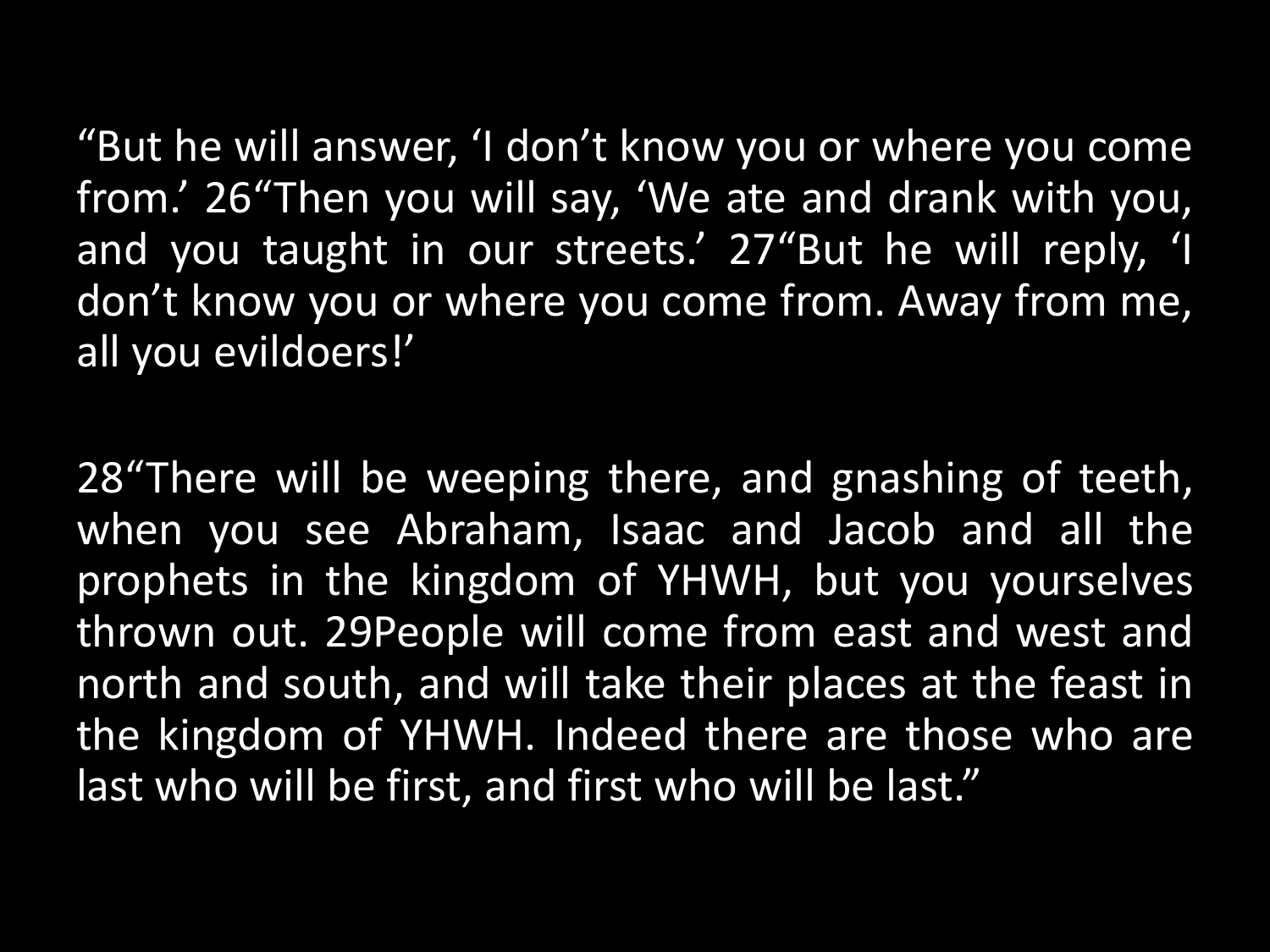#### Here is a list of thirty-three names and references to Satan/Lucifer/Devil in the Bible.

- \* Abaddon Rev. 9:11
- "And they had a king over them, [which is] the angel of the bottomless pit, whose name in the Hebrew tongue [is] Abaddon, but in the Greek tongue hath [his] name Apollyon."
- \* Accuser of the brethren Rev. 12:10
- "And I heard a loud voice saying in heaven, Now is come salvation, and strength, and the kingdom of our God, and the power of his Christ: for the accuser of our brethren is cast down, which accused them before our God day and night. "
- \* Adversary (one who stands against) 1Peter 5:8
- "Be sober, be vigilant; because your adversary the devil, as a roaring lion, walketh about, seeking whom he may devour: "
- \* Angel of the bottomless pit Rev. 9:11
- "And they had a king over them, [which is] the angel of the bottomless pit, whose name in the Hebrew tongue [is] Abaddon, but in the Greek tongue hath [his] name Apollyon."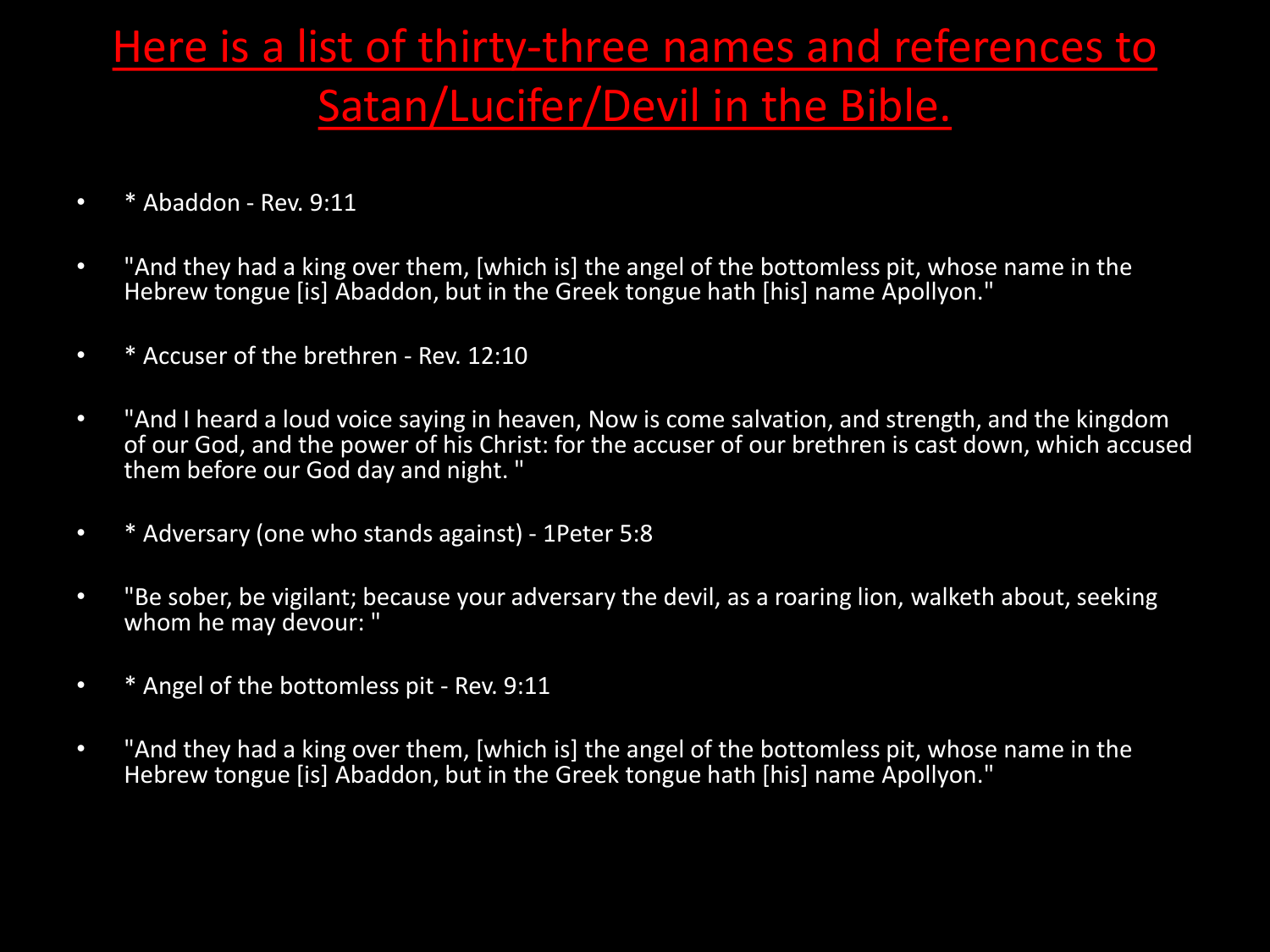- \* Angel of light 2Cor. 11:14
- "And no marvel; for Satan himself is transformed into an angel of light. "
- \* Antichrist 1John 4:3
- " And every spirit that confesseth not that Jesus Christ is come in the flesh is not of God: and this is that [spirit] of antichrist, whereof ye have heard that it should come; and even now already is it in the world. "
- \* Apollyon (Greek Apolluwn, or Destroyer) Rev. 9:11
- " And they had a king over them, [which is] the angel of the bottomless pit, whose name in the Hebrew tongue [is] Abaddon, but in the Greek tongue hath [his] name Apollyon."
- \* Beelzebub Matt. 12:24; Mark 3:22; Luke 11:15
- " But when the Pharisees heard [it], they said, This [fellow] doth not cast out devils, but by Beelzebub the prince of the devils. " (Matt. 12:24)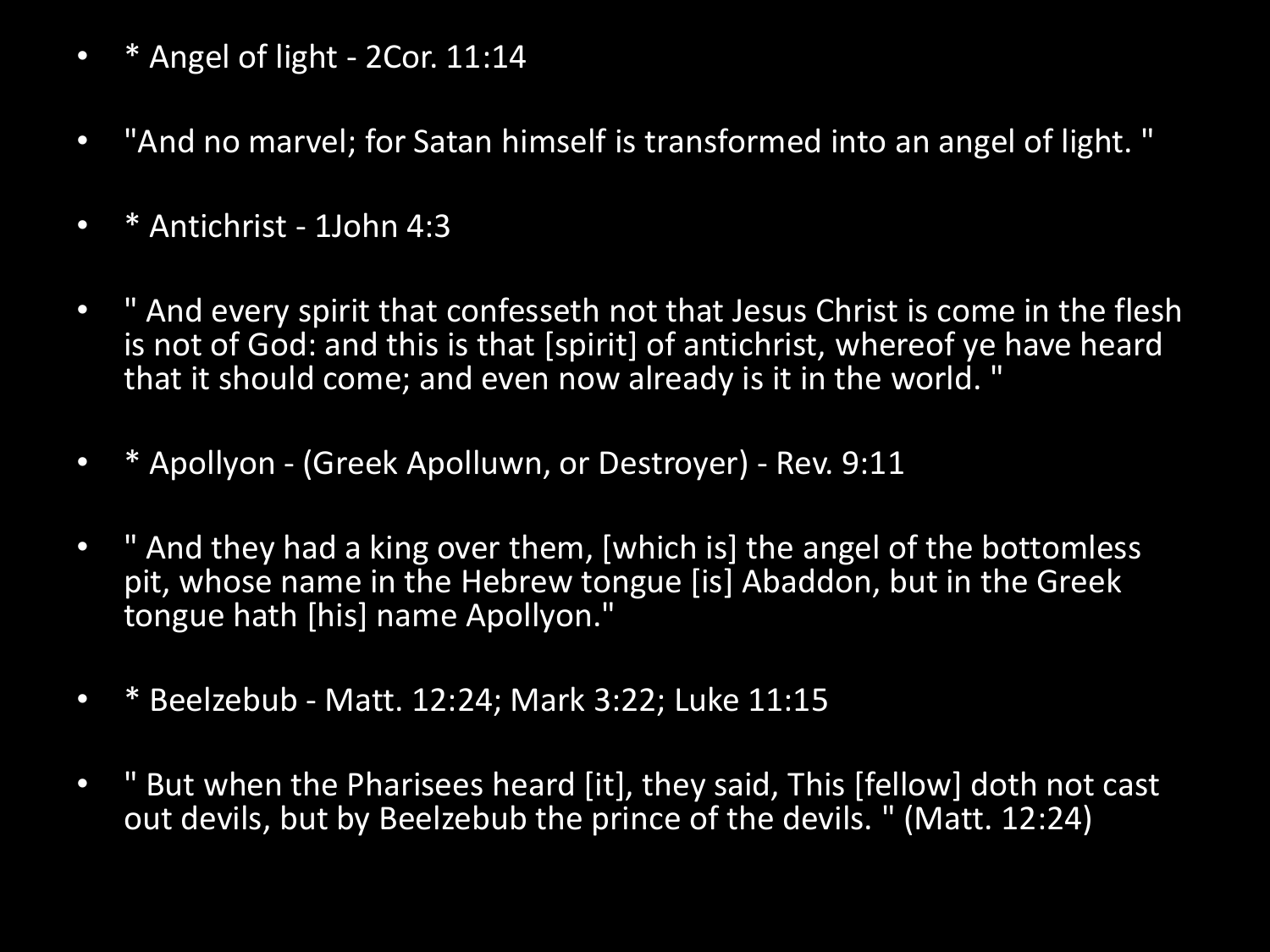- " And the scribes which came down from Jerusalem said, He hath Beelzebub, and by the prince of the devils casteth he out devils. " (Mark 3:22)
- " But some of them said, He casteth out devils through Beelzebub the chief of the devils. " (Luke 11:15)
- \* Belial 2Cor. 6:15
- " And what concord hath Christ with Belial? or what part hath he that believeth with an infidel? "
- \* Devil Matt. 4:1; Luke 4:2,6; Rev. 20:2
- " And he laid hold on the dragon, that old serpent, which is the Devil, and Satan, and bound him a thousand years, " (Rev. 20:2)
- \* Dragon Rev. 12:7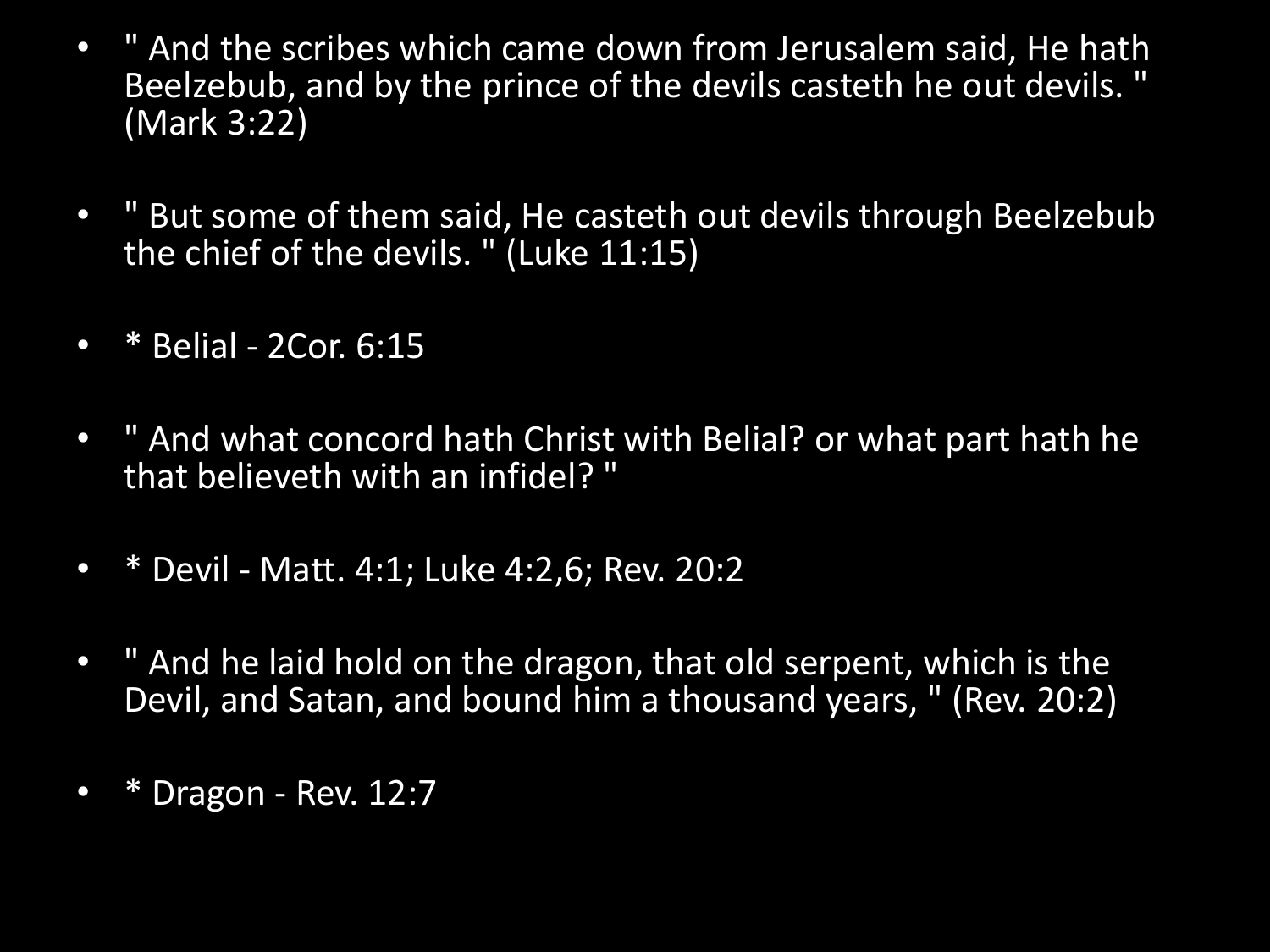- " And there was war in heaven: Michael and his angels fought against the dragon; and the dragon fought and his angels,
- \* Enemy Matt. 13:39
- " The enemy that sowed them is the devil; the harvest is the end of the world; and the reapers are the angels. "
- \* Evil spirit 1Sam. 16:14
- " But the Spirit of the LORD departed from Saul, and an evil spirit from the LORD troubled him. "
- \* Father (father) of all liars John 8:44
- " Ye are of [your] father the devil, and the lusts of your father ye will do. He was a murderer from the beginning, and abode not in the truth, because there is no truth in him. When he speaketh a lie, he speaketh of his own: for he is a liar, and the father of it. "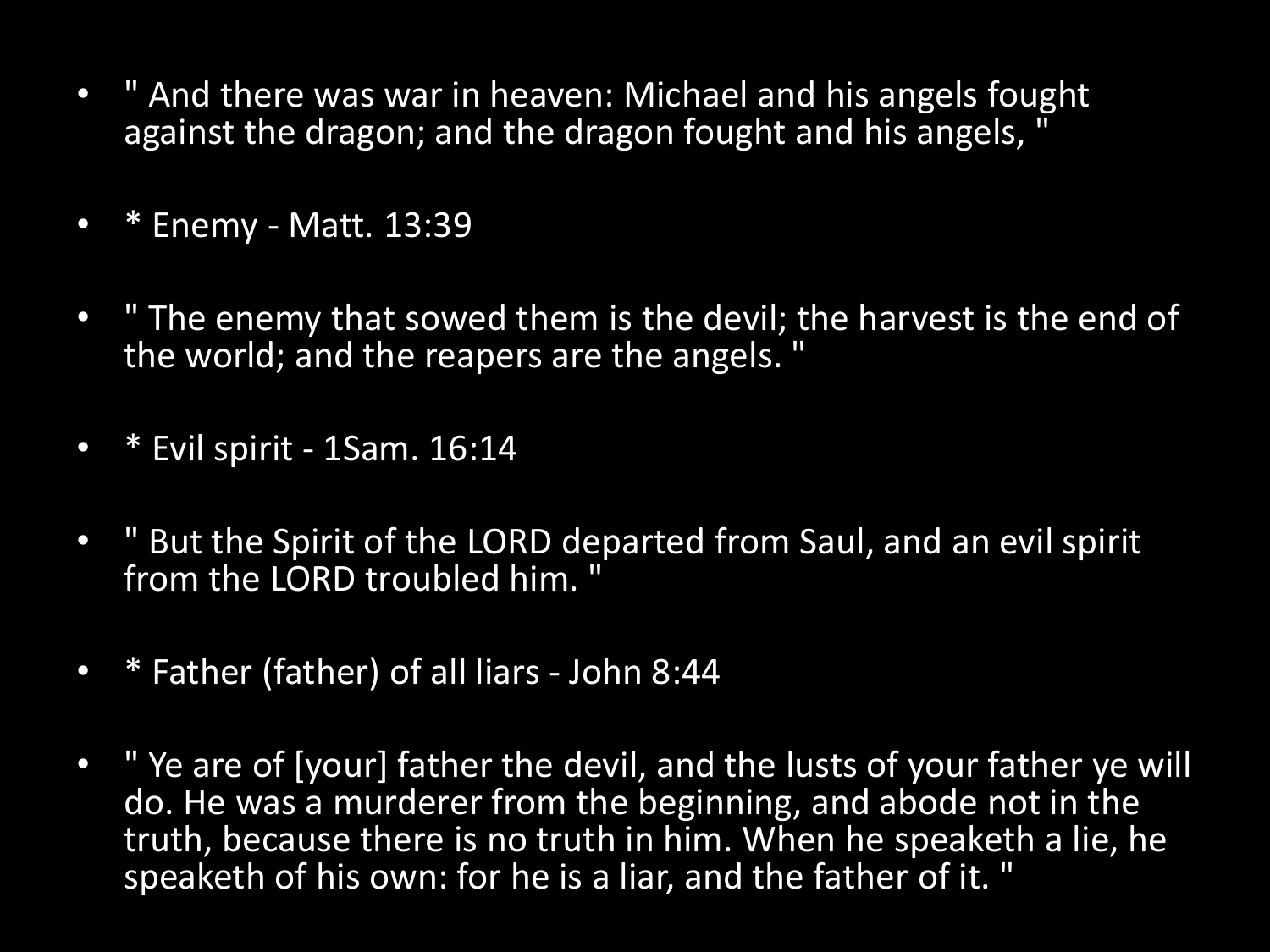- \* God (god) of this world 2Cor. 4:4
- " In whom the god of this world hath blinded the minds of them which believe not, lest the light of the glorious gospel of Christ, who is the image of God, should shine unto them. "
- \* Great red dragon Rev. 12:3
- " And there appeared another wonder in heaven; and behold a great red dragon, having seven heads and ten horns, and seven crowns upon his heads. "
- \* Lucifer Isa. 14:12
- " How art thou fallen from heaven, O Lucifer, son of the morning! [how] art thou cut down to the ground, which didst weaken the nations! "
- \* Man of sin 2Thess. 2:3
- " Let no man deceive you by any means: for [that day shall not come], except there come a falling away first, and that man of sin be revealed, the son of perdition; "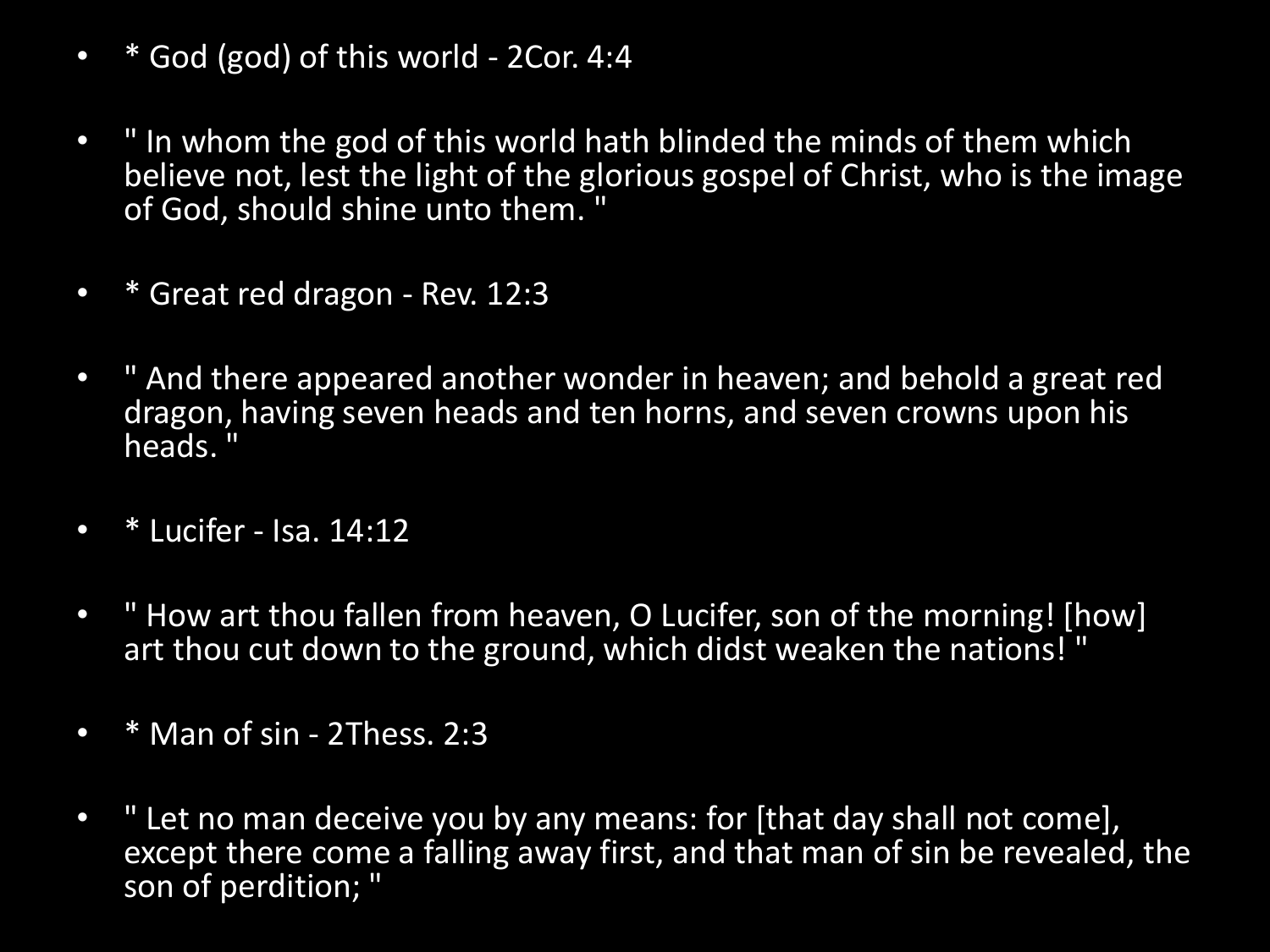- \* Murderer John 8:44
- " Ye are of [your] father the devil, and the lusts of your father ye will do. He was a murderer from the beginning, and abode not in the truth, because there is no truth in him. When he speaketh a lie, he speaketh of his own: for he is a liar, and the father of it."
- \* Old serpent Rev. 12:9, 20:2
- " And the great dragon was cast out, that old serpent, called the Devil, and Satan, which deceiveth the whole world: he was cast out into the earth, and his angels were cast out with him. " (Rev. 12:9)
- " And he laid hold on the dragon, that old serpent, which is the Devil, and Satan, and bound him a thousand years, " (Rev. 20:2)
- \* Power of darkness Col. 1:13
- " Who hath delivered us from the power of darkness, and hath translated [us] into the kingdom of his dear Son: "
- \* Power of death Heb. 2:14"
- Forasmuch then as the children are partakers of flesh and blood, he also himself likewise took part of the same; that through death he might destroy him that had the power of death, that is, the devil; "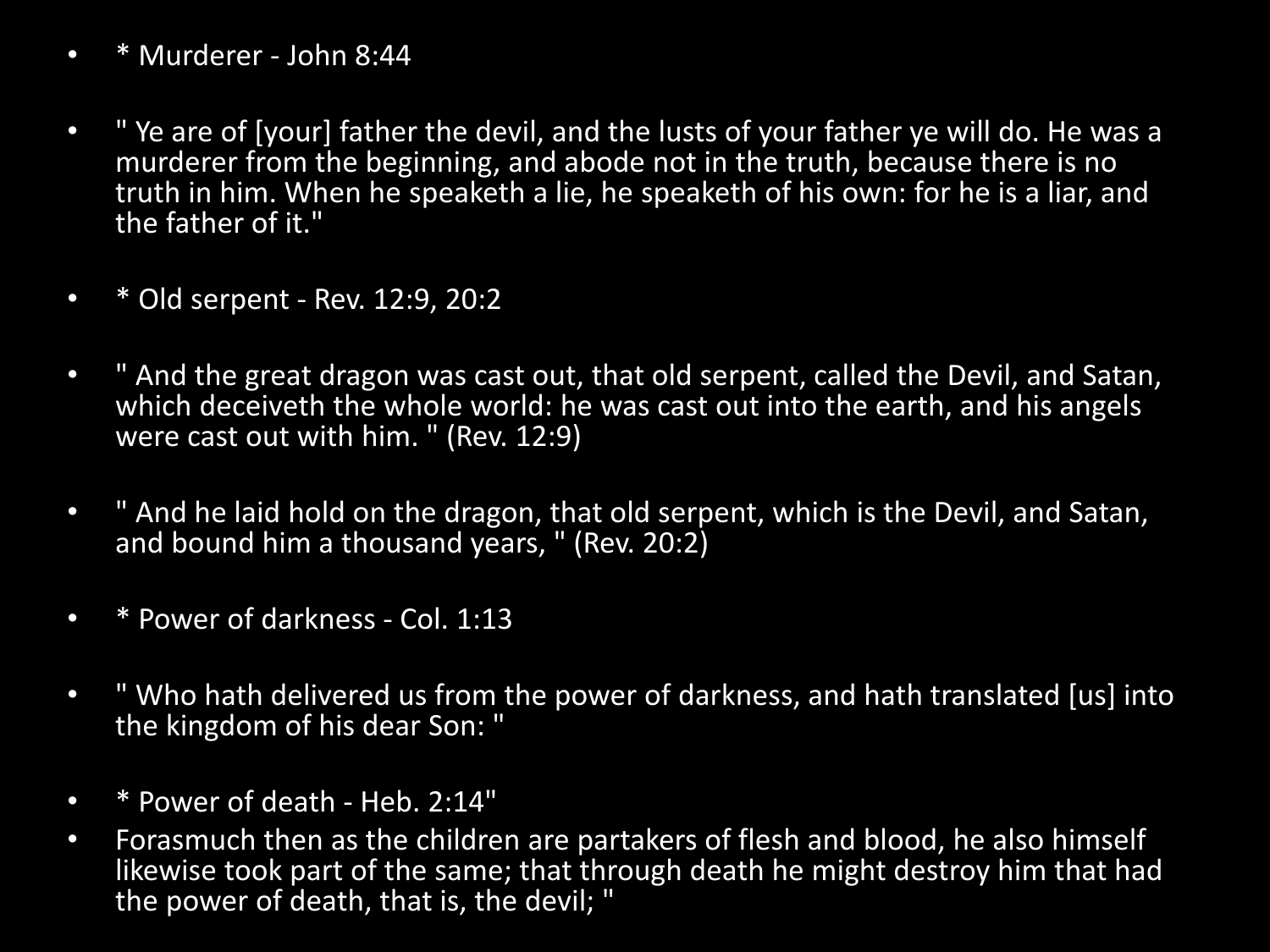- \* Prince of this world John 12:31, 14:30, 16:11
- " Now is the judgment of this world: now shall the prince of this world be cast out." (John 12:31)
- " Hereafter I will not talk much with you: for the prince of this world cometh, and hath nothing in me. " (John 14:30)
- " Of judgment, because the prince of this world is judged. " (John 16:11)
- \* Prince of the power of the air Eph. 2:2
- " Wherein in time past ye walked according to the course of this world, according to the prince of the power of the air, the spirit that now worketh in the children of disobedience: "
- " Be sober, be vigilant; because your adversary the devil, as a roaring lion, walketh about, seeking whom he may devour: "
- \* Ruler of darkness Eph. 6:12
- " For we wrestle not against flesh and blood, but against principalities, against powers, against the rulers of the darkness of this world, against spiritual wickedness in high [places]. "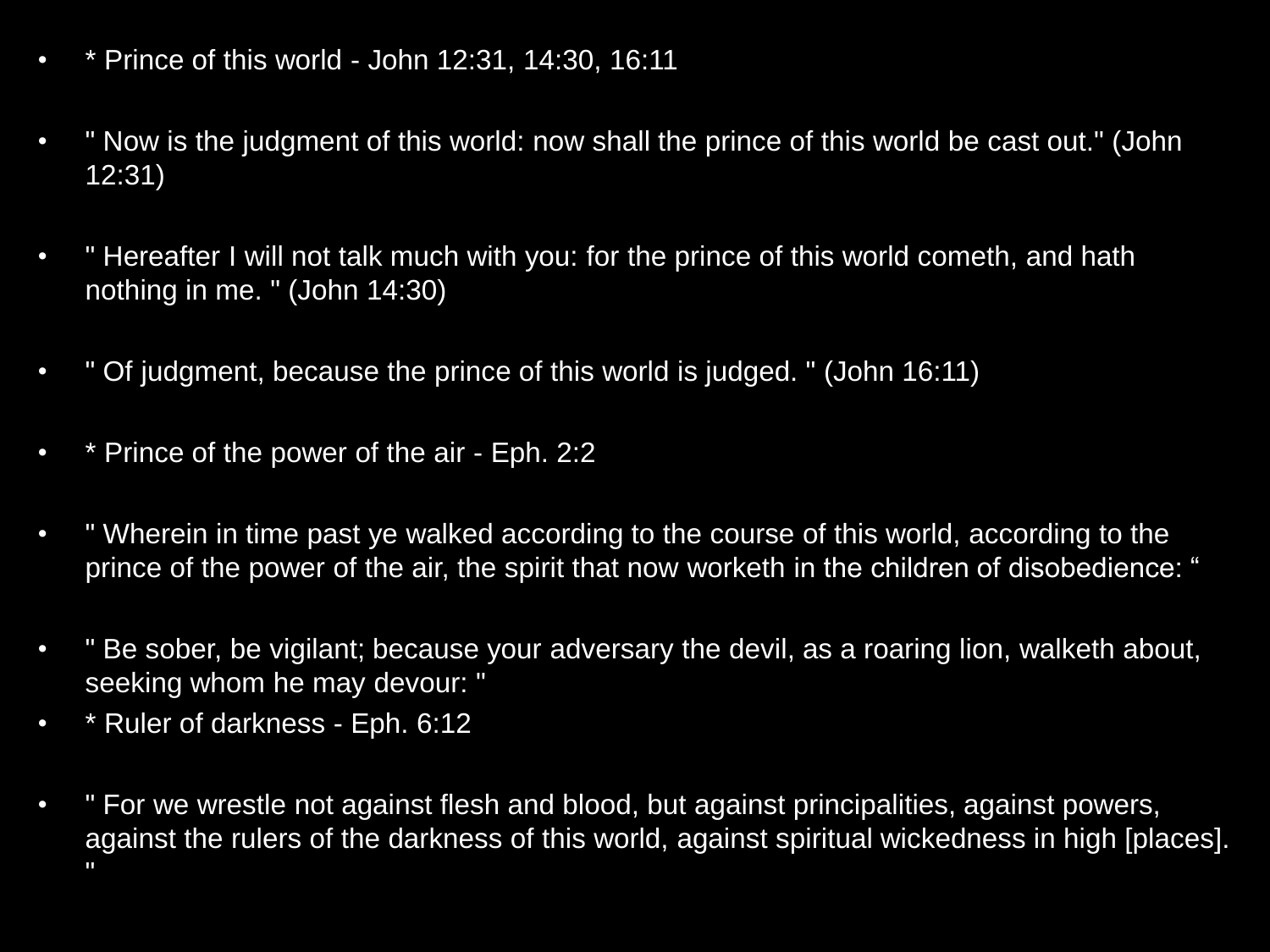- \* Serpent Gen. 3:4, 14; 2Cor. 11:3; Rev. 20:2
- " And the serpent said unto the woman, Ye shall not surely die: . . . And the LORD God said unto the serpent, Because thou hast done this, thou [art] cursed above all cattle, and above every beast of the field; upon thy belly shalt thou go, and dust shalt thou eat all the days of thy life: " (Gen. 3:4, 14)
- " But I fear, lest by any means, as the serpent beguiled Eve through his subtilty, so your minds should be corrupted from the simplicity that is in Christ. " (2Cor. 11:3)
- " And he laid hold on the dragon, that old serpent, which is the Devil, and Satan, and bound him a thousand years, " (Rev. 20:2)
- \* Son of perdition John 17:12
- "While I was with them in the world, I kept them in thy name: those that thou gavest me I have kept, and none of them is lost, but the son of perdition; that the scripture might be fulfilled. "
- \* Tempter Matt. 4:3; 1Thess. 3:5
- " And when the tempter came to him, he said, If thou be the Son of God, command that these stones be made bread. " (Matt. 4:3)
- " For this cause, when I could no longer forbear, I sent to know your faith, lest by some means the tempter have tempted you, and our labour be in vain. " (1Thess. 3:5)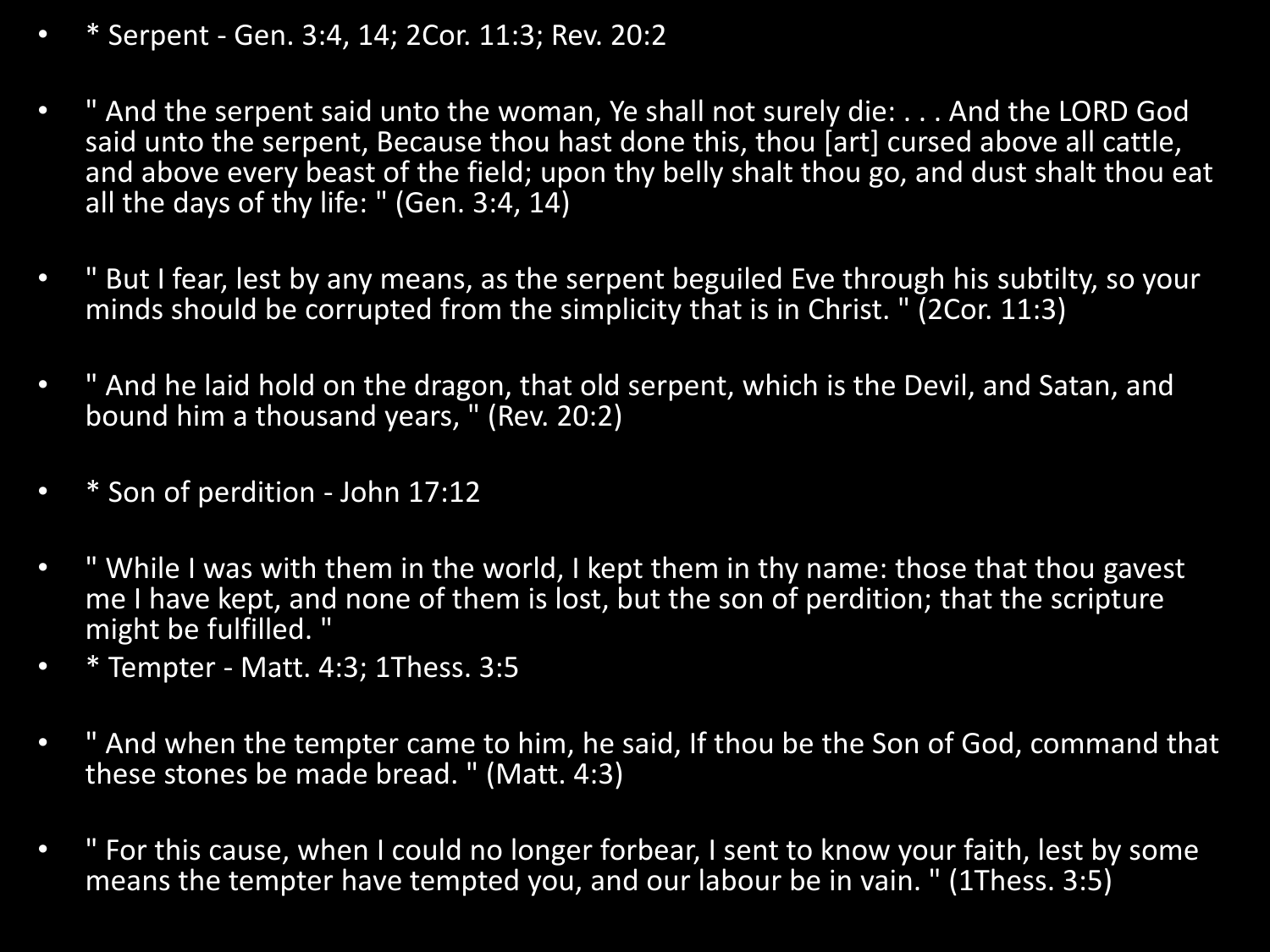- \* Thief John 10:10
- " The thief cometh not, but for to steal, and to kill, and to destroy: I am come that they might have life, and that they might have [it] more abundantly. "
- \* Wicked one Matt. 13:19, 38
- " When any one heareth the word of the kingdom, and understandeth [it] not, then cometh the wicked [one], and catcheth away that which was sown in his heart. This is he which received seed by the way side. . . . The field is the world; the good seed are the children of the kingdom; but the tares are the children of the wicked [one]; "
- Sources: http://www.biblestudy.org/question/satanmes.html